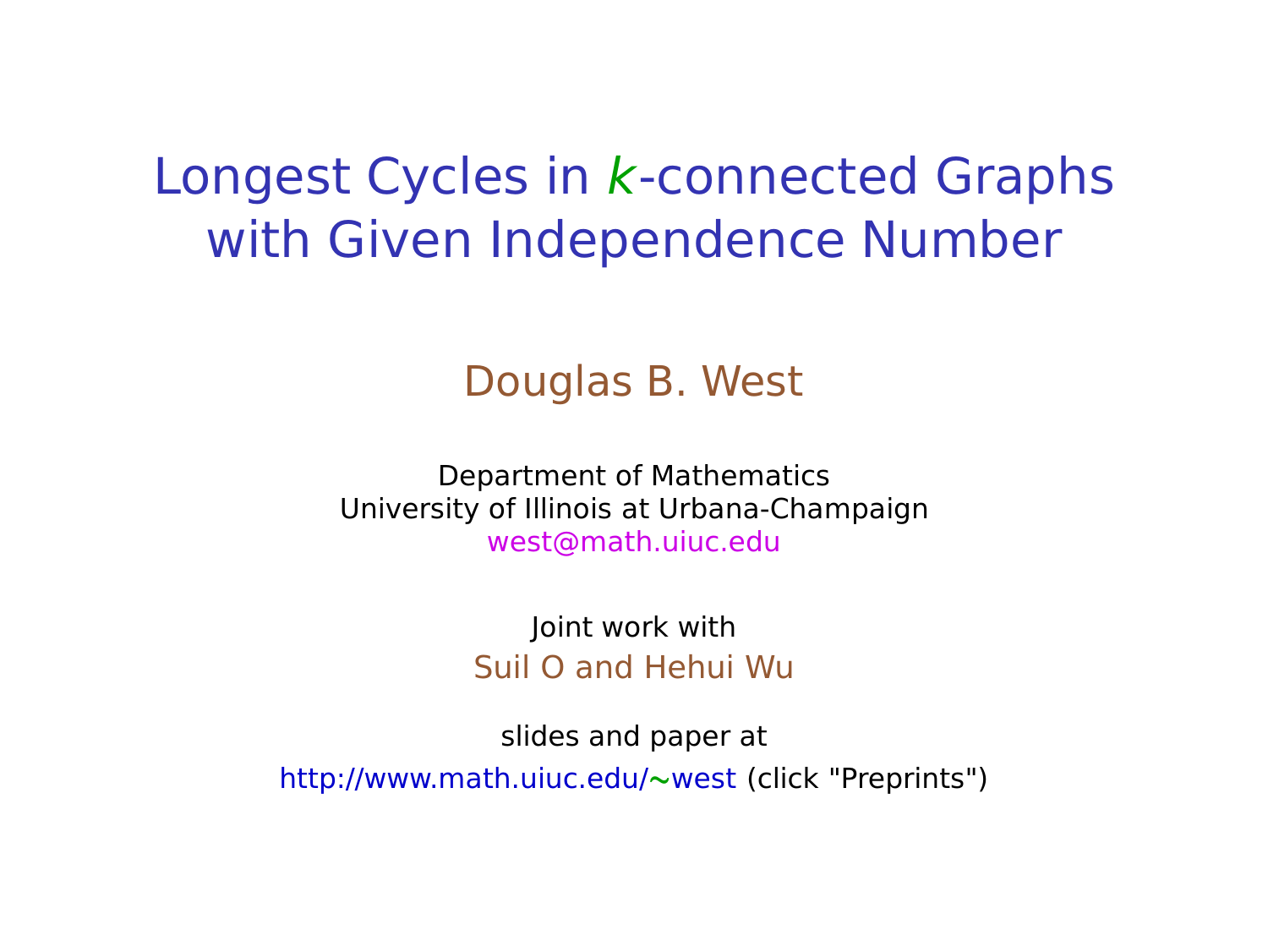# Spanning Cycles

Sufficient cond. for spanning cycles in  $n$ -vertex graphs:

**Thm.** (Dirac [1952])  $δ(G) ≥ n/2$ .

**Thm.** (Ore [1960])  $d(x)+d(y) \ge n$  whenever  $xy \notin E(G)$ .

**Thm.** (Chvátal–Erdős [1972])  $\kappa(G) \geq \alpha(G)$ .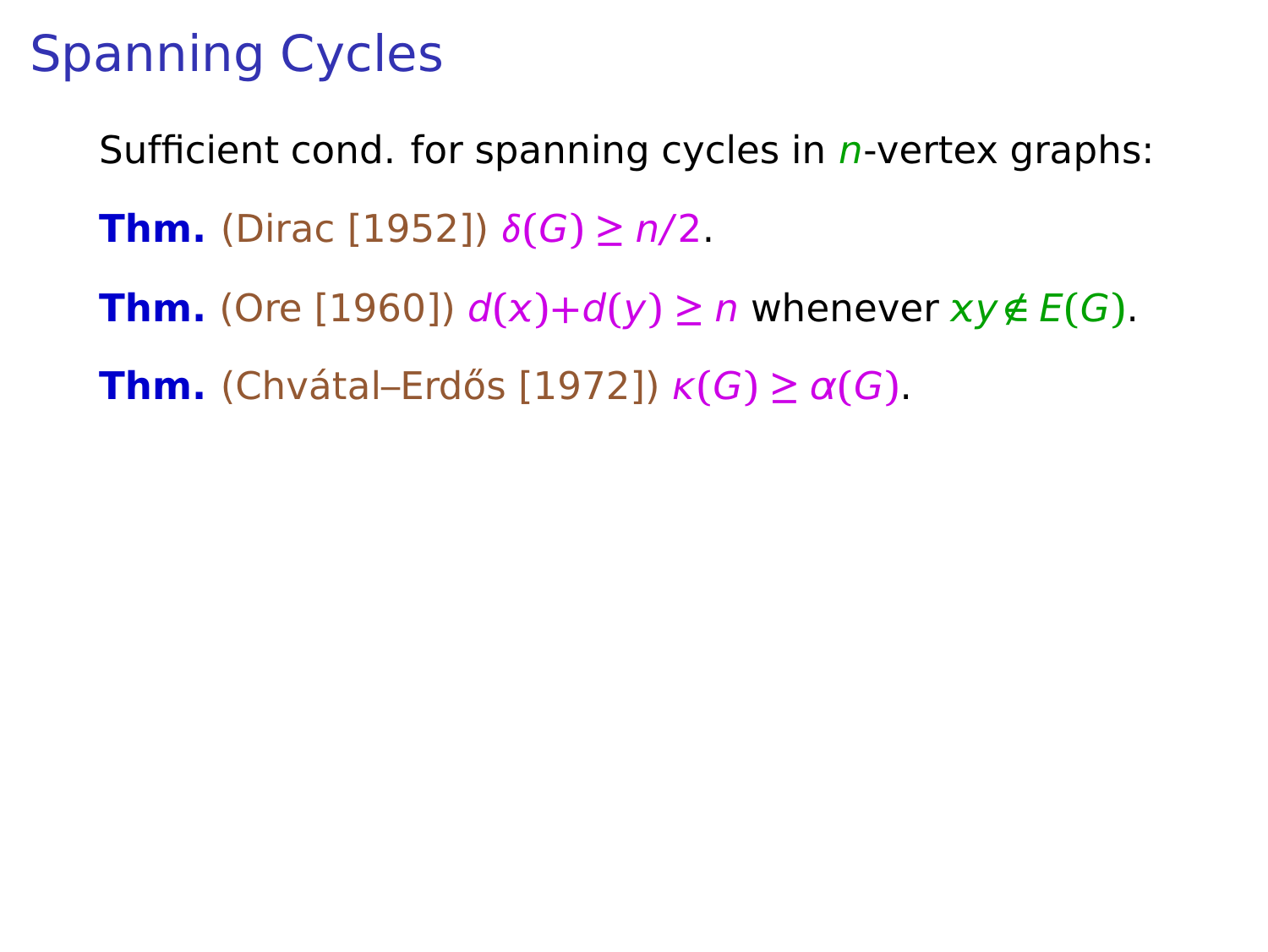# Spanning Cycles

Sufficient cond. for spanning cycles in  $n$ -vertex graphs: **Thm.** (Dirac [1952])  $δ(G) ≥ n/2$ . **Thm.** (Ore [1960])  $d(x)+d(y) \ge n$  whenever  $xy \notin E(G)$ . **Thm.** (Chvátal–Erdős [1972])  $\kappa(G) \geq \alpha(G)$ .

Long-cycle versions for 2-connected graphs  $(c(G))$  = circumference = length of longest cycle):

**Thm.** (Dirac [1952])  $c(G) \geq \min\{n, 2\delta(G)\}.$ 

**Thm.** (Bondy [1971]; also Bermond [1976], Linial [1976])  $c(G) \geq \min\{n, s\}$  if  $d(x)+d(y) \geq s$  whenever  $xy \notin E(G)$ .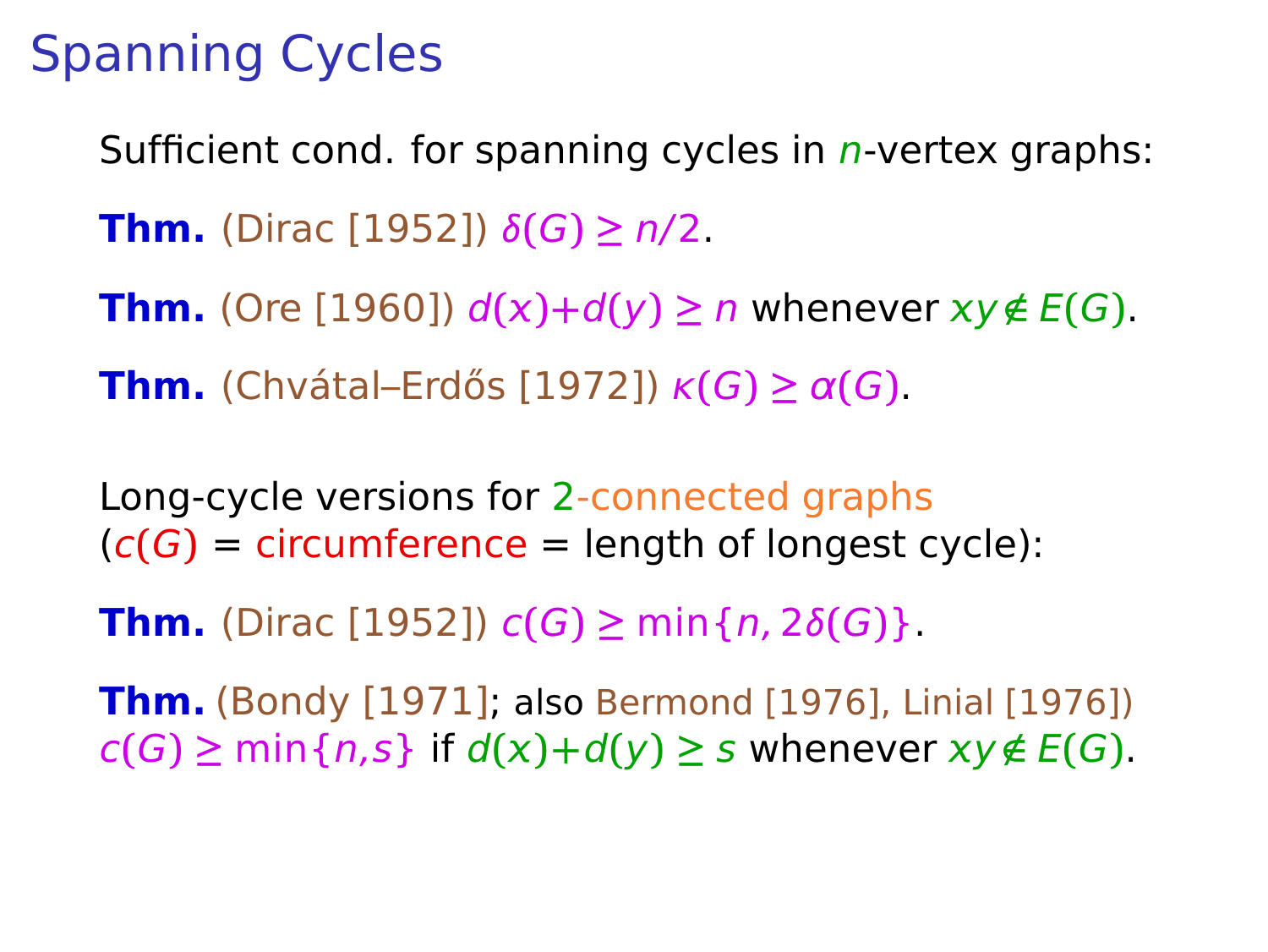# Spanning Cycles

Sufficient cond. for spanning cycles in  $n$ -vertex graphs: **Thm.** (Dirac [1952])  $δ(G) ≥ n/2$ . **Thm.** (Ore [1960])  $d(x)+d(y) \ge n$  whenever  $xy \notin E(G)$ . **Thm.** (Chvátal–Erdős [1972])  $\kappa(G) \geq \alpha(G)$ .

Long-cycle versions for 2-connected graphs  $(c(G))$  = circumference = length of longest cycle):

**Thm.** (Dirac [1952])  $c(G) \geq \min\{n, 2\delta(G)\}.$ 

**Thm.** (Bondy [1971]; also Bermond [1976], Linial [1976])  $c(G) \geq \min\{n, s\}$  if  $d(x)+d(y) \geq s$  whenever  $xy \notin E(G)$ .

Long-cycle version of Chvátal–Erdős Theorem?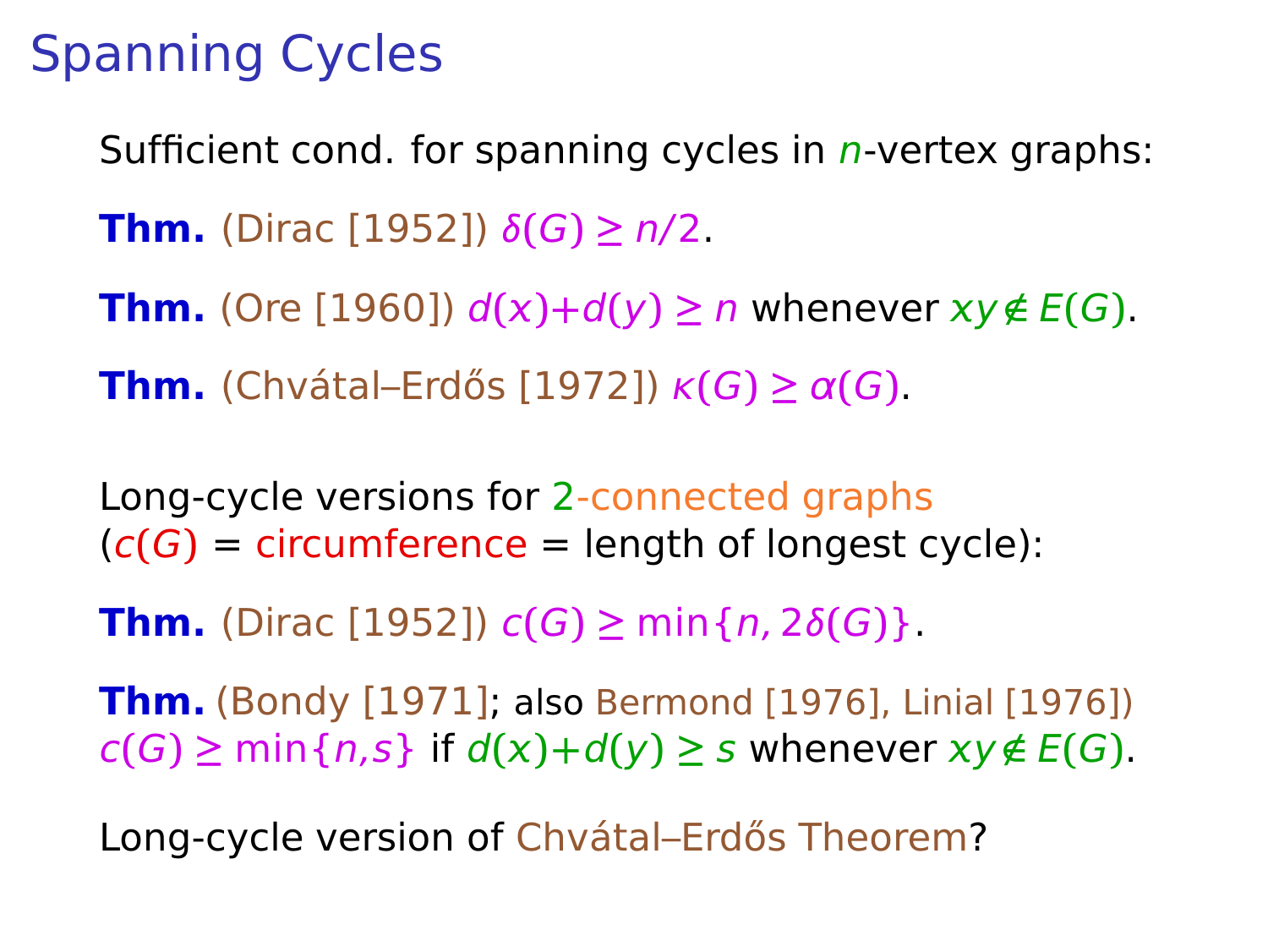#### **Conj.** (Fouquet–Jolivet [1976]) If  $\kappa(G) \leq \alpha(G)$ , then  $c(G) \geq \frac{k(n+a-k)}{a}$  $\frac{\alpha - \kappa}{a}$ , where  $k = \kappa(G)$  and  $a = \alpha(G)$ .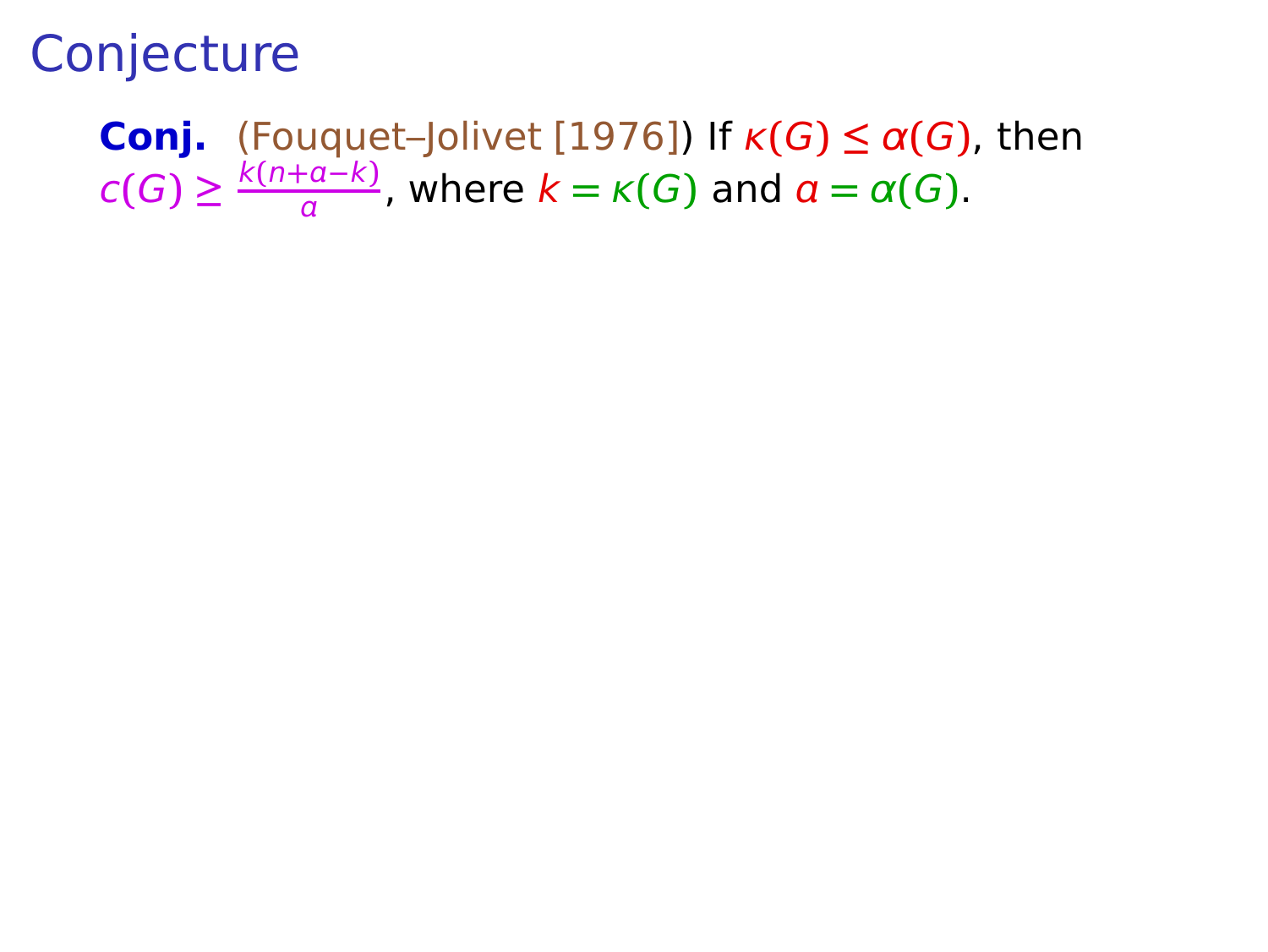- **Conj.** (Fouquet–Jolivet [1976]) If  $\kappa(G) \leq \alpha(G)$ , then  $c(G) \geq \frac{k(n+a-k)}{a}$  $\frac{\alpha - \kappa}{a}$ , where  $k = \kappa(G)$  and  $a = \alpha(G)$ .
- **•** Equality holds infinitely often:  $K_k \vee \alpha K_m$  for  $m \ge k \ge 2$ .

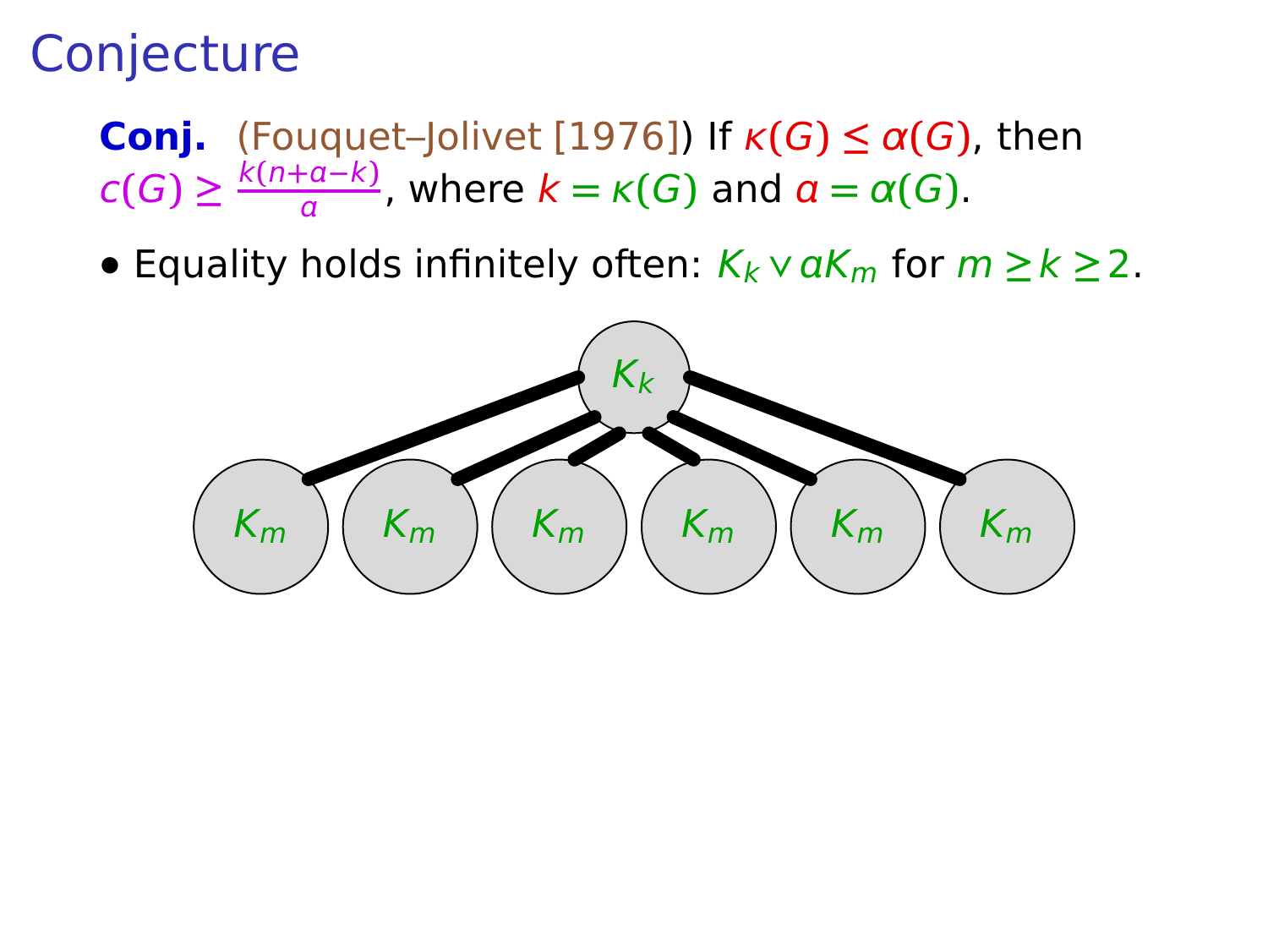**Conj.** (Fouquet–Jolivet [1976]) If  $\kappa(G) \leq \alpha(G)$ , then  $c(G) \geq \frac{k(n+a-k)}{a}$  $\frac{\alpha - \kappa}{a}$ , where  $k = \kappa(G)$  and  $a = \alpha(G)$ .

**•** Equality holds infinitely often:  $K_k \vee \alpha K_m$  for  $m \ge k \ge 2$ .



 $n = k + am$ ,  $\alpha(G) = a$ ,  $\kappa(G) = k$ ,  $c(G) = k(1 + m) = \frac{k(n+a-k)}{a}$ .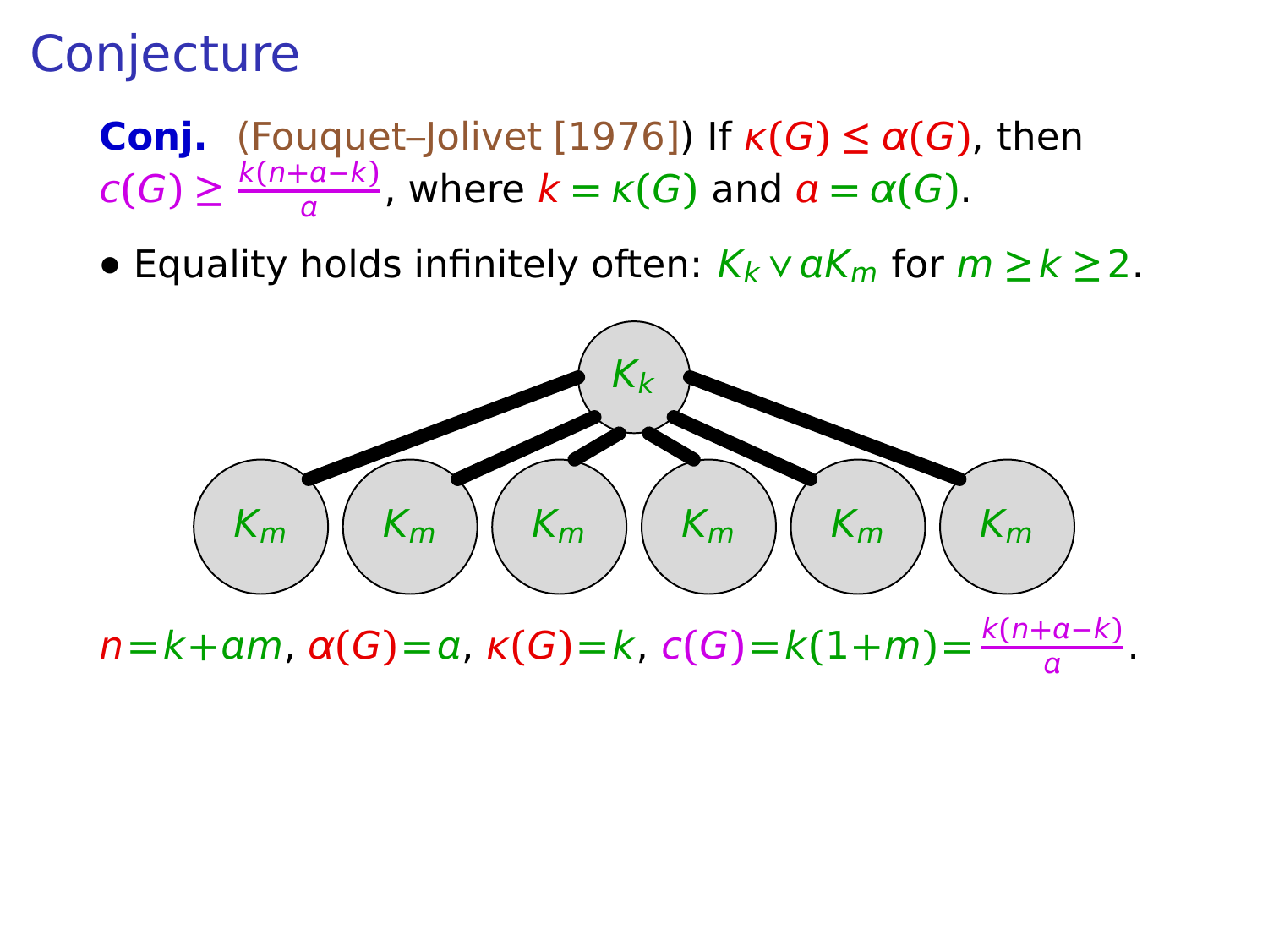**Conj.** (Fouquet–Jolivet [1976]) If  $\kappa(G) \leq \alpha(G)$ , then  $c(G) \geq \frac{k(n+a-k)}{a}$  $\frac{\alpha - \kappa}{a}$ , where  $k = \kappa(G)$  and  $a = \alpha(G)$ .

**•** Equality holds infinitely often:  $K_k \vee \alpha K_m$  for  $m \ge k \ge 2$ .



 $n = k + am$ ,  $\alpha(G) = a$ ,  $\kappa(G) = k$ ,  $c(G) = k(1 + m) = \frac{k(n+a-k)}{a}$ .

**•** Known true for **∈** {k **+** 1, k **+** 2} (Fournier [1982]), k **=** 2 (Fournier [1984]), k **=** 3 (Manoussakis [2009]), k **=** 4 & < 2k **−** 1 (Chen–Hu–Y.Wu [2010(a&b)+])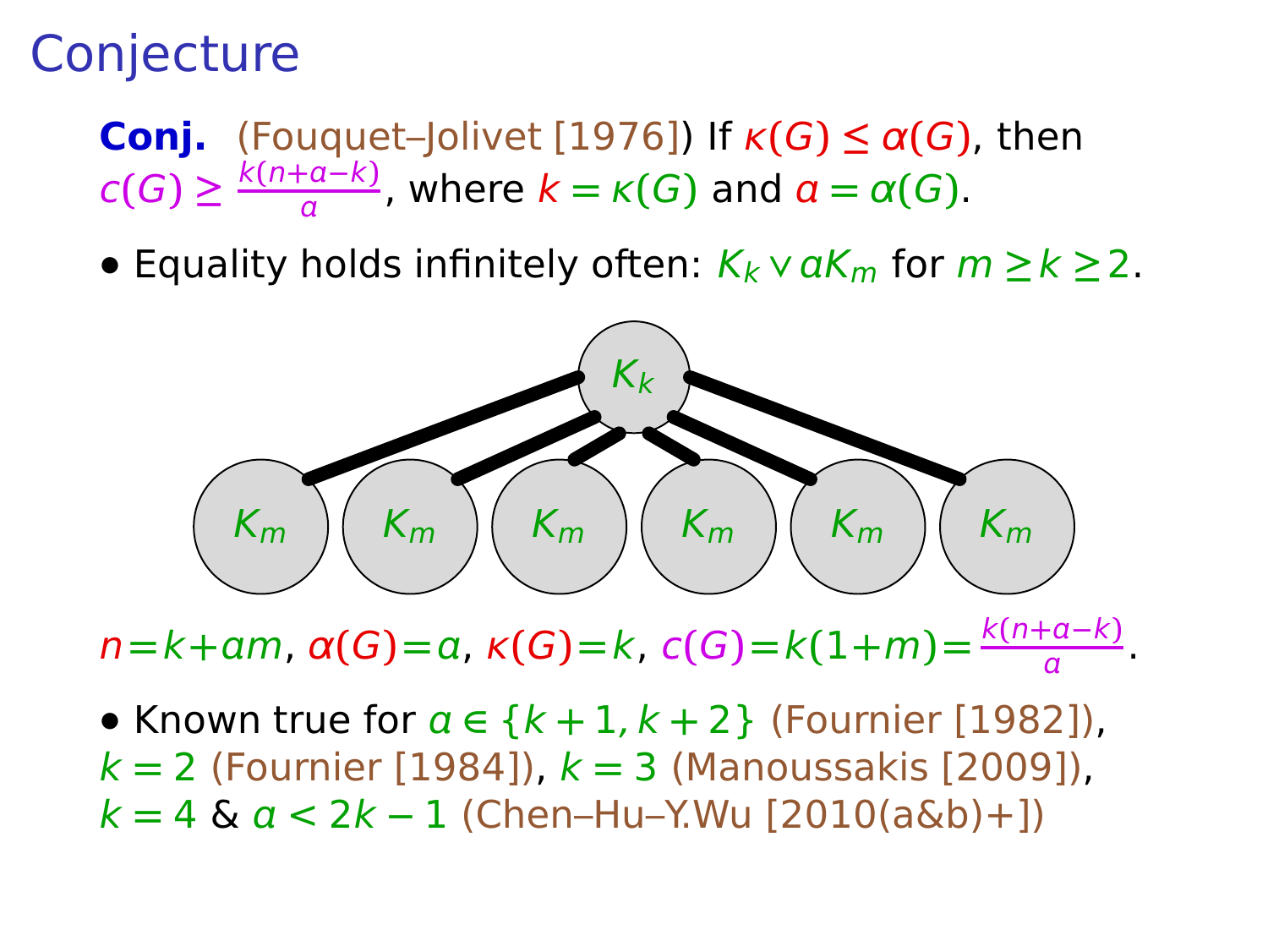**Conj.** (Fouquet–Jolivet [1976]) If  $\kappa(G) \leq \alpha(G)$ , then  $c(G) \geq \frac{k(n+a-k)}{a}$  $\frac{\alpha - \kappa}{a}$ , where  $k = \kappa(G)$  and  $a = \alpha(G)$ .

**•** Equality holds infinitely often:  $K_k \vee \alpha K_m$  for  $m \ge k \ge 2$ .



 $n = k + am$ ,  $\alpha(G) = a$ ,  $\kappa(G) = k$ ,  $c(G) = k(1 + m) = \frac{k(n+a-k)}{a}$ .

**•** Known true for **∈** {k **+** 1, k **+** 2} (Fournier [1982]), k **=** 2 (Fournier [1984]), k **=** 3 (Manoussakis [2009]), k **=** 4 & < 2k **−** 1 (Chen–Hu–Y.Wu [2010(a&b)+])

**Thm.** (W.-O.-W.) The F-J Conjecture is true.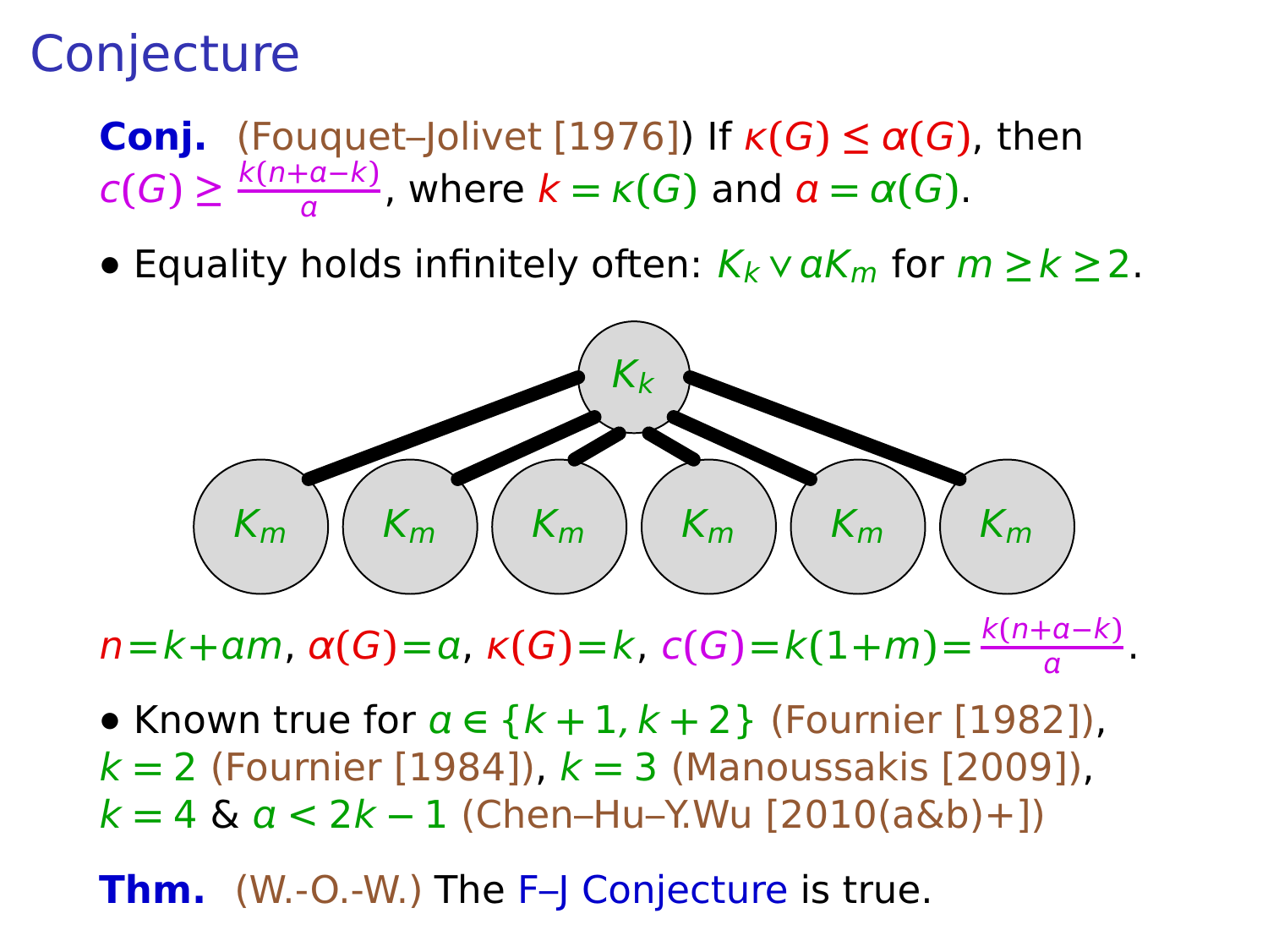**Conj.** (Chen–Chen–Liu) If C and C **′** are distinct cycles in a k-connected graph, then there are cycles D and D**′**  $V(C) \cup V(C') \subseteq V(D) \cup V(D')$  and  $|V(D) \cap V(D')| \geq k$ .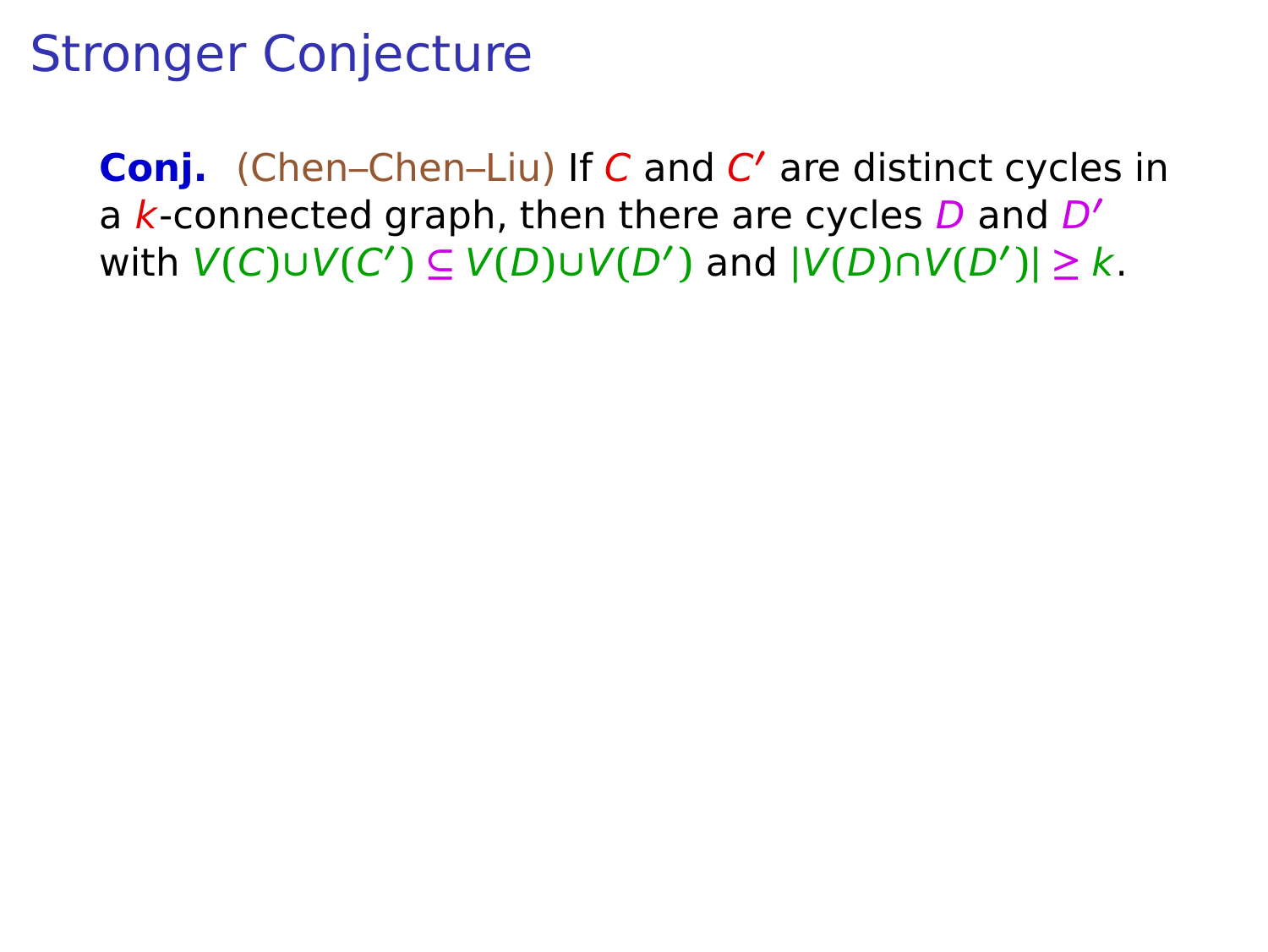**Conj.** (Chen–Chen–Liu) If C and C **′** are distinct cycles in a k-connected graph, then there are cycles D and D**′**  $V(C) \cup V(C') \subseteq V(D) \cup V(D')$  and  $|V(D) \cap V(D')| \geq k$ .

**•** Special cases used in results on the F–J Conjecture by Fournier (k **=** 2) and Manoussakis (k **=** 3).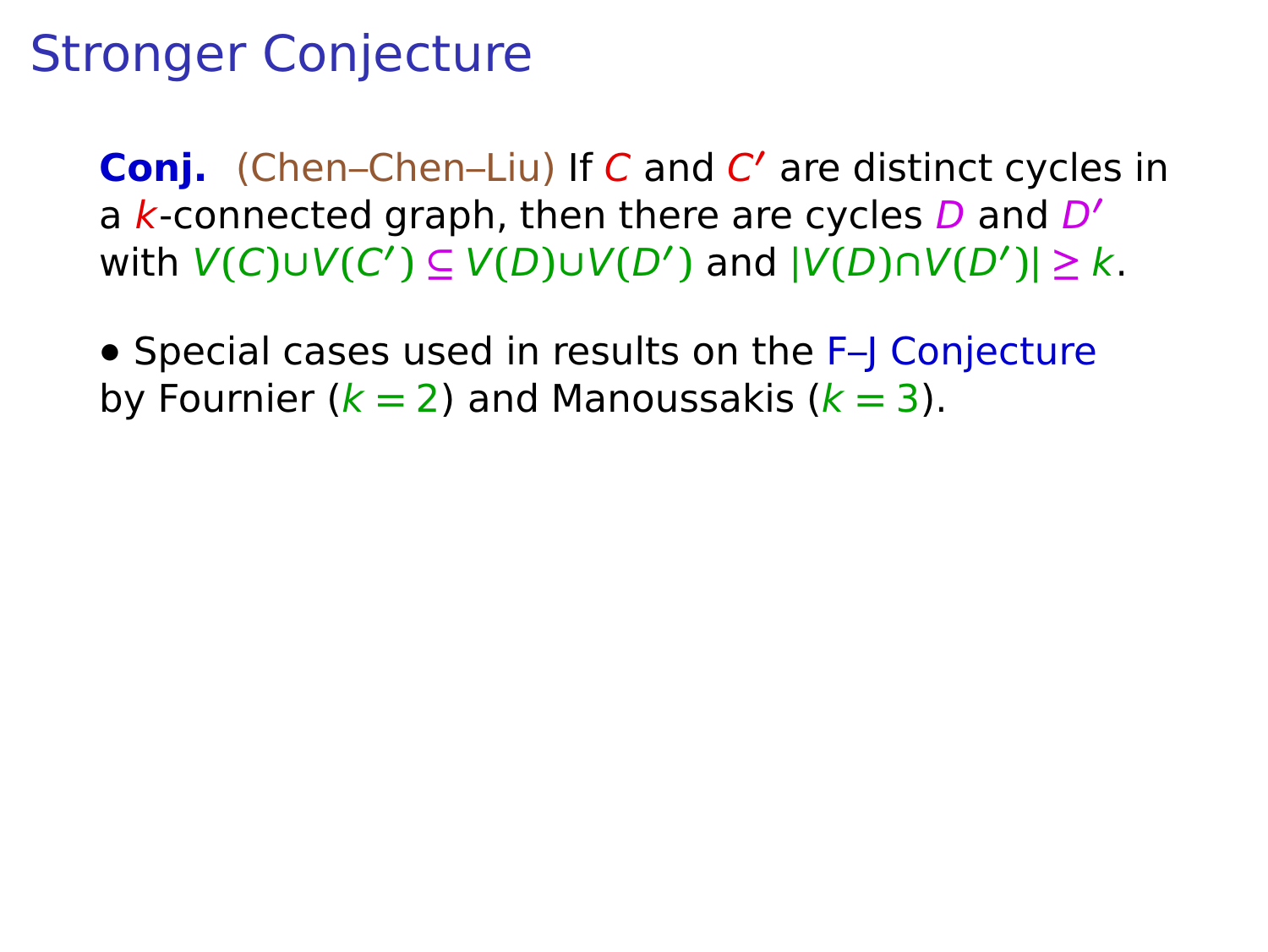**Conj.** (Chen–Chen–Liu) If C and C **′** are distinct cycles in a k-connected graph, then there are cycles D and D**′**  $V(C) \cup V(C') \subseteq V(D) \cup V(D')$  and  $|V(D) \cap V(D')| \geq k$ .

**•** Special cases used in results on the F–J Conjecture by Fournier (k **=** 2) and Manoussakis (k **=** 3).

Chen–Hu–Y.Wu [2010b+]: This conjecture implies the Fouquet–Jolivet Conjecture.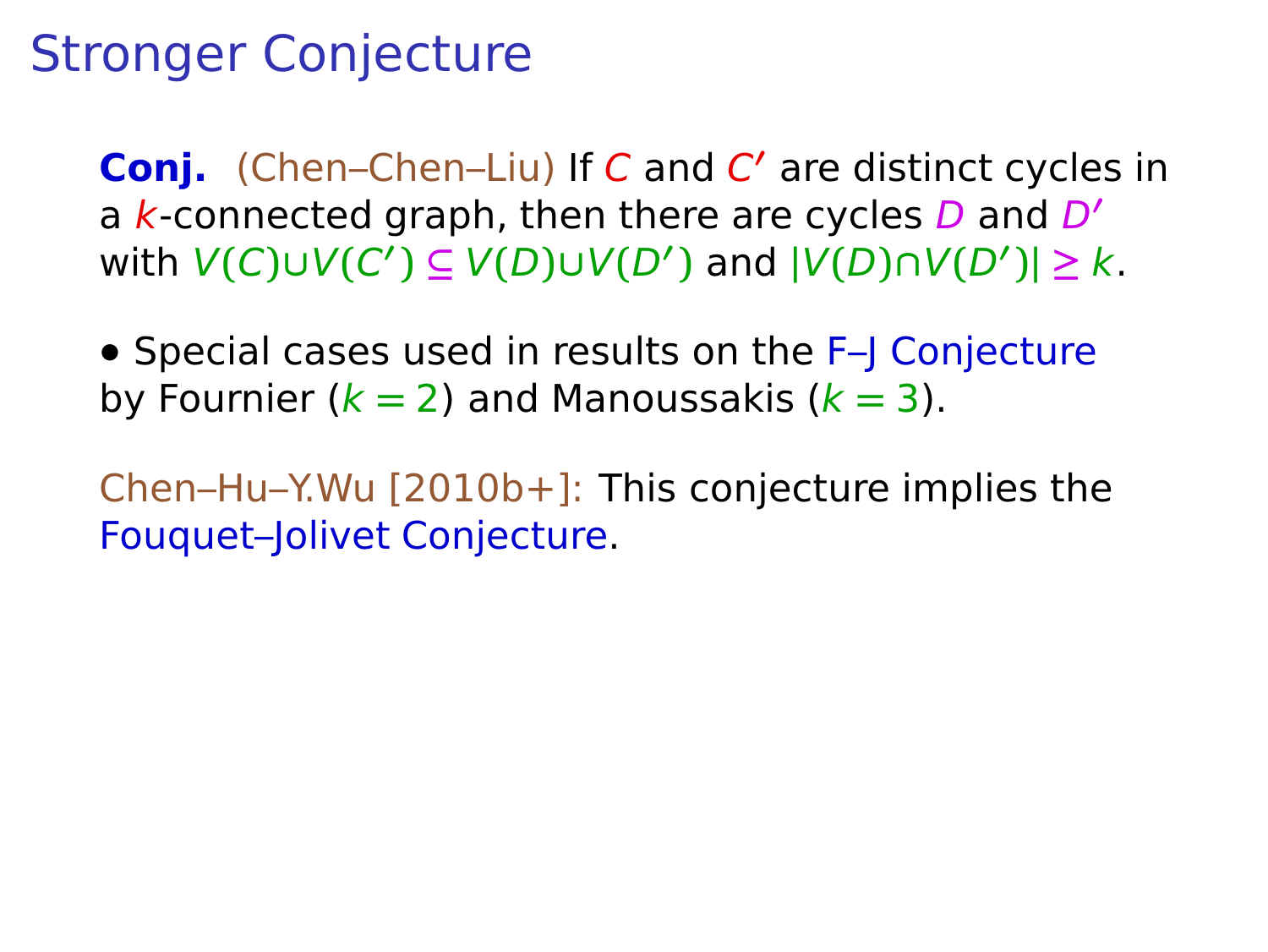**Conj.** (Chen–Chen–Liu) If C and C **′** are distinct cycles in a k-connected graph, then there are cycles D and D**′**  $V(C) \cup V(C') \subseteq V(D) \cup V(D')$  and  $|V(D) \cap V(D')| \geq k$ .

**•** Special cases used in results on the F–J Conjecture by Fournier (k **=** 2) and Manoussakis (k **=** 3).

Chen–Hu–Y.Wu [2010b+]: This conjecture implies the Fouquet–Jolivet Conjecture.

We prove the F–J Conjecture without proving the C–C–L Conjecture.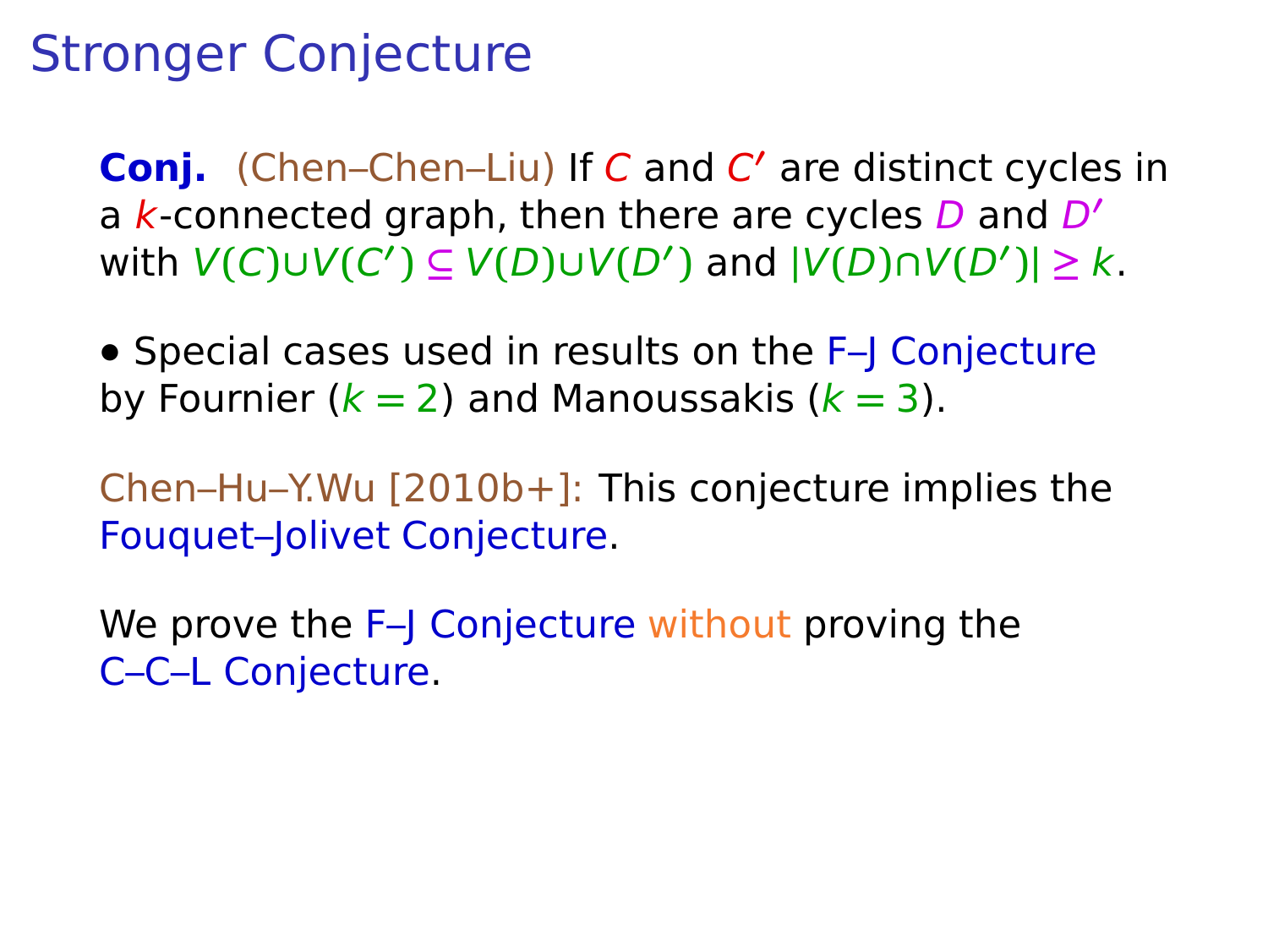**Thm.** (Kouider [1994]) If H is a subgraph of a  $k$ -connected graph  $G$ , then G has a cycle C such that  $\alpha(H - V(C)) \leq \max\{0, \alpha(H) - k\}.$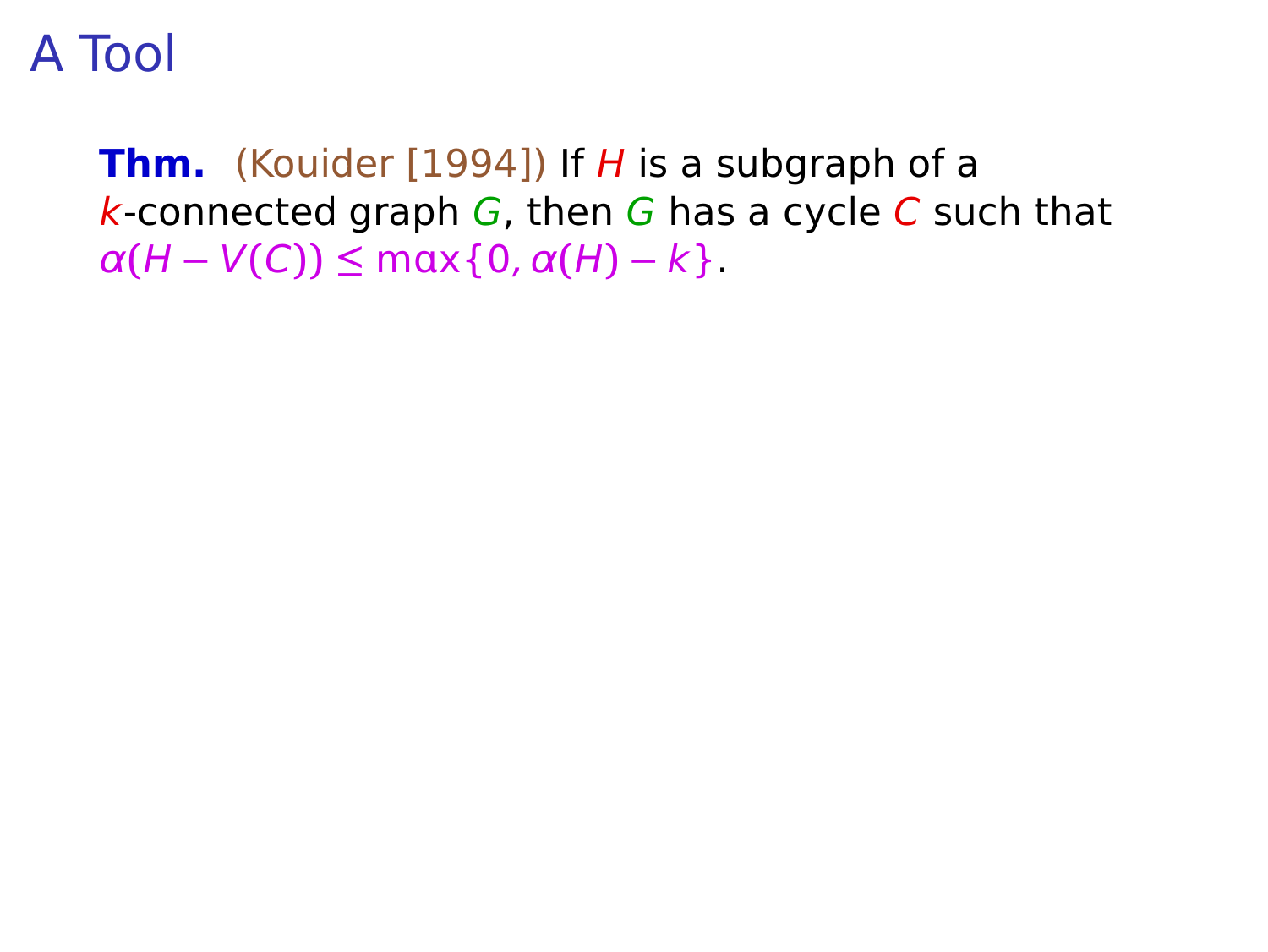**Thm.** (Kouider [1994]) If H is a subgraph of a  $k$ -connected graph  $G$ , then G has a cycle C such that  $\alpha(H - V(C)) \leq \max\{0, \alpha(H) - k\}.$ 

**Cor.**  $\kappa(G) \ge \alpha(G) \Rightarrow$  spanning cycle. **Pf.** Set  $H = G$ .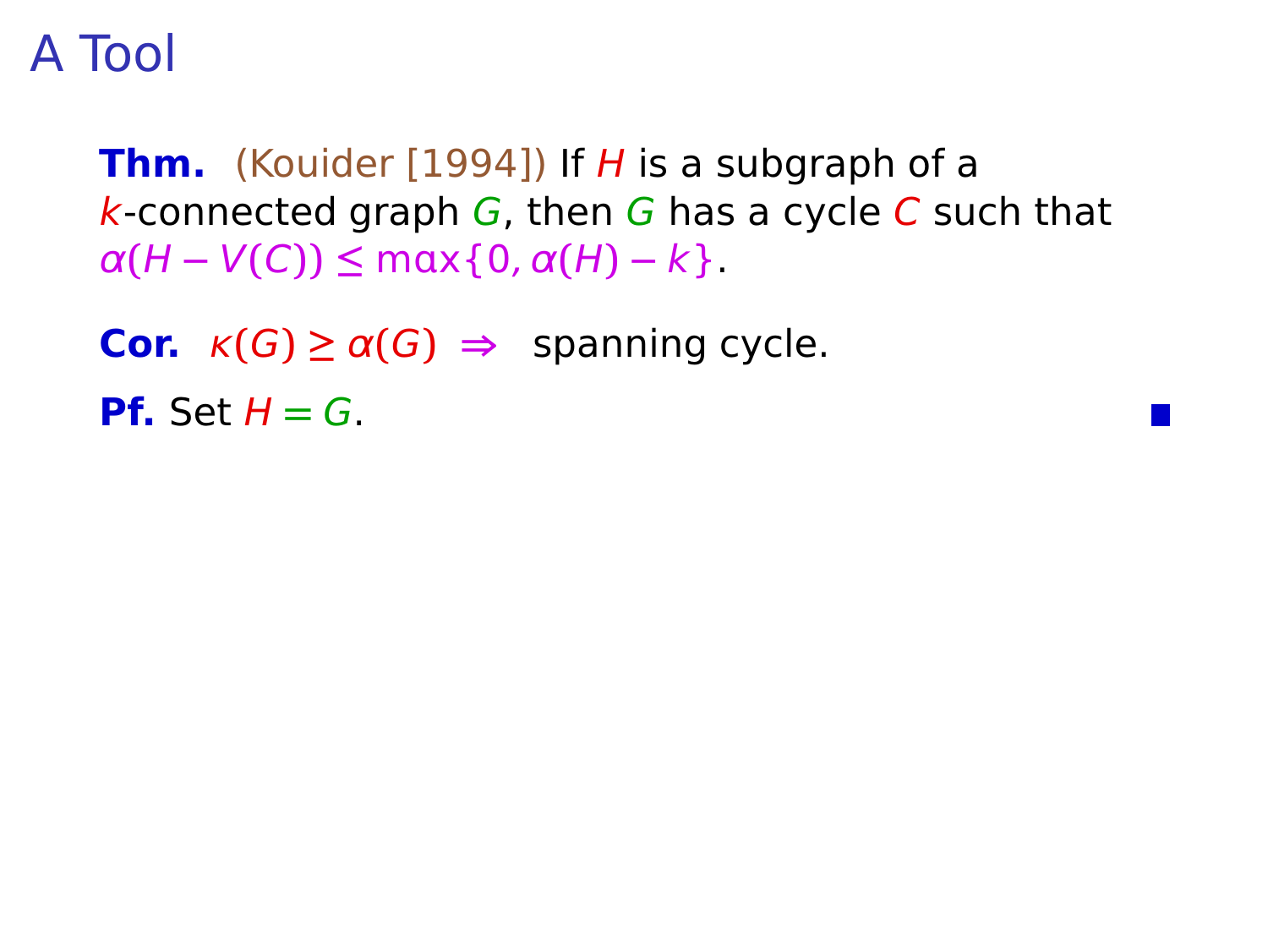**Thm.** (Kouider [1994]) If H is a subgraph of a k-connected graph  $G$ , then G has a cycle C such that  $\alpha(H - V(C)) \leq \max\{0, \alpha(H) - k\}.$ 

**Cor.**  $\kappa(G) \ge \alpha(G) \Rightarrow$  spanning cycle.

**Pf.** Set  $H = G$ .

**Cor.**  $c(G) \ge n / \lceil \alpha(G)/\kappa(G) \rceil$  when  $\kappa(G) \le \alpha(G)$ .

**Pf.** Apply Kouider's Theorem at most **⌈**α**(**G**)**/κ**(**G**)⌉** times to obtain cycles together covering V**(**G**)**.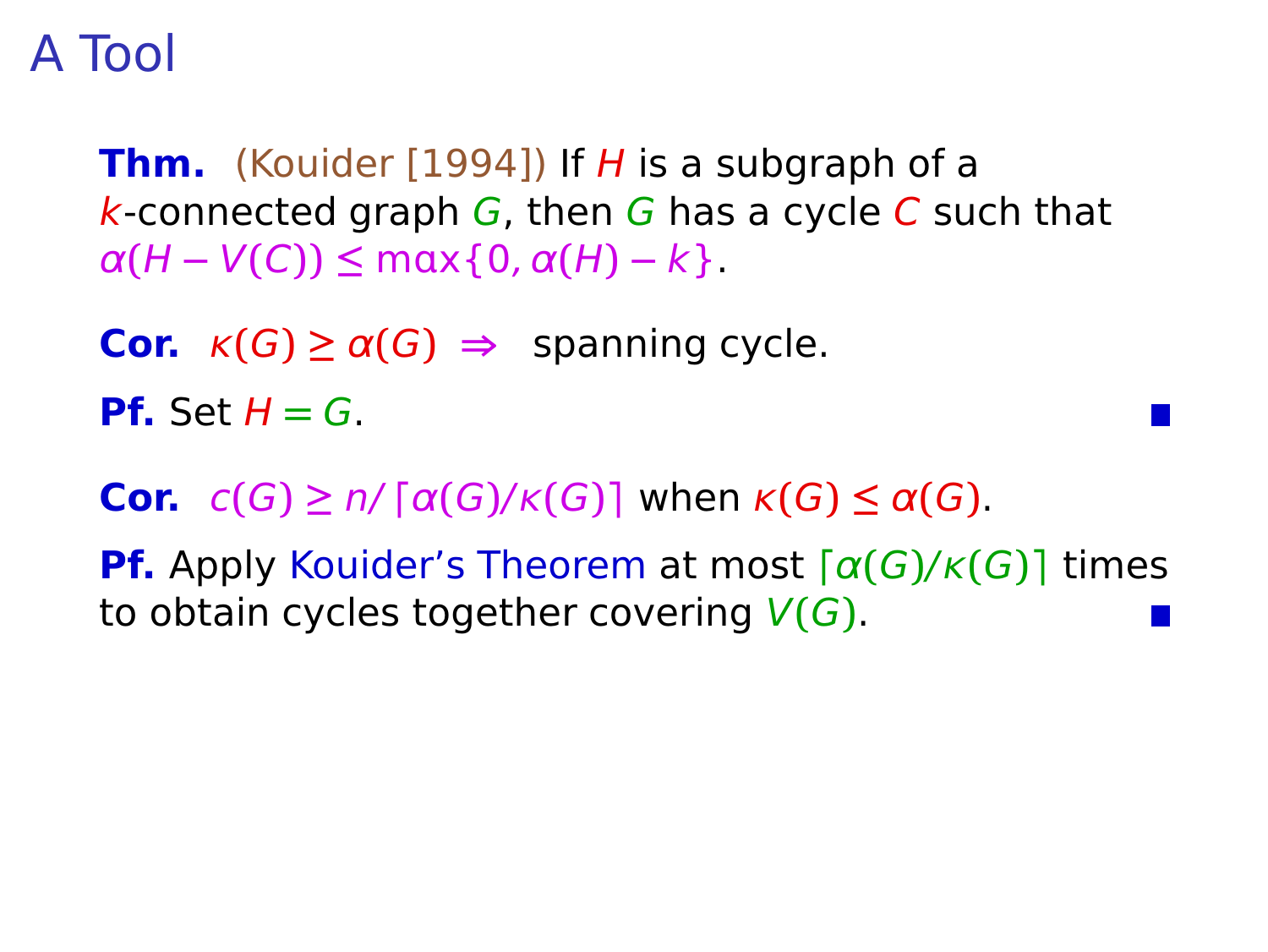**Thm.** (Kouider [1994]) If H is a subgraph of a k-connected graph  $G$ , then G has a cycle C such that  $\alpha(H - V(C)) \leq \max\{0, \alpha(H) - k\}.$ 

**Cor.**  $\kappa(G) \ge \alpha(G) \Rightarrow$  spanning cycle.

**Pf.** Set  $H = G$ .

**Cor.**  $c(G) \ge n / \lceil \alpha(G)/\kappa(G) \rceil$  when  $\kappa(G) \le \alpha(G)$ .

**Pf.** Apply Kouider's Theorem at most **⌈**α**(**G**)**/κ**(**G**)⌉** times to obtain cycles together covering V**(**G**)**.

**•** The F–I Conjecture requires  $c(G) \geq \frac{nk}{a} + \frac{k(1 - k/a)}{a}$ .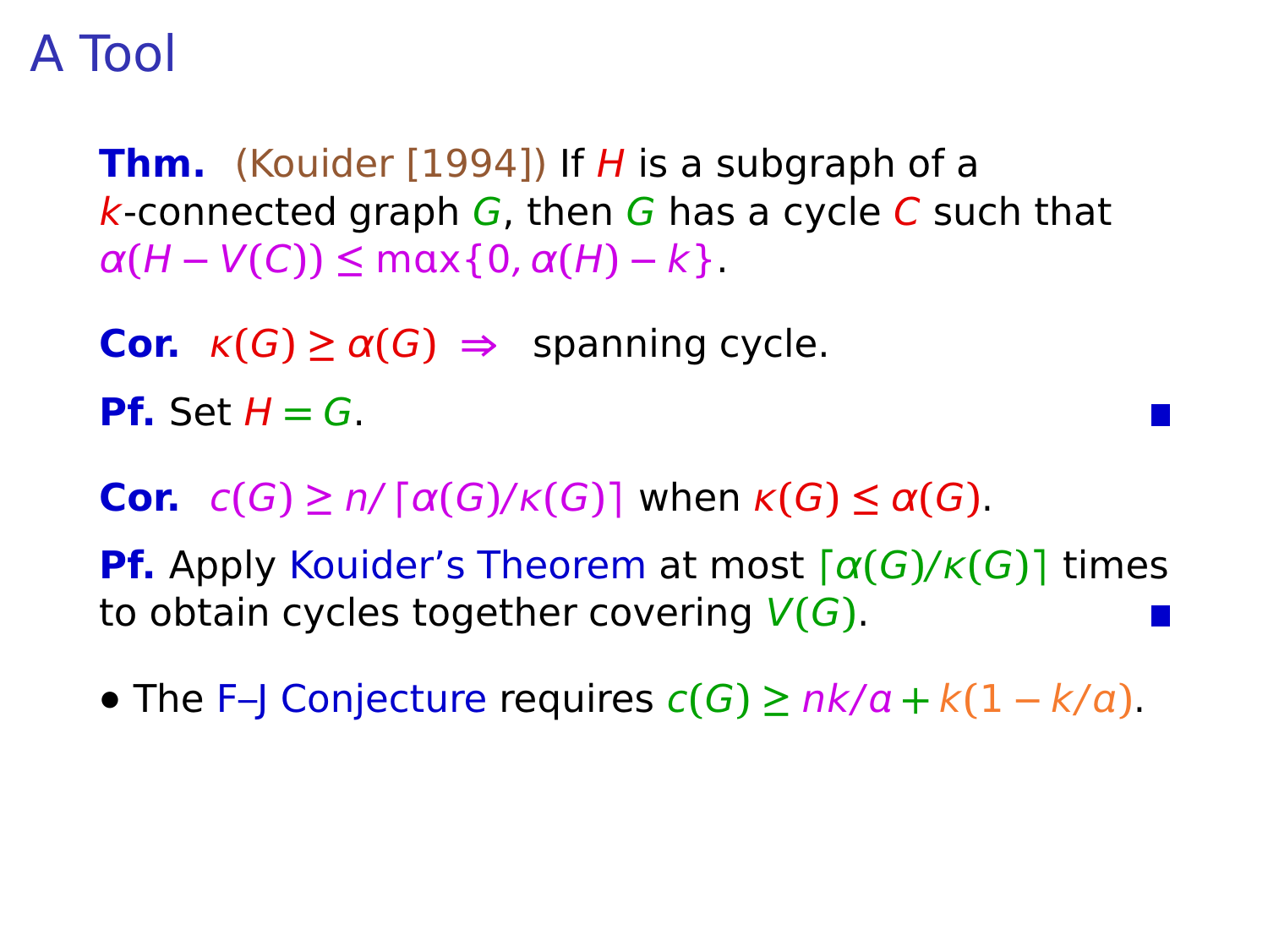**Thm.** (Kouider [1994]) If H is a subgraph of a k-connected graph  $G$ , then G has a cycle C such that  $\alpha(H - V(C)) \leq \max\{0, \alpha(H) - k\}.$ 

**Cor.**  $\kappa(G) \ge \alpha(G) \Rightarrow$  spanning cycle.

**Pf.** Set  $H = G$ .

**Cor.**  $c(G) \ge n / \lceil \alpha(G)/\kappa(G) \rceil$  when  $\kappa(G) \le \alpha(G)$ .

**Pf.** Apply Kouider's Theorem at most **⌈**α**(**G**)**/κ**(**G**)⌉** times to obtain cycles together covering V**(**G**)**.

**•** The F–J Conjecture requires  $c(G) \geq \frac{nk}{a} + \frac{k(1 - k/a)}{a}$ .

**Thm.** (Path Lemma) If H is a subgraph of a k-connected graph G, and  $u, v \in V(G)$ , then G has a  $u, v$ -path P with  $\alpha(H-V(P)) \leq \max\{0, \alpha(H) - (k-1)\}.$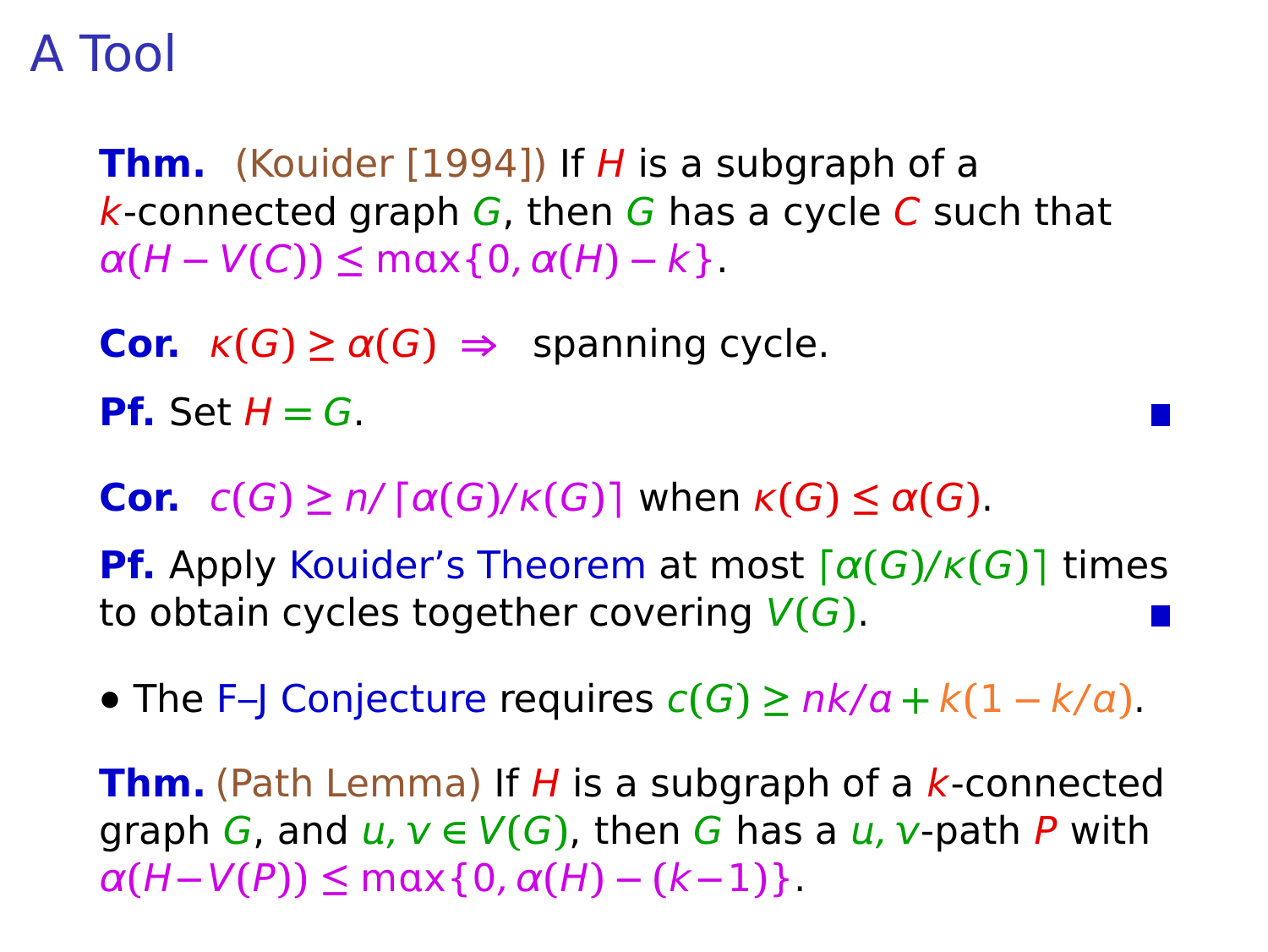**Thm.** (Path Lemma) If H is a subgraph of a k-connected graph G, and  $u, v \in V(G)$ , then G has a  $u, v$ -path P with  $\alpha(H-V(P)) \leq \max\{0, \alpha(H) - (k-1)\}.$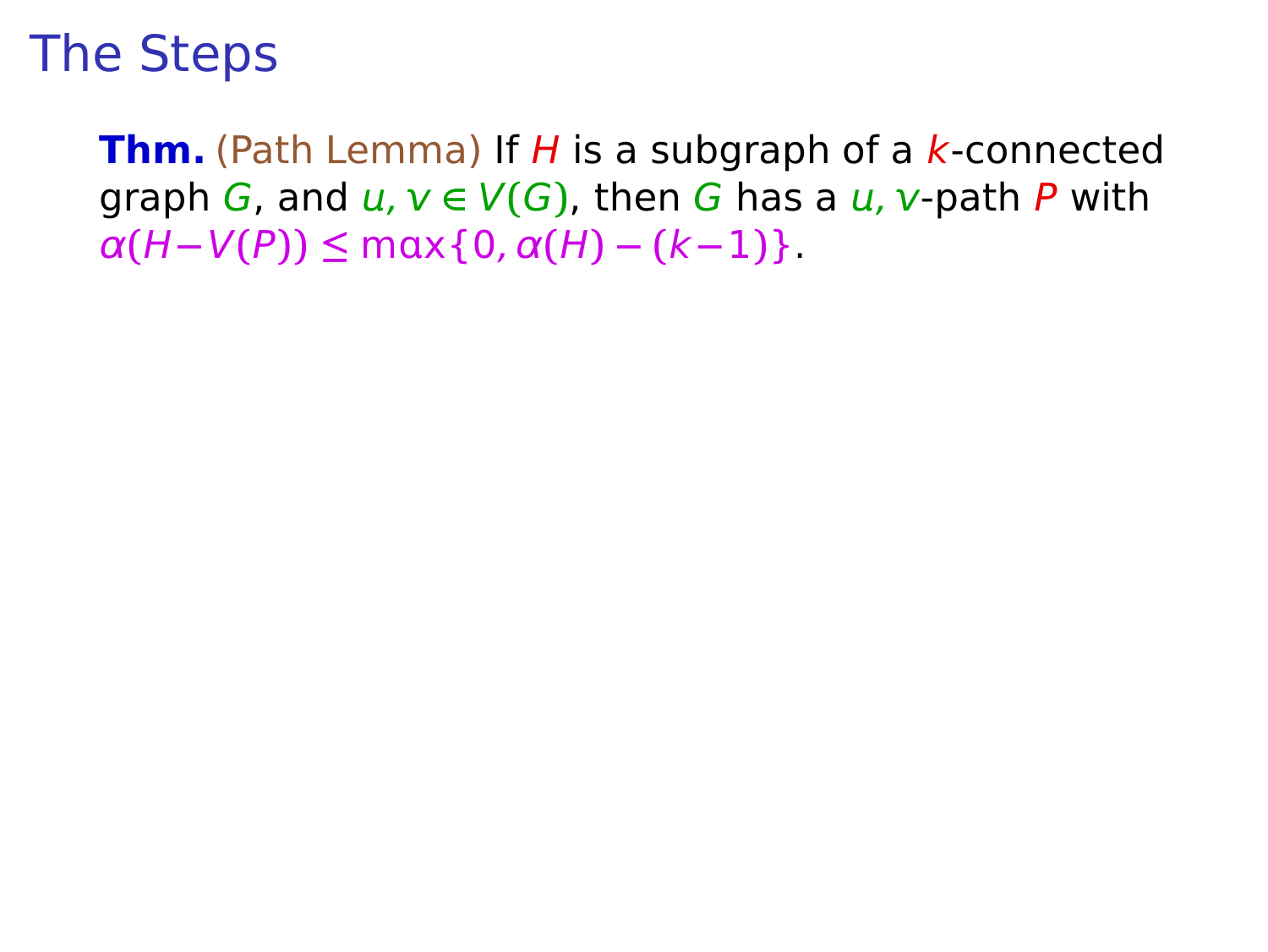**Thm.** (Path Lemma) If H is a subgraph of a k-connected graph G, and  $u, v \in V(G)$ , then G has a  $u, v$ -path P with  $\alpha(H-V(P)) \leq \max\{0, \alpha(H) - (k-1)\}.$ 

**Thm.** (Cycle Lemma) Fix  $k > 1$ . If H and C are disjoint subgraphs of a  $k$ -connected graph  $G$ , with C being a cycle of length **≥** k, then G has a cycle C **′** such that  $|V(C) - V(C')|$  ≤  $\frac{|V(C)|}{k} - 1$  and  $\alpha(H - V(C'))$  ≤  $\alpha(H) - 1$ .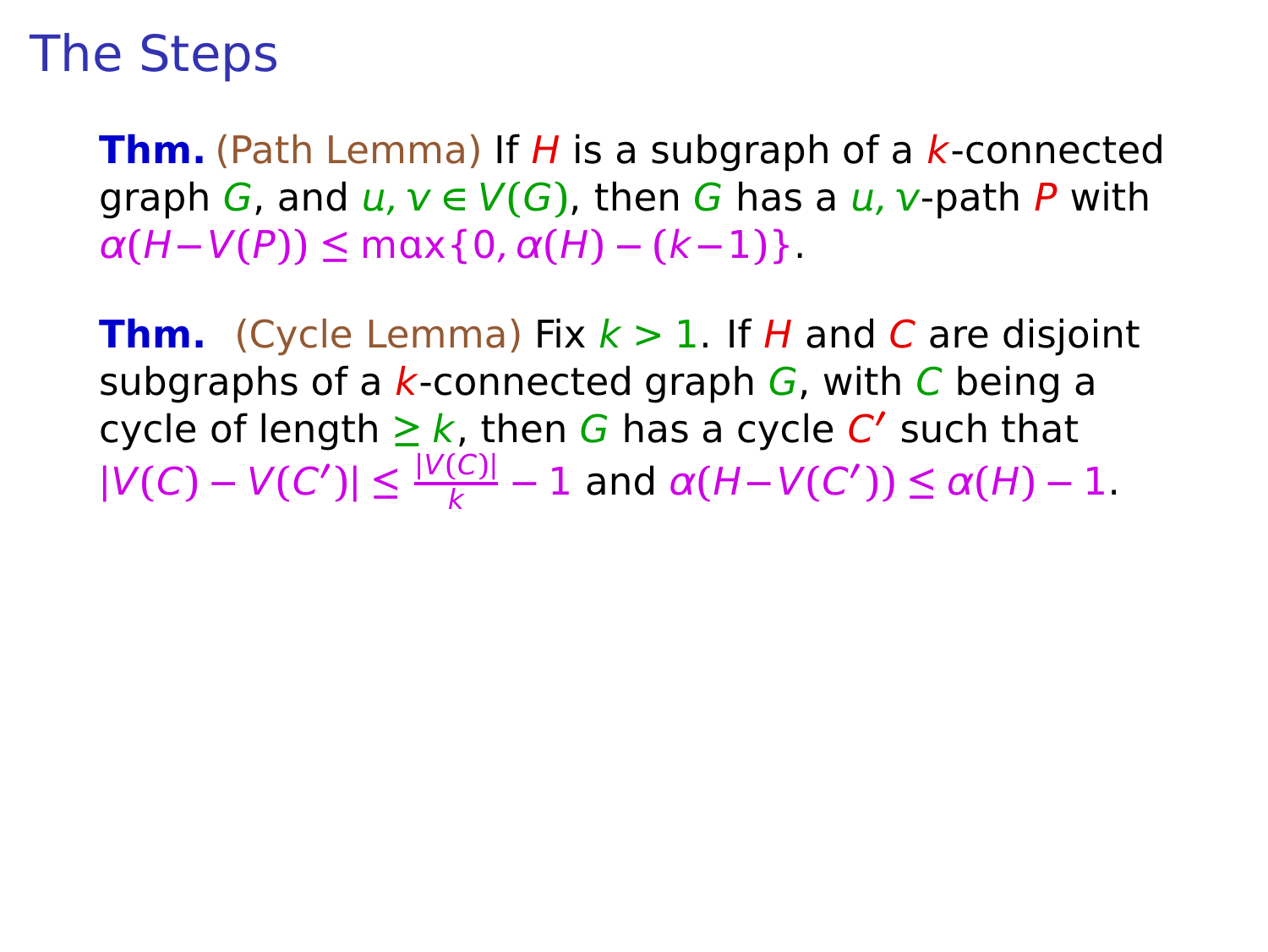**Thm.** (Path Lemma) If H is a subgraph of a k-connected graph G, and  $u, v \in V(G)$ , then G has a  $u, v$ -path P with  $\alpha(H-V(P)) \leq \max\{0, \alpha(H) - (k-1)\}.$ 

**Thm.** (Cycle Lemma) Fix  $k > 1$ . If H and C are disjoint subgraphs of a  $k$ -connected graph  $G$ , with C being a cycle of length **≥** k, then G has a cycle C **′** such that  $|V(C) - V(C')|$  ≤  $\frac{|V(C)|}{k} - 1$  and  $\alpha(H - V(C'))$  ≤  $\alpha(H) - 1$ .

**Lem.** (Multi-Cycle Lemma) If G is a k-connected graph with independence number  $\alpha$ , and  $0 \leq \ell \leq \alpha - k$ , then there exist cycles  $C_0, \ldots, C_{\ell}$  satisfying the following: **(1)**  $\alpha(G - \bigcup_{i=0}^{l} V(C_i)) \leq \alpha - k - l$ ,  $|V(C_i) - \bigcup_{j=0}^{i-1} V(C_j)| \leq \frac{|V(C_0)|}{k}$  $\frac{C_{0}I_{i}}{k}$  – 1 for  $1 \leq i \leq l$ .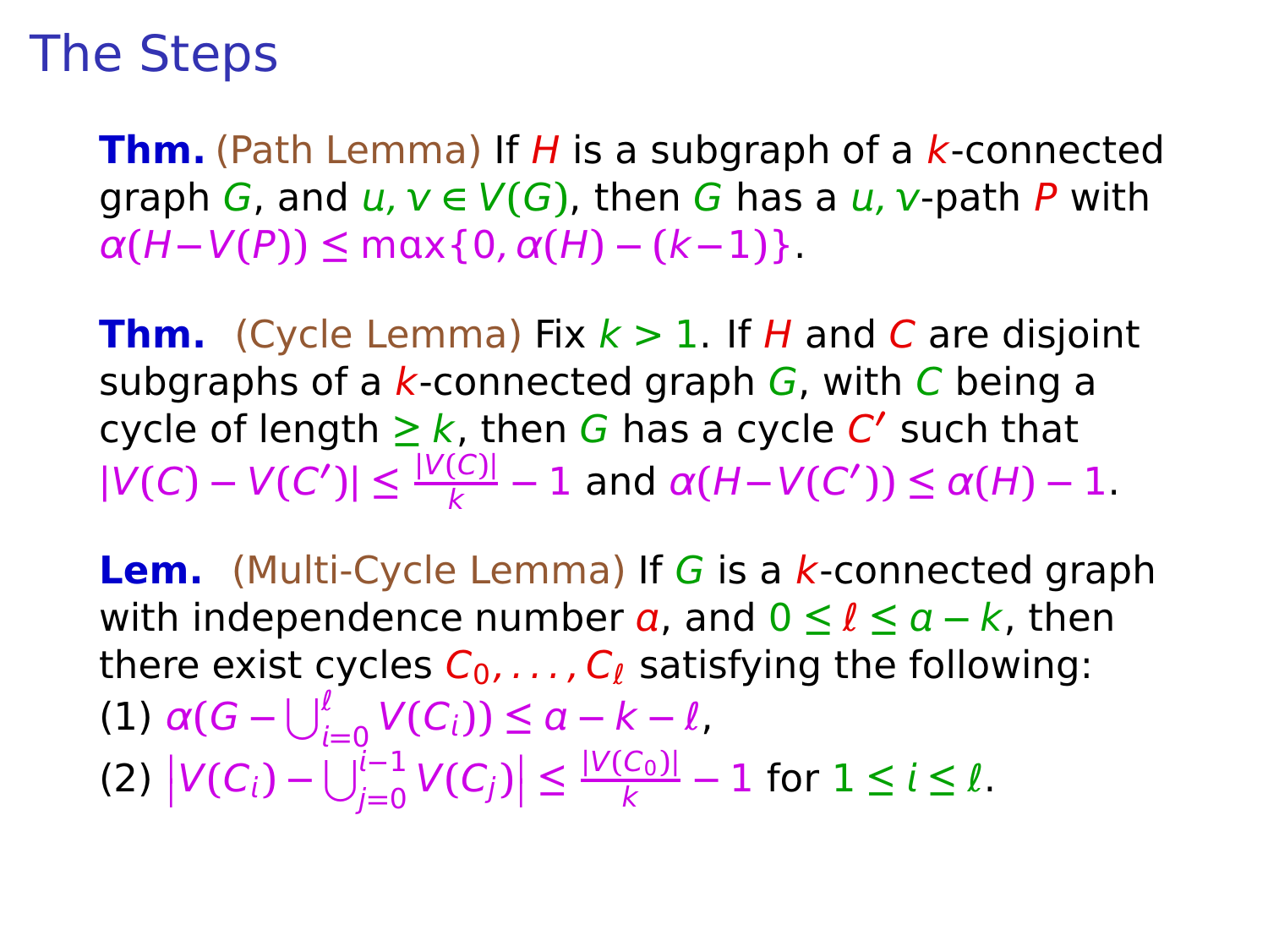**Thm.** (Path Lemma) If H is a subgraph of a k-connected graph G, and  $u, v \in V(G)$ , then G has a  $u, v$ -path P with  $\alpha(H-V(P)) \leq \max\{0, \alpha(H) - (k-1)\}.$ 

**Thm.** (Cycle Lemma) Fix  $k > 1$ . If H and C are disjoint subgraphs of a  $k$ -connected graph  $G$ , with C being a cycle of length **≥** k, then G has a cycle C **′** such that  $|V(C) - V(C')|$  ≤  $\frac{|V(C)|}{k} - 1$  and  $\alpha(H - V(C'))$  ≤  $\alpha(H) - 1$ .

**Lem.** (Multi-Cycle Lemma) If G is a k-connected graph with independence number  $\alpha$ , and  $0 \leq \ell \leq \alpha - k$ , then there exist cycles  $C_0, \ldots, C_{\ell}$  satisfying the following:  $\alpha(G - \bigcup_{i=0}^{\ell} V(C_i)) \leq a - k - \ell \, [\ell = 0 \text{ is Kouider w. } H = G]$  $|V(C_i) - \bigcup_{j=0}^{i-1} V(C_j)| \leq \frac{|V(C_0)|}{k}$  $\frac{C_{0}I_{i}}{k}$  – 1 for  $1 \leq i \leq l$ .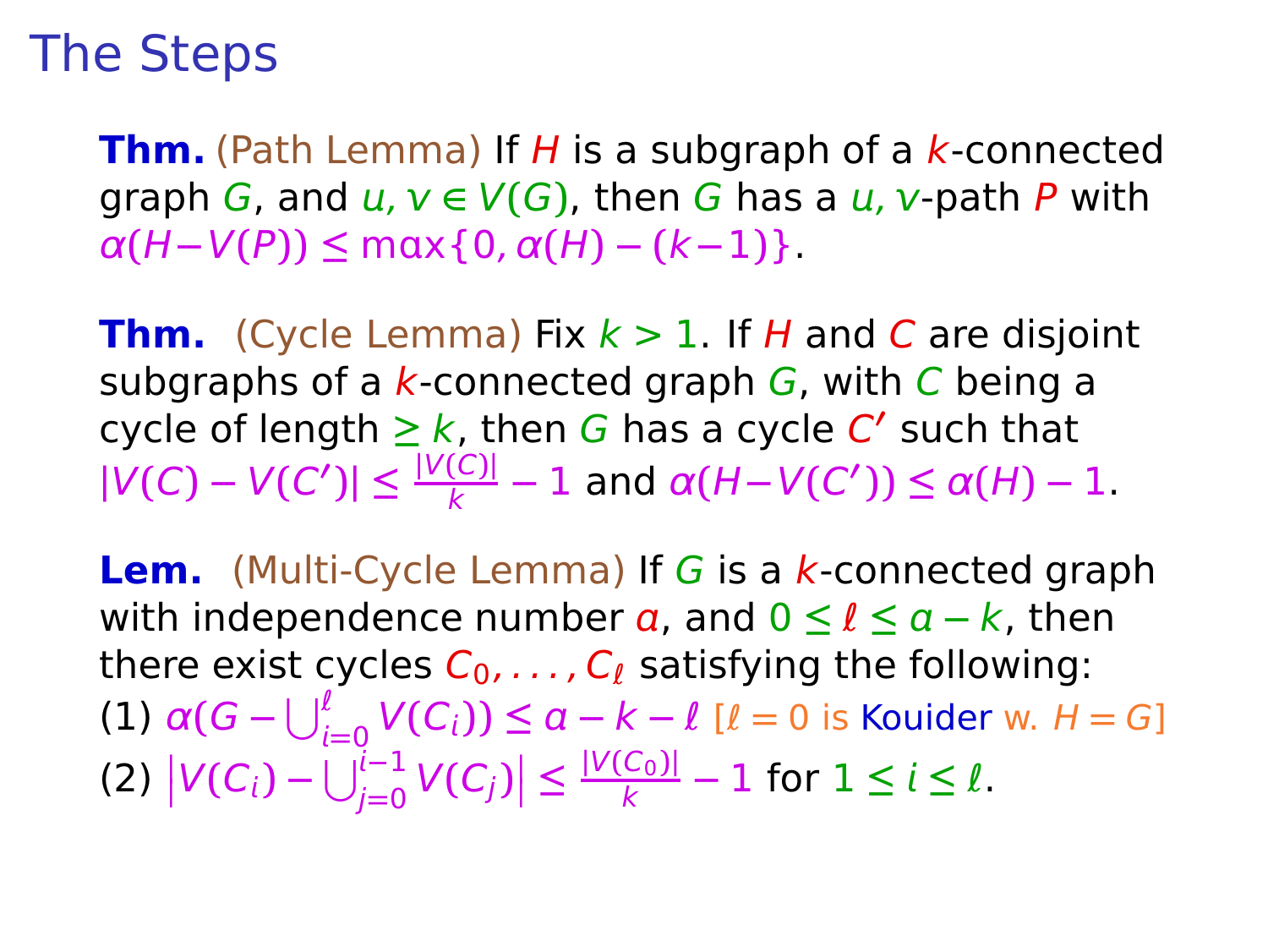**Thm.** (Path Lemma) If H is a subgraph of a k-connected graph G, and  $u, v \in V(G)$ , then G has a  $u, v$ -path P with  $\alpha(H-V(P)) \leq \max\{0, \alpha(H) - (k-1)\}.$ 

**Thm.** (Cycle Lemma) Fix  $k > 1$ . If H and C are disjoint subgraphs of a  $k$ -connected graph  $G$ , with C being a cycle of length **≥** k, then G has a cycle C **′** such that  $|V(C) - V(C')|$  ≤  $\frac{|V(C)|}{k} - 1$  and  $\alpha(H - V(C'))$  ≤  $\alpha(H) - 1$ .

**Lem.** (Multi-Cycle Lemma) If G is a k-connected graph with independence number  $\alpha$ , and  $0 \leq \ell \leq \alpha - k$ , then there exist cycles  $C_0, \ldots, C_{\ell}$  satisfying the following:  $\alpha(G - \bigcup_{i=0}^{\ell} V(C_i)) \leq a - k - \ell \, [\ell = 0 \text{ is Kouider w. } H = G]$  $|V(C_i) - \bigcup_{j=0}^{i-1} V(C_j)| \leq \frac{|V(C_0)|}{k}$  $\frac{C_{0}I_{i}}{k}$  – 1 for  $1 \leq i \leq l$ .

Path Lem. **⇒** Cycle Lem. **⇒** Multi-Cycle Lem. **⇒** F–J Conj.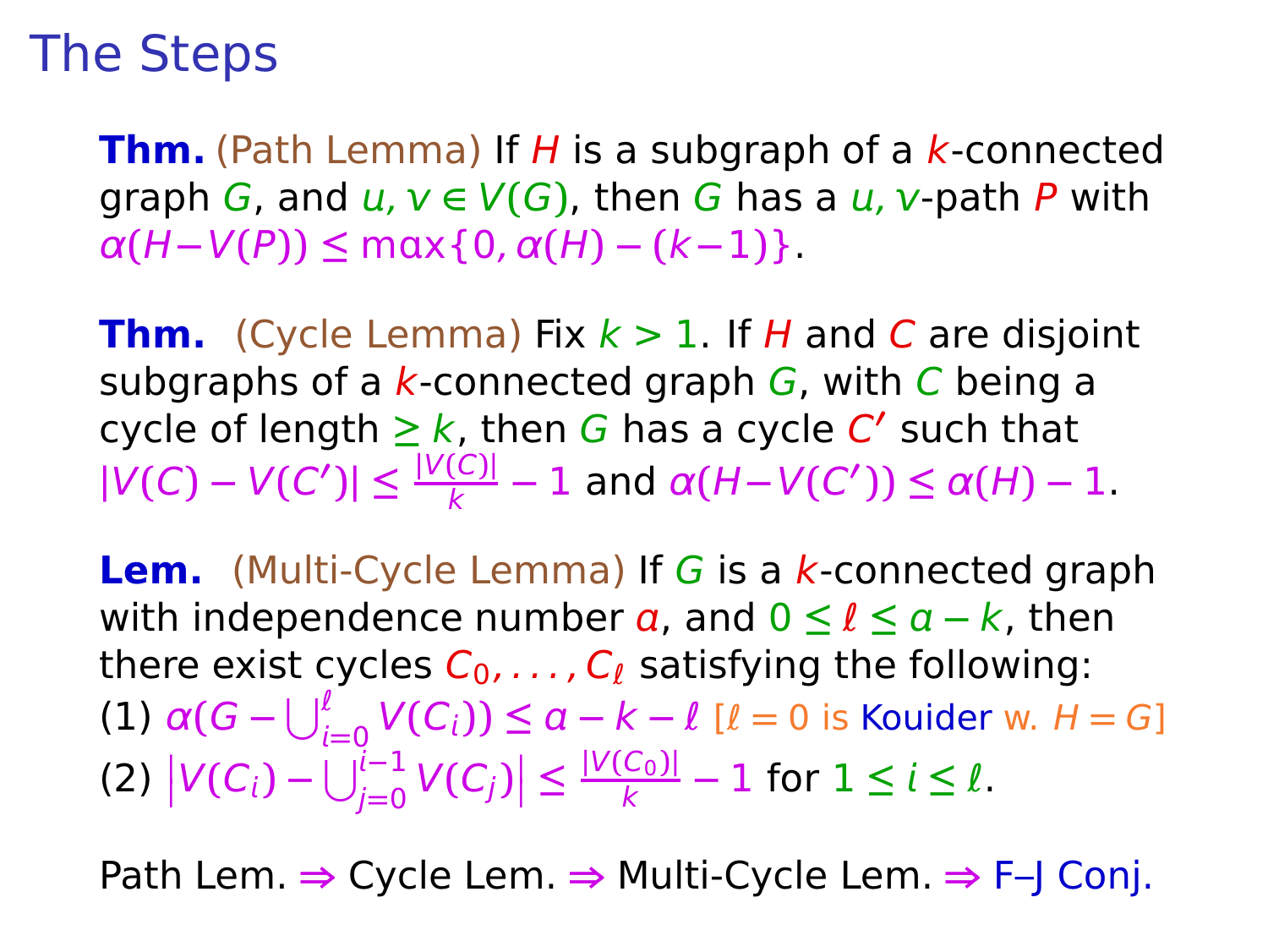**Lem.** (Multi-Cycle) For  $0 \le l \le a - k$ ,  $\exists C_0, \ldots, C_l$  with **(1)**  $\alpha(G - \bigcup_{i=0}^{l} V(C_i)) \leq \alpha - k - l$ **=**0  $|V(C_i) - \bigcup_{j=0}^{i-1} V(C_j)| \leq \frac{|V(C_0)|}{k} - 1$  for  $1 \leq i \leq l$ .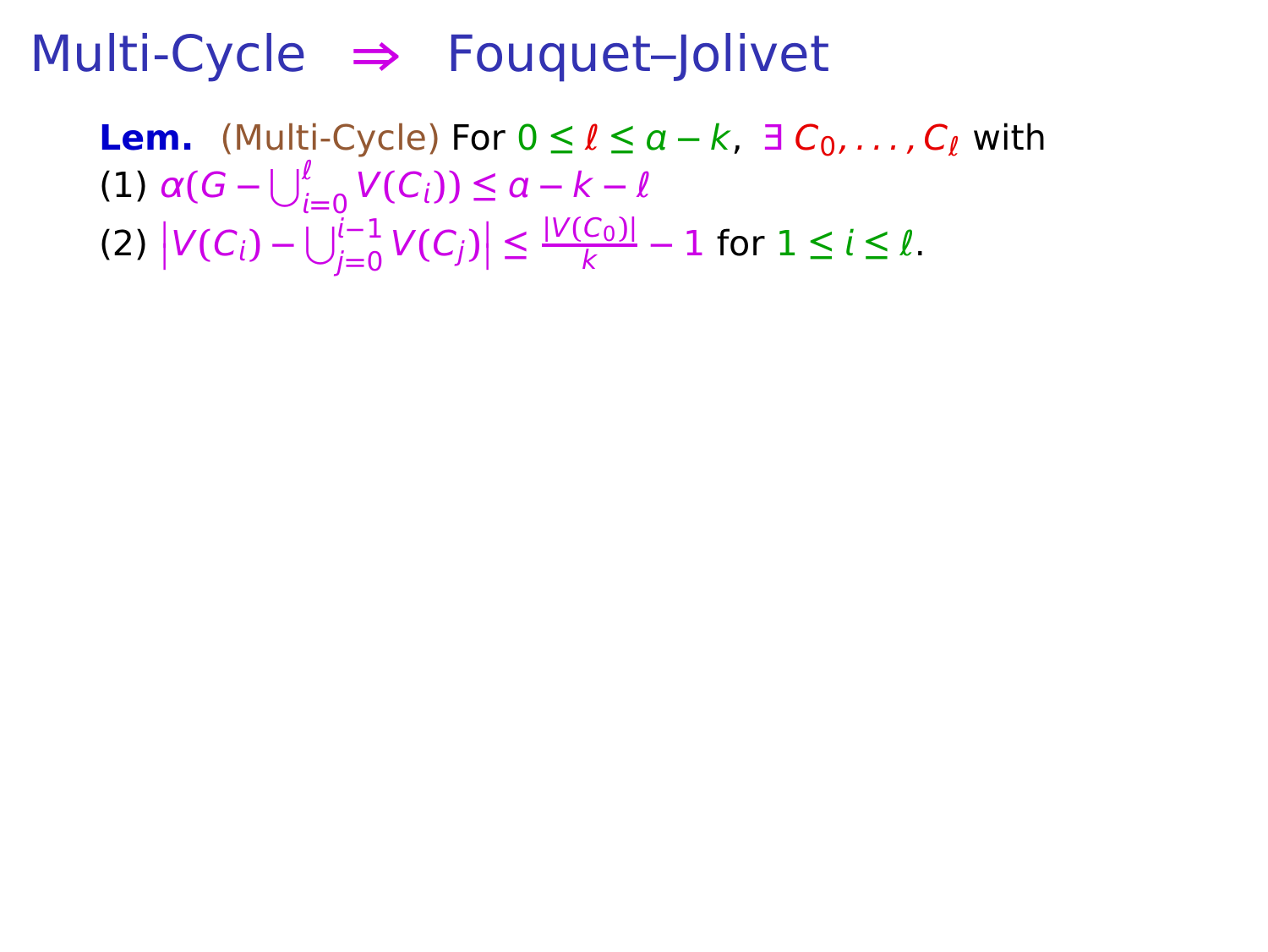**Lem.** (Multi-Cycle) For  $0 \le l \le a - k$ ,  $\exists C_0, \ldots, C_l$  with **(1)**  $\alpha(G - \bigcup_{i=0}^{l} V(C_i)) \leq \alpha - k - l$ **=**0  $|V(C_i) - \bigcup_{j=0}^{i-1} V(C_j)| \leq \frac{|V(C_0)|}{k} - 1$  for  $1 \leq i \leq l$ .

**Cor.** G has a cycle of length at least  $\frac{k(n+a-k)}{a}$ .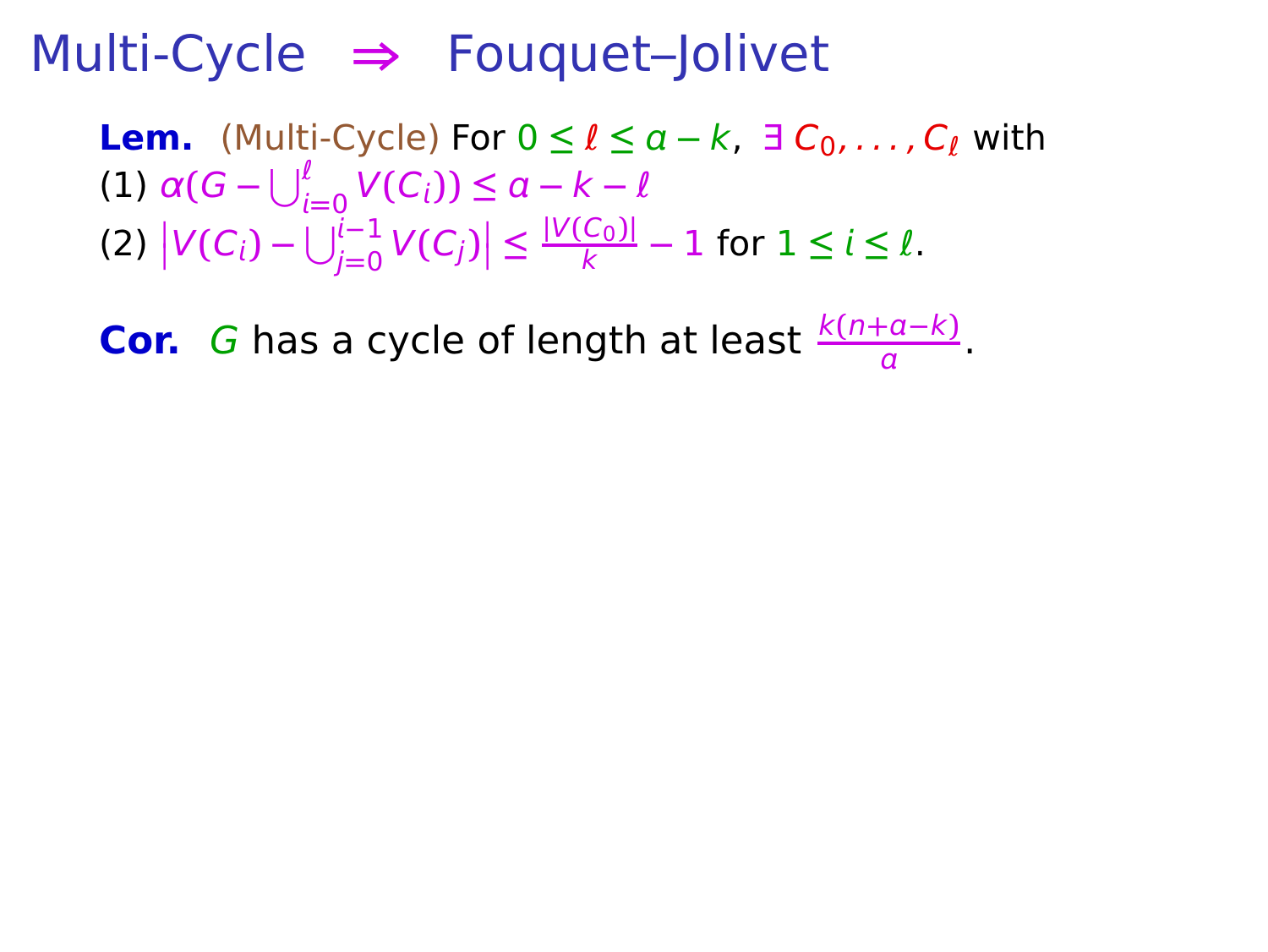**Lem.** (Multi-Cycle) For  $0 \le l \le a-k$ ,  $\exists C_0, \ldots, C_l$  with **(1)**  $\alpha(G - \bigcup_{i=0}^{l} V(C_i)) \leq \alpha - k - l$ **=**0  $|V(C_i) - \bigcup_{j=0}^{i-1} V(C_j)| \leq \frac{|V(C_0)|}{k} - 1$  for  $1 \leq i \leq l$ .

**Cor.** G has a cycle of length at least  $\frac{k(n+a-k)}{a}$ .

**Pf.** Set  $l = a - k$ , so  $C_0, \ldots, C_l$  cover  $V(G)$ , by (1).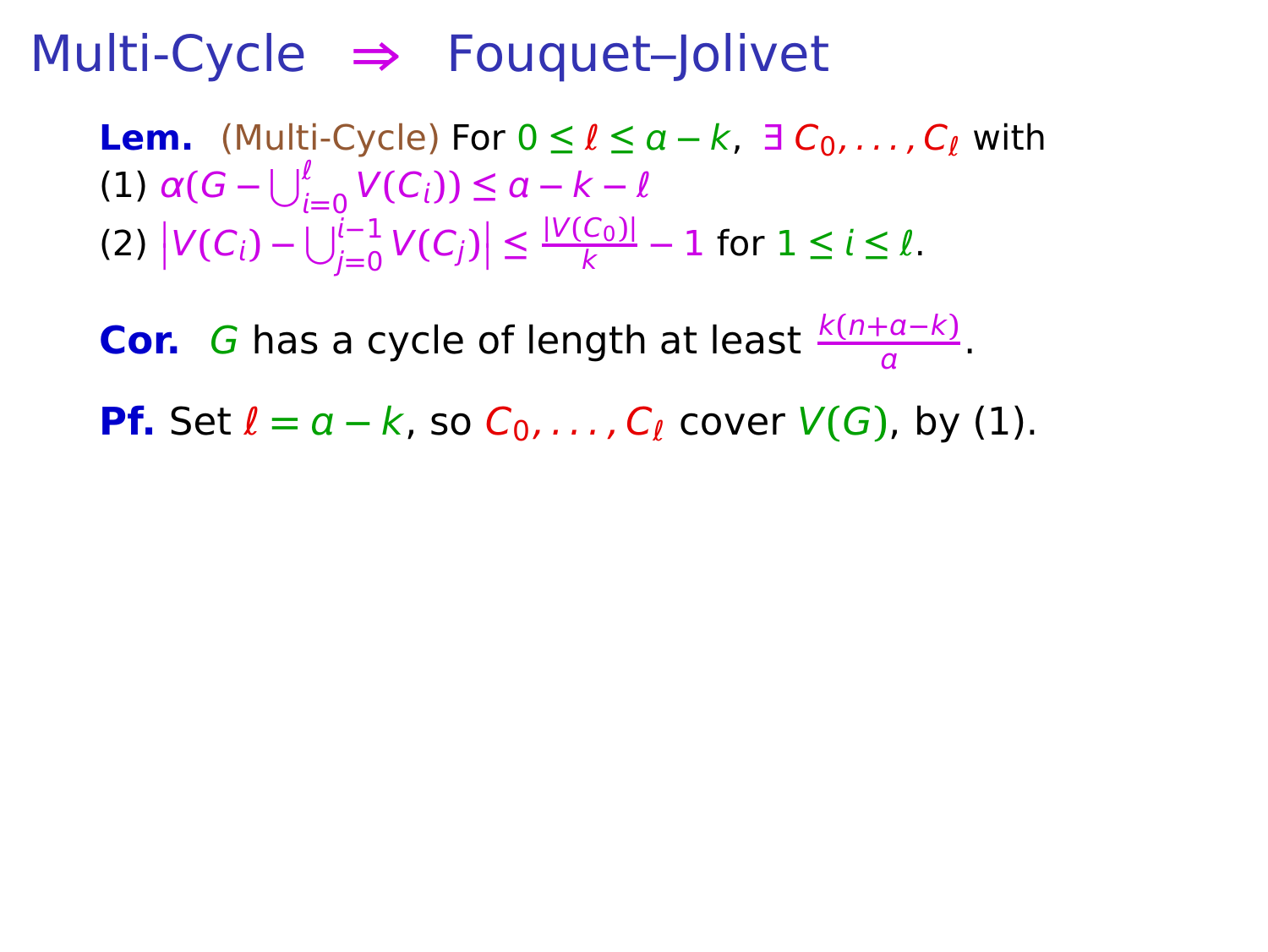**Lem.** (Multi-Cycle) For  $0 \le l \le a-k$ ,  $\exists C_0, \ldots, C_l$  with **(1)**  $\alpha(G - \bigcup_{i=0}^{l} V(C_i)) \leq \alpha - k - l$  $|V(C_i) - \bigcup_{j=0}^{i-1} V(C_j)| \leq \frac{|V(C_0)|}{k} - 1$  for  $1 \leq i \leq l$ .

**Cor.** G has a cycle of length at least  $\frac{k(n+a-k)}{a}$ .

**Pf.** Set  $\ell = a - k$ , so  $C_0, \ldots, C_\ell$  cover  $V(G)$ , by (1). Every vertex appears first in some  $C_i$ .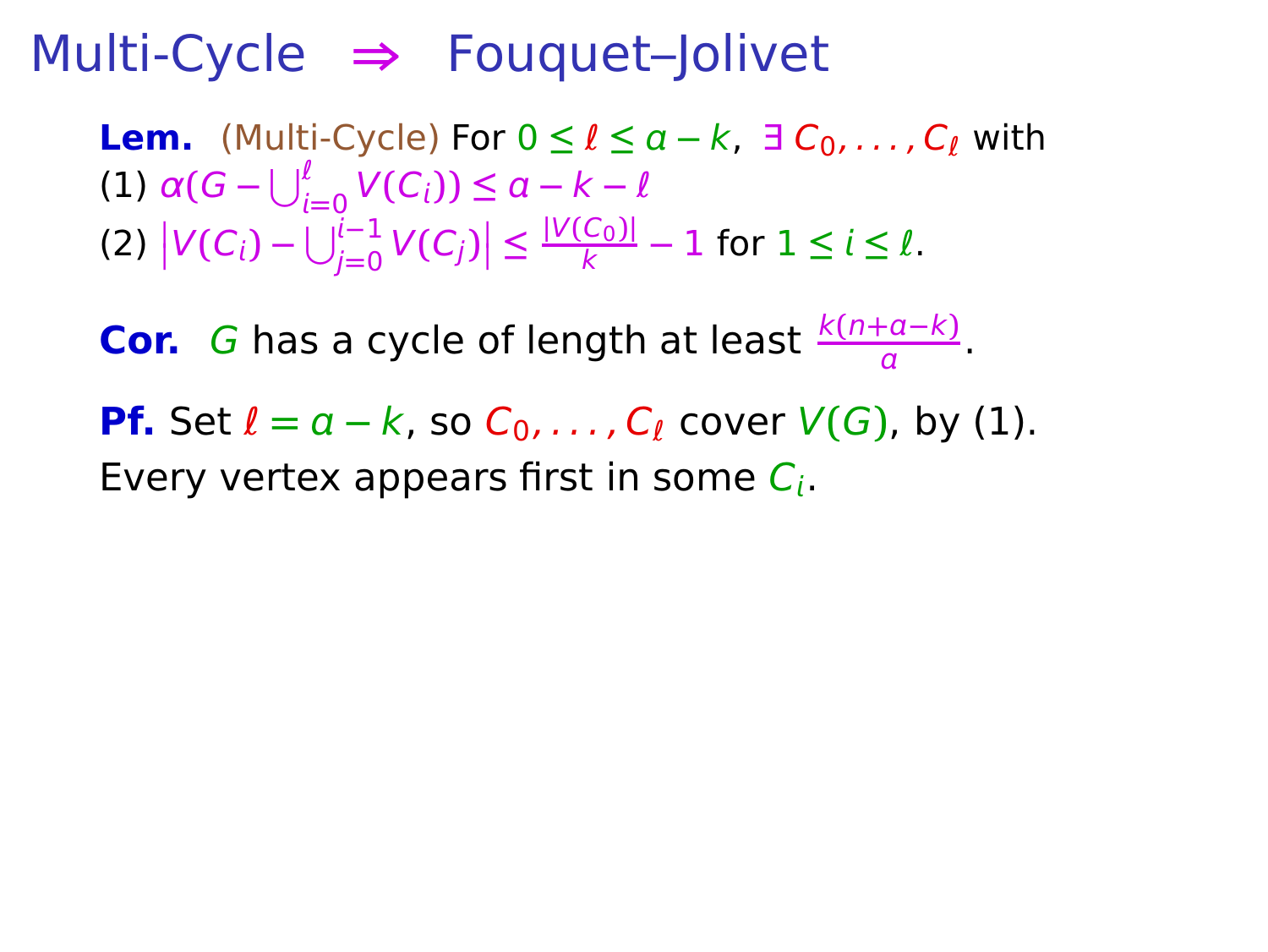**Lem.** (Multi-Cycle) For  $0 \le l \le a-k$ ,  $\exists C_0, \ldots, C_l$  with **(1)**  $\alpha(G - \bigcup_{i=0}^{l} V(C_i)) \leq \alpha - k - l$ **=**0  $|V(C_i) - \bigcup_{j=0}^{i-1} V(C_j)| \leq \frac{|V(C_0)|}{k} - 1$  for  $1 \leq i \leq l$ .

**Cor.** G has a cycle of length at least  $\frac{k(n+a-k)}{a}$ . **Pf.** Set  $\ell = a - k$ , so  $C_0, \ldots, C_\ell$  cover  $V(G)$ , by (1). Every vertex appears first in some  $C_i$ . Summing  $|V(C_0)|$  and (2) for  $1 \le i \le \ell$  yields

$$
n = |V(C_0)| + \sum_{i=1}^l \left| V(C_i) - \bigcup_{j=0}^{i-1} V(C_j) \right|
$$
  
\$\leq |V(C\_0)| + (a - k) \left( \frac{|V(C\_0)|}{k} - 1 \right)\$.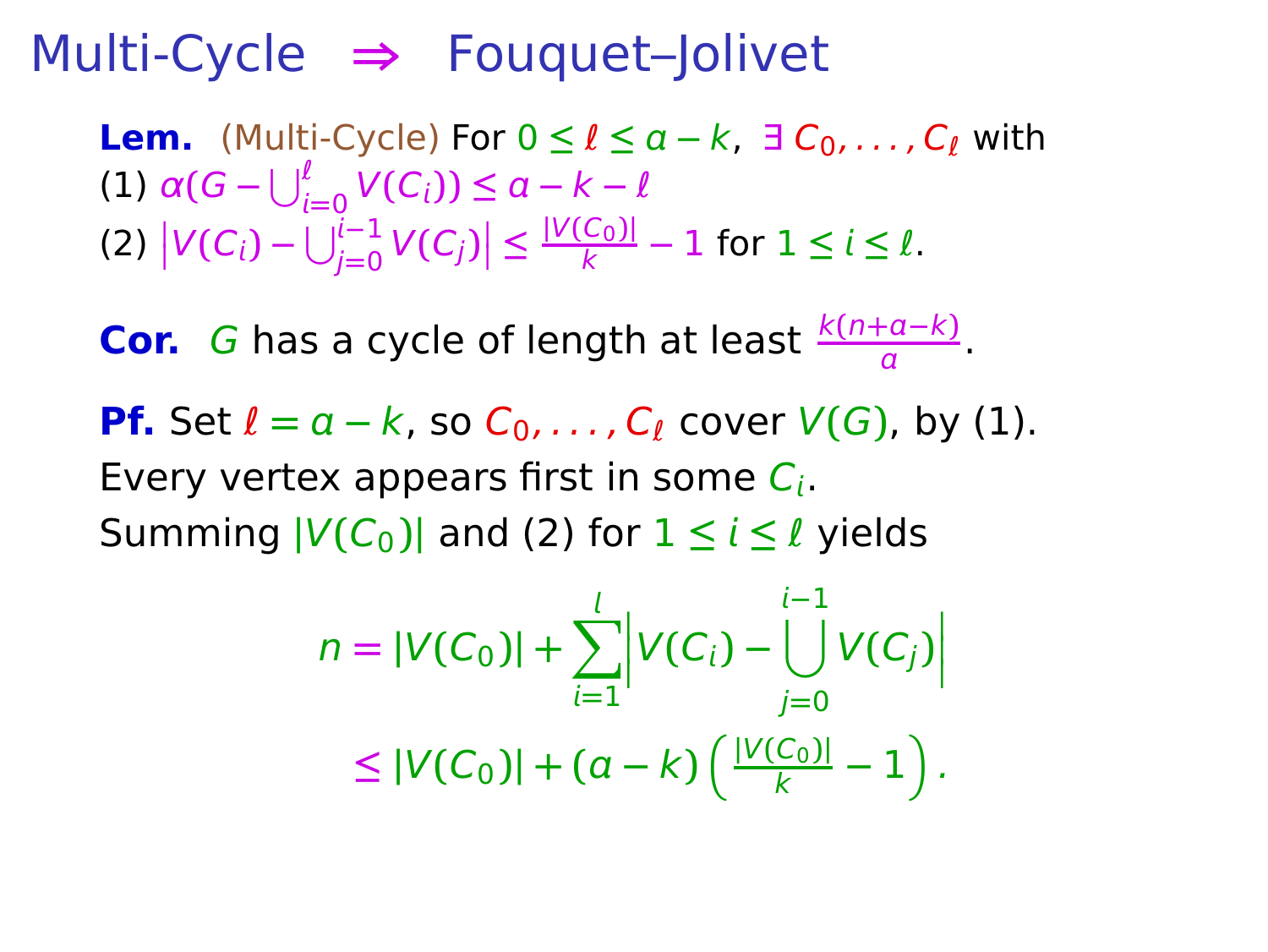**Lem.** (Multi-Cycle) For  $0 \le l \le a-k$ ,  $\exists C_0, \ldots, C_l$  with **(1)**  $\alpha(G - \bigcup_{i=0}^{l} V(C_i)) \leq \alpha - k - l$ **=**0  $|V(C_i) - \bigcup_{j=0}^{i-1} V(C_j)| \leq \frac{|V(C_0)|}{k} - 1$  for  $1 \leq i \leq l$ .

**Cor.** G has a cycle of length at least  $\frac{k(n+a-k)}{a}$ . **Pf.** Set  $l = a - k$ , so  $C_0, \ldots, C_\ell$  cover  $V(G)$ , by (1). Every vertex appears first in some  $C_i$ . Summing  $|V(C_0)|$  and (2) for  $1 \le i \le \ell$  yields

$$
n = |V(C_0)| + \sum_{i=1}^l \left| V(C_i) - \bigcup_{j=0}^{i-1} V(C_j) \right|
$$
  
\$\leq |V(C\_0)| + (a - k) \left( \frac{|V(C\_0)|}{k} - 1 \right)\$.

The inequality simplifies to  $|V(C_0)| \geq \frac{k(n+a-k)}{a}$ .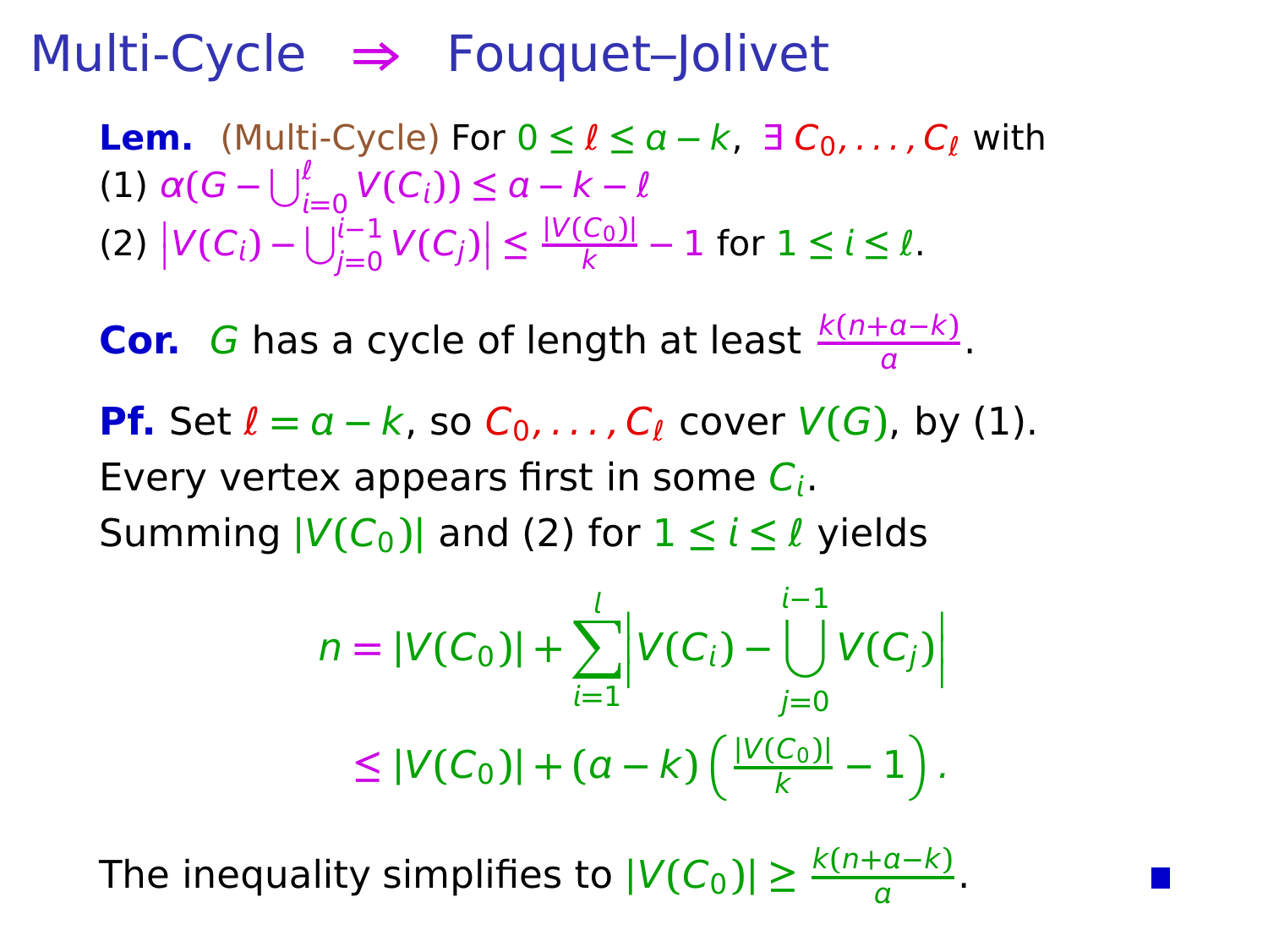**Lem.** (Cycle) Given disjoint H and cycle C (length **≥** k), ∃ C **′**  $|V(C) - V(C')| \leq \frac{|V(C)|}{k} - 1$  and  $\alpha(H - V(C')) \leq \alpha(H) - 1$ .

**Cor.** (Multi-Cycle) For  $0 \le l \le a - k$ ,  $\exists C_0, \ldots, C_l$  with **(1)**  $\alpha(G - \bigcup_{i=0}^{l} V(C_i)) \leq \alpha - k - l$  $|V(C_i) - \bigcup_{j=0}^{i-1} V(C_j)| \leq \frac{|V(C_0)|}{k} - 1$  for  $1 \leq i \leq l$ .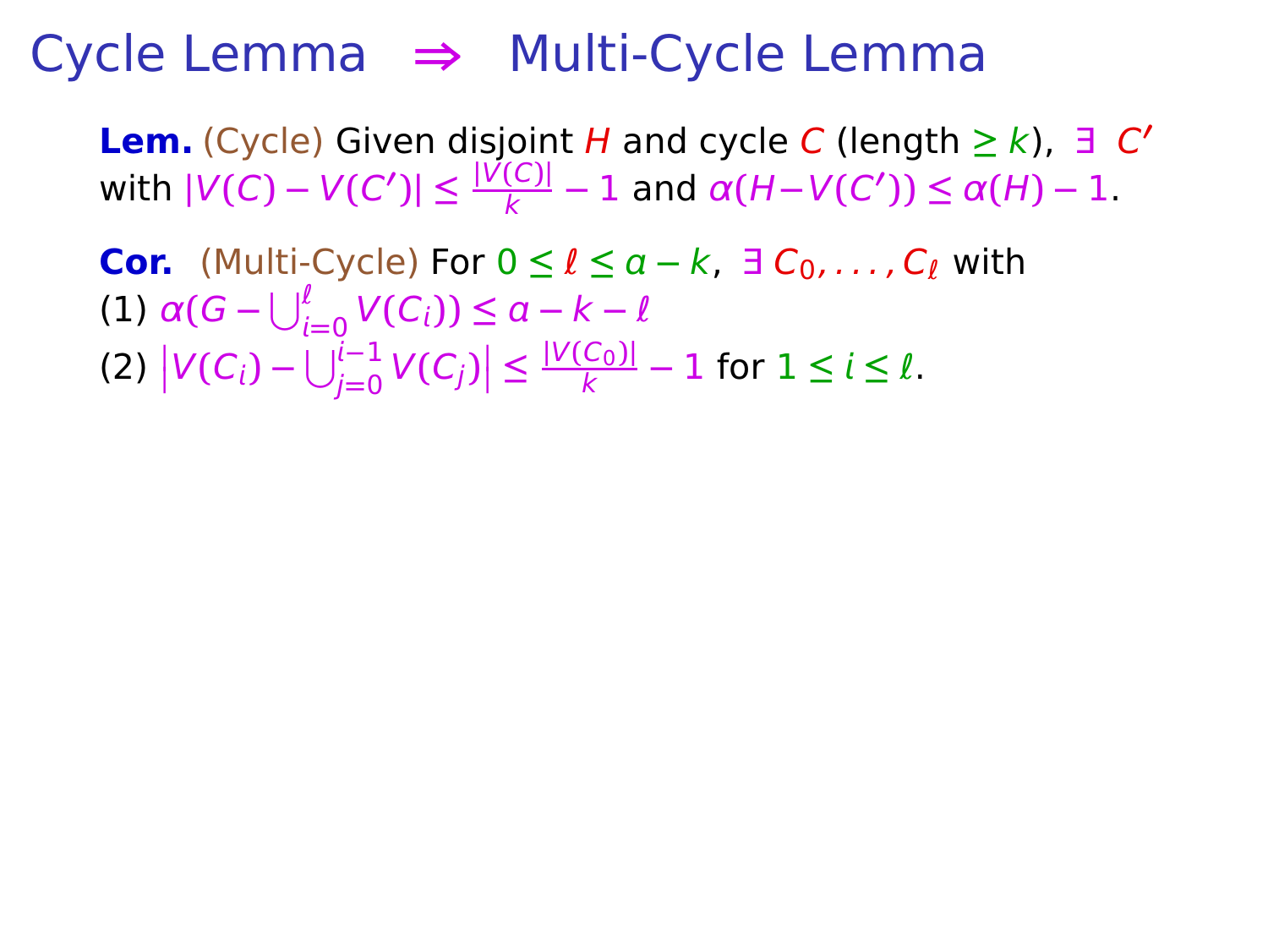**Lem.** (Cycle) Given disjoint H and cycle C (length **≥** k), ∃ C **′**  $|V(C) - V(C')| \leq \frac{|V(C)|}{k} - 1$  and  $\alpha(H - V(C')) \leq \alpha(H) - 1$ .

**Cor.** (Multi-Cycle) For  $0 \le l \le a - k$ ,  $\exists C_0, \ldots, C_l$  with **(1)**  $\alpha(G - \bigcup_{i=0}^{l} V(C_i)) \leq \alpha - k - l$  $|V(C_i) - \bigcup_{j=0}^{i-1} V(C_j)| \leq \frac{|V(C_0)|}{k} - 1$  for  $1 \leq i \leq l$ .

**Pf.** Use induction on ℓ. For ℓ **=** 0, it is Kouider's Thm.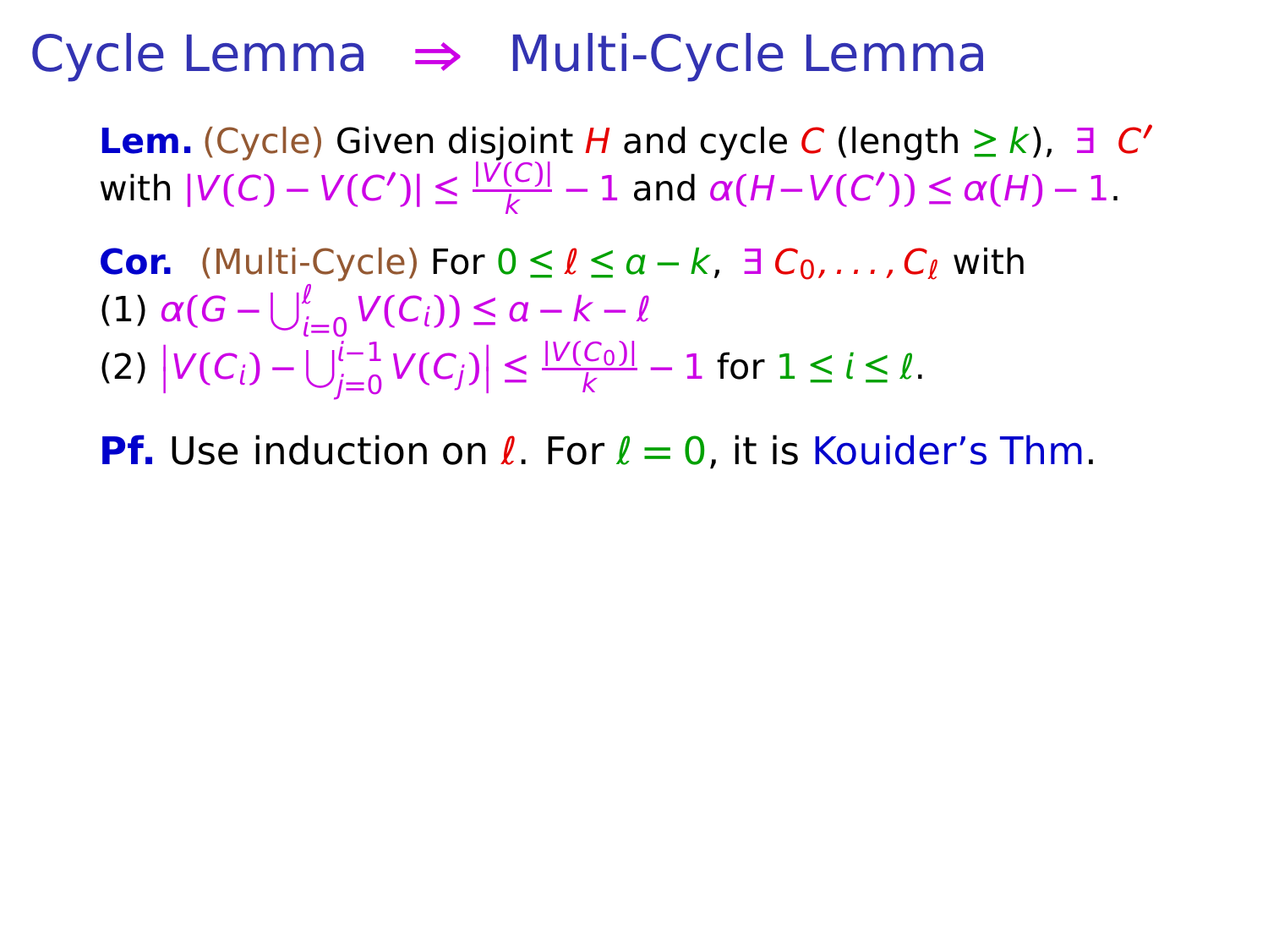**Lem.** (Cycle) Given disjoint H and cycle C (length **≥** k), ∃ C **′**  $|V(C) - V(C')| \leq \frac{|V(C)|}{k} - 1$  and  $\alpha(H - V(C')) \leq \alpha(H) - 1$ .

**Cor.** (Multi-Cycle) For  $0 \le l \le a - k$ ,  $\exists C_0, \ldots, C_l$  with **(1)**  $\alpha(G - \bigcup_{i=0}^{l} V(C_i)) \leq \alpha - k - l$  $|V(C_i) - \bigcup_{j=0}^{i-1} V(C_j)| \leq \frac{|V(C_0)|}{k} - 1$  for  $1 \leq i \leq l$ .

**Pf.** Use induction on ℓ. For ℓ **=** 0, it is Kouider's Thm. For *ℓ* > 0, we are given  $C_0, \ldots, C_{\ell-1}$ .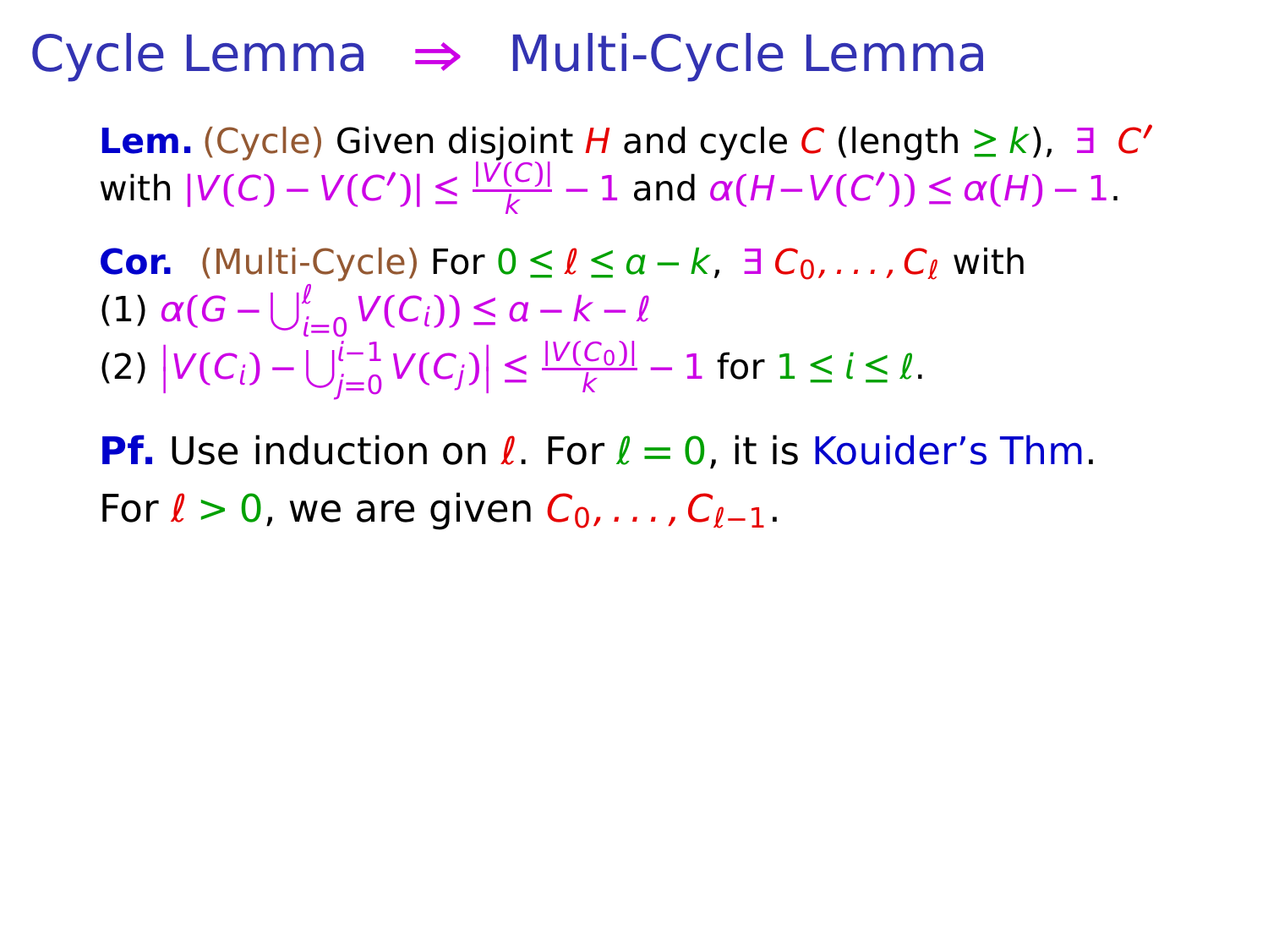**Lem.** (Cycle) Given disjoint H and cycle C (length **≥** k), ∃ C **′**  $|V(C) - V(C')| \leq \frac{|V(C)|}{k} - 1$  and  $\alpha(H - V(C')) \leq \alpha(H) - 1$ .

**Cor.** (Multi-Cycle) For  $0 \le l \le a - k$ ,  $\exists C_0, \ldots, C_l$  with **(1)**  $\alpha(G - \bigcup_{i=0}^{l} V(C_i)) \leq \alpha - k - l$  $|V(C_i) - \bigcup_{j=0}^{i-1} V(C_j)| \leq \frac{|V(C_0)|}{k} - 1$  for  $1 \leq i \leq l$ .

**Pf.** Use induction on ℓ. For ℓ **=** 0, it is Kouider's Thm. For ℓ > 0, we are given C0, . . . , Cℓ**−**1. From (1) for  $l = 0$ , we have  $|V(C_0)| \geq k$ .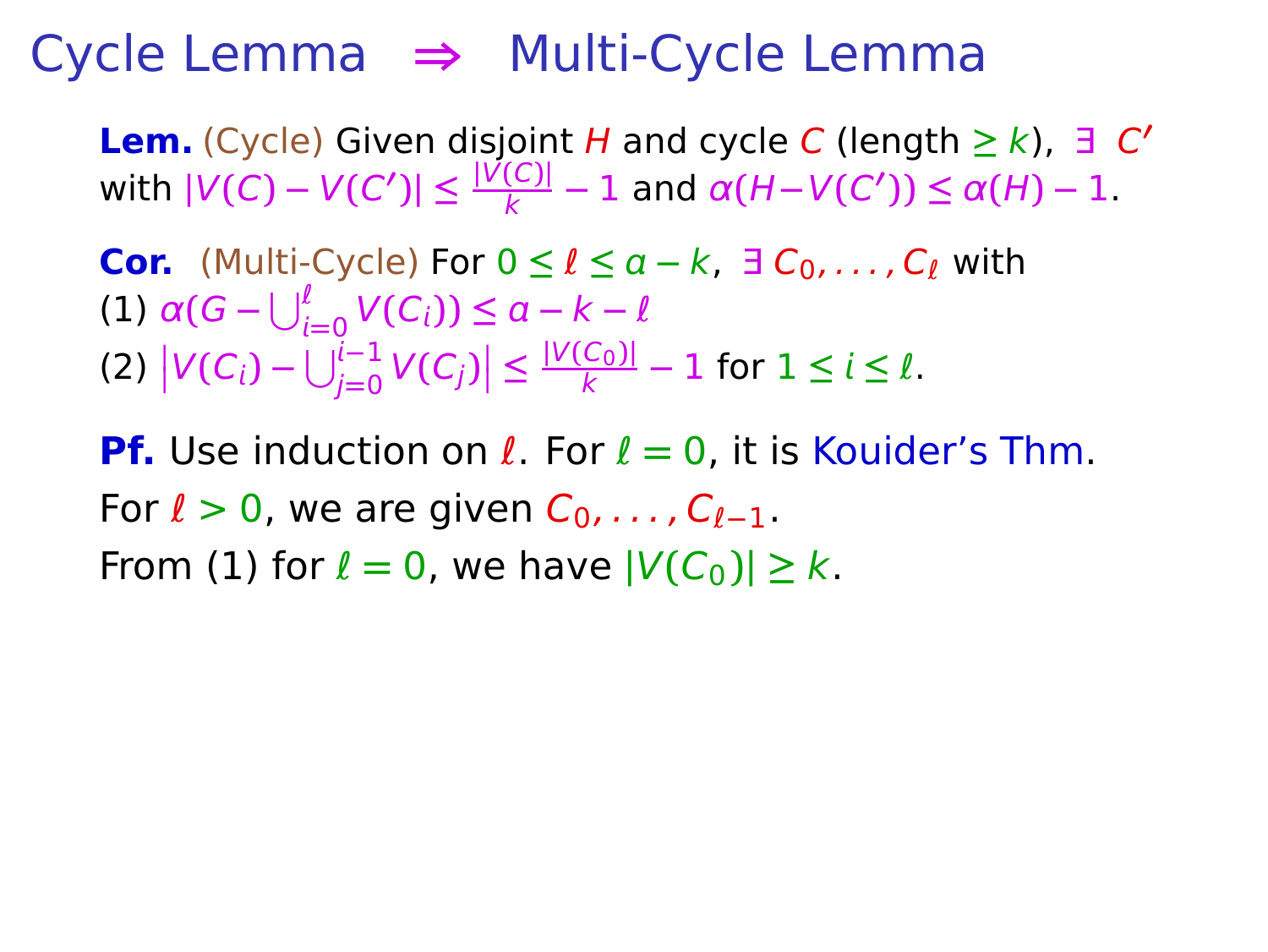**Lem.** (Cycle) Given disjoint H and cycle C (length **≥** k), ∃ C **′**  $|V(C) - V(C')| \leq \frac{|V(C)|}{k} - 1$  and  $\alpha(H - V(C')) \leq \alpha(H) - 1$ .

**Cor.** (Multi-Cycle) For  $0 \le l \le a-k$ ,  $\exists C_0, \ldots, C_l$  with **(1)**  $\alpha(G - \bigcup_{i=0}^{l} V(C_i)) \leq \alpha - k - l$  $|V(C_i) - \bigcup_{j=0}^{i-1} V(C_j)| \leq \frac{|V(C_0)|}{k} - 1$  for  $1 \leq i \leq l$ .

**Pf.** Use induction on ℓ. For ℓ **=** 0, it is Kouider's Thm. For ℓ > 0, we are given C0, . . . , Cℓ**−**1. From (1) for  $l = 0$ , we have  $|V(C_0)| \geq k$ . Let  $H = G - \bigcup_{i=0}^{l-1} V(C_i)$ ; we are given  $\alpha(H) \le a - k - (l-1)$ .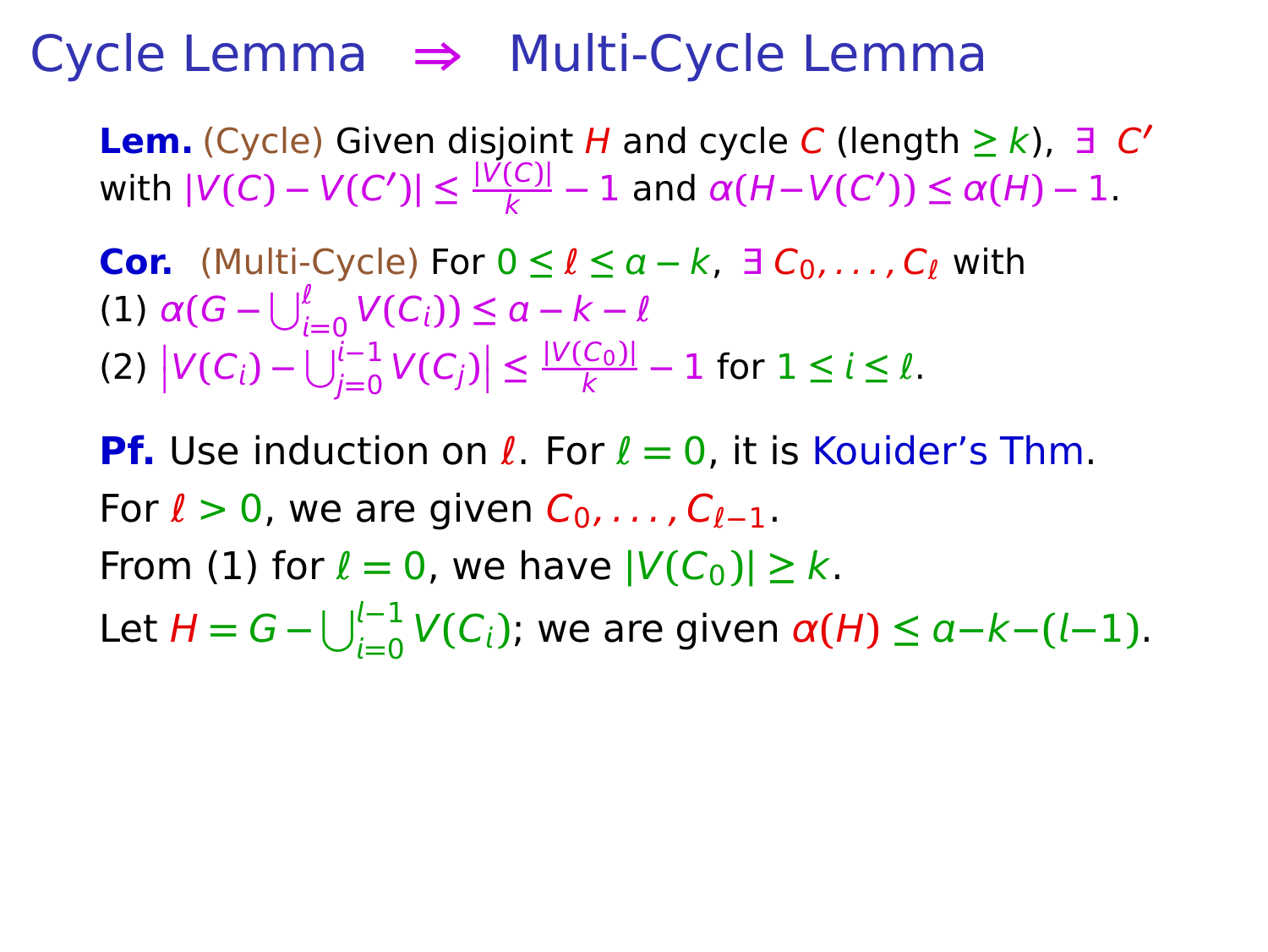**Lem.** (Cycle) Given disjoint H and cycle C (length **≥** k), ∃ C **′**  $|V(C) - V(C')| \leq \frac{|V(C)|}{k} - 1$  and  $\alpha(H - V(C')) \leq \alpha(H) - 1$ .

**Cor.** (Multi-Cycle) For  $0 \le l \le a - k$ ,  $\exists C_0, \ldots, C_l$  with **(1)**  $\alpha(G - \bigcup_{i=0}^{l} V(C_i)) \leq \alpha - k - l$  $|V(C_i) - \bigcup_{j=0}^{i-1} V(C_j)| \leq \frac{|V(C_0)|}{k} - 1$  for  $1 \leq i \leq l$ .

**Pf.** Use induction on ℓ. For ℓ **=** 0, it is Kouider's Thm. For ℓ > 0, we are given C0, . . . , Cℓ**−**1. From (1) for  $l = 0$ , we have  $|V(C_0)| \geq k$ . Let  $H = G - \bigcup_{i=0}^{l-1} V(C_i)$ ; we are given  $\alpha(H) \le a - k - (l-1)$ . If  $\alpha(H) > 0$ , apply Cycle Lem. with  $C_0$  as C to get C':  $\alpha(H - V(C')) \le a - k - l$  and  $|V(C_0) - V(C')| \le \frac{|V(C_0)|}{k} - 1$ .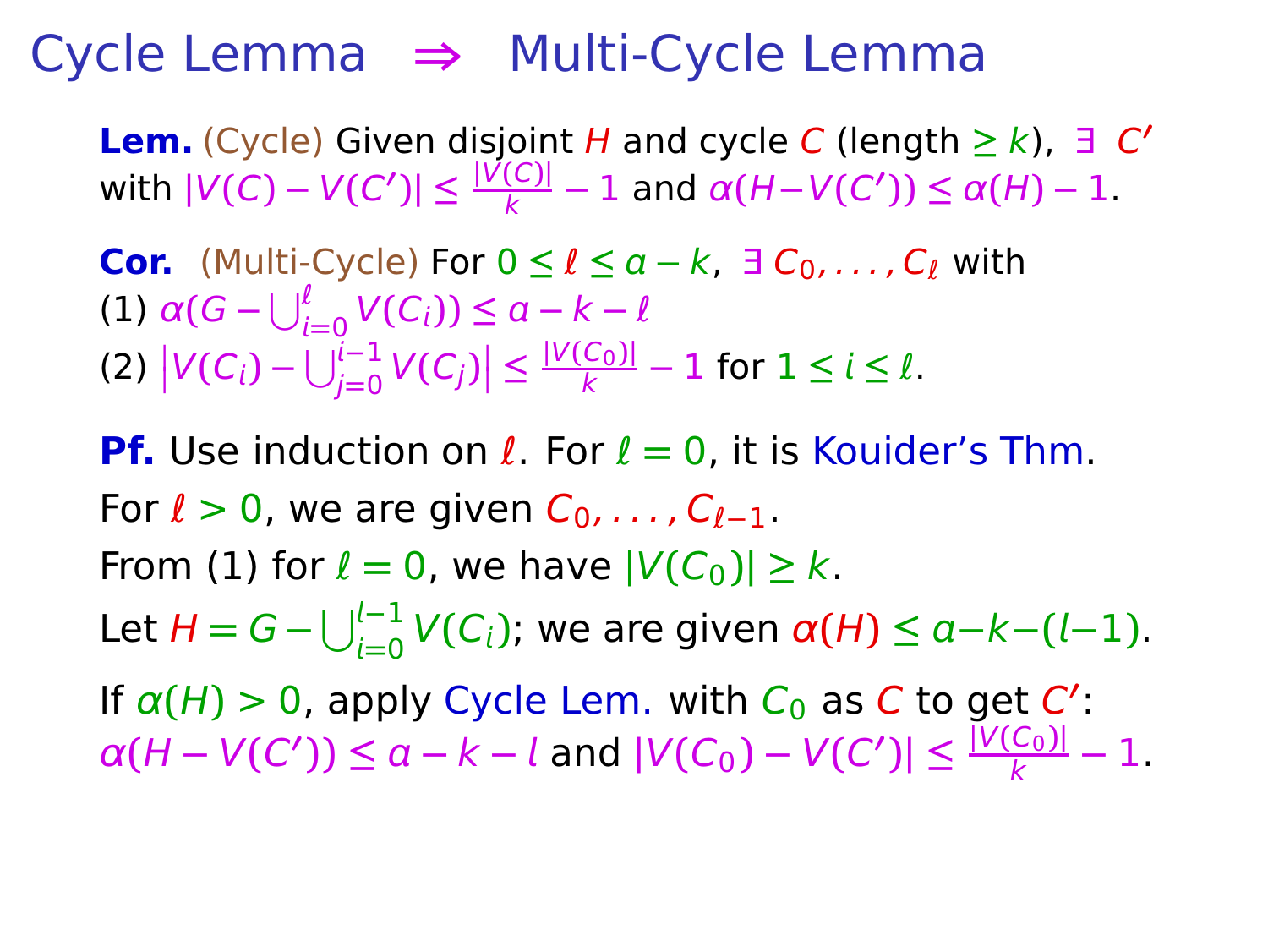**Lem.** (Cycle) Given disjoint H and cycle C (length **≥** k), ∃ C **′**  $|V(C) - V(C')| \leq \frac{|V(C)|}{k} - 1$  and  $\alpha(H - V(C')) \leq \alpha(H) - 1$ .

**Cor.** (Multi-Cycle) For  $0 \le l \le a-k$ ,  $\exists C_0, \ldots, C_l$  with **(1)**  $\alpha(G - \bigcup_{i=0}^{l} V(C_i)) \leq \alpha - k - l$  $|V(C_i) - \bigcup_{j=0}^{i-1} V(C_j)| \leq \frac{|V(C_0)|}{k} - 1$  for  $1 \leq i \leq l$ .

**Pf.** Use induction on ℓ. For ℓ **=** 0, it is Kouider's Thm. For  $\ell > 0$ , we are given  $C_0, \ldots, C_{\ell-1}$ . From (1) for  $l = 0$ , we have  $|V(C_0)| \geq k$ . Let  $H = G - \bigcup_{i=0}^{l-1} V(C_i)$ ; we are given  $\alpha(H) \le a - k - (l-1)$ . If  $\alpha(H) > 0$ , apply Cycle Lem. with  $C_0$  as C to get C':  $\alpha(H - V(C')) \le a - k - l$  and  $|V(C_0) - V(C')| \le \frac{|V(C_0)|}{k} - 1$ . Including C' in the list yields (1), but we also need (2).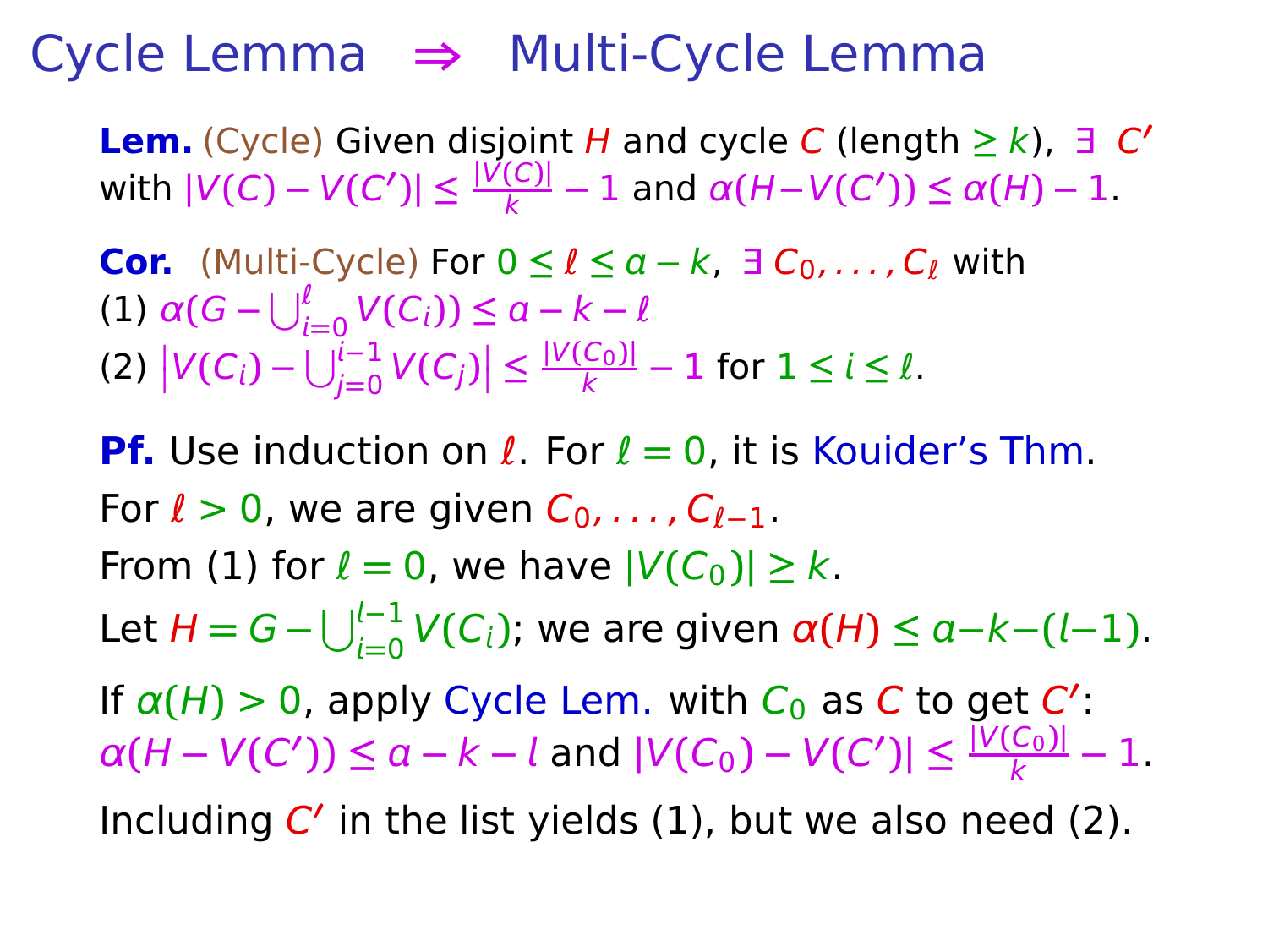**Lem.** (Cycle) Given disjoint H and cycle C (length **≥** k), ∃ C **′**  $|V(C) - V(C')| \leq \frac{|V(C)|}{k} - 1$  and  $\alpha(H - V(C')) \leq \alpha(H) - 1$ .

**Cor.** (Multi-Cycle) For  $0 \le l \le a - k$ ,  $\exists C_0, \ldots, C_l$  with **(1)**  $\alpha(G - \bigcup_{i=0}^{l} V(C_i)) \leq \alpha - k - l$  $|V(C_i) - \bigcup_{j=0}^{i-1} V(C_j)| \leq \frac{|V(C_0)|}{k} - 1$  for  $1 \leq i \leq l$ .

**Pf.** Apply Cycle Lem. with C<sub>0</sub> as C to get C':  $\alpha(H - V(C')) \le a - k - l$  and  $|V(C_0) - V(C')| \le \frac{|V(C_0)|}{k} - 1$ .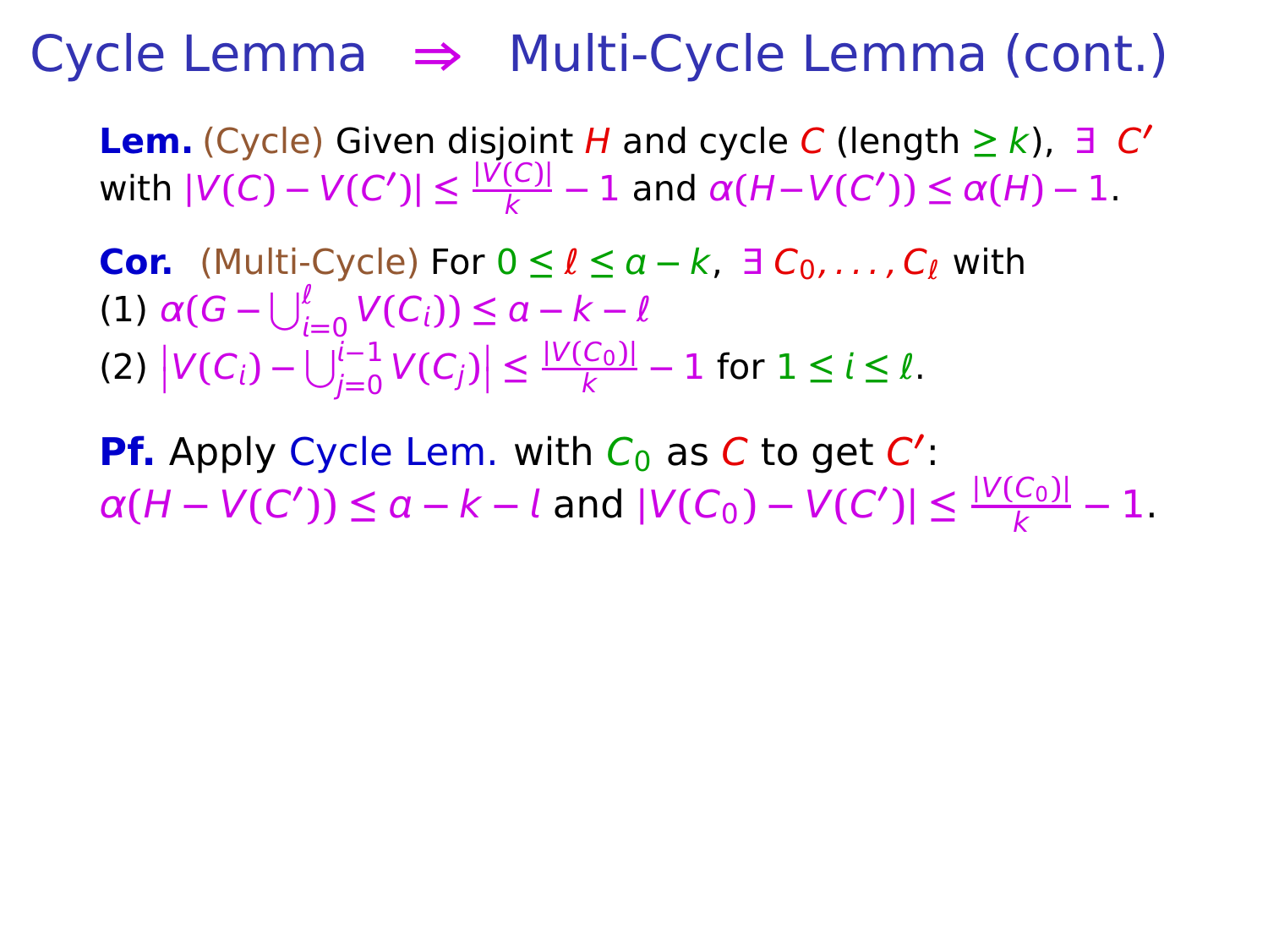**Lem.** (Cycle) Given disjoint H and cycle C (length **≥** k), ∃ C **′**  $|V(C) - V(C')| \leq \frac{|V(C)|}{k} - 1$  and  $\alpha(H - V(C')) \leq \alpha(H) - 1$ .

**Cor.** (Multi-Cycle) For  $0 \le l \le a-k$ ,  $\exists C_0, \ldots, C_l$  with **(1)**  $\alpha(G - \bigcup_{i=0}^{l} V(C_i)) \leq \alpha - k - l$  $|V(C_i) - \bigcup_{j=0}^{i-1} V(C_j)| \leq \frac{|V(C_0)|}{k} - 1$  for  $1 \leq i \leq l$ .

**Pf.** Apply Cycle Lem. with C<sub>0</sub> as C to get C':  $\alpha(H - V(C')) \le a - k - l$  and  $|V(C_0) - V(C')| \le \frac{|V(C_0)|}{k} - 1$ .

**Case 1:**  $|V(C')| \leq |V(C_0)|$ . Complete the desired list by setting  $C_{\ell} = C'$ ; okay since

 <sup>V</sup>**(**<sup>C</sup> **′ )−**  $\left| \bigcup_{i=1}^{l-1} V(C_i) \right| \leq \left| V(C') - V(C_0) \right| \leq \left| V(C_0) - V(C') \right| \leq$ j**=**0 **|**V**(**C0**)|** k **−**1.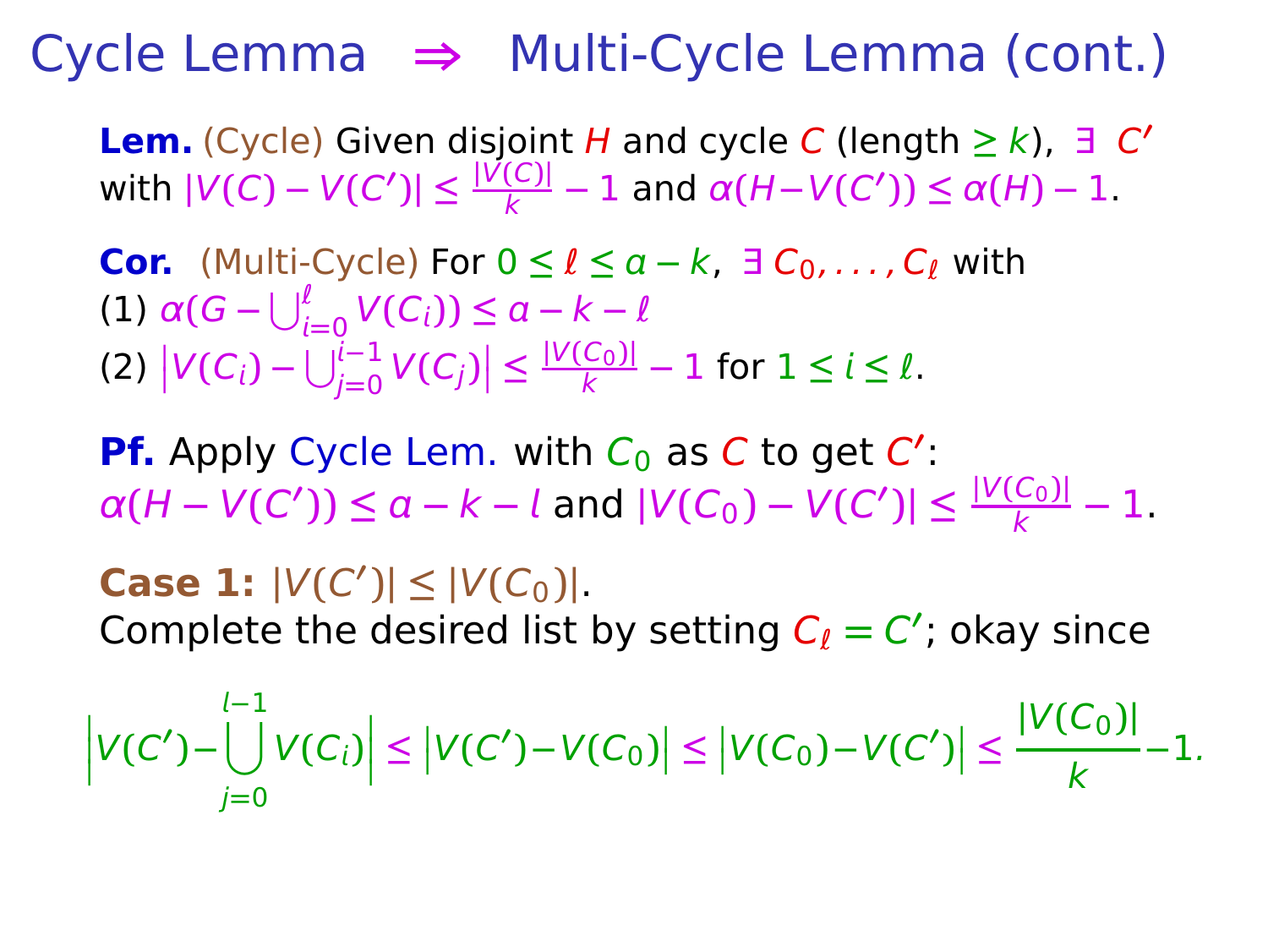**Lem.** (Cycle) Given disjoint H and cycle C (length **≥** k), ∃ C **′**  $|V(C) - V(C')| \leq \frac{|V(C)|}{k} - 1$  and  $\alpha(H - V(C')) \leq \alpha(H) - 1$ .

**Cor.** (Multi-Cycle) For  $0 \le l \le a - k$ ,  $\exists C_0, \ldots, C_l$  with **(1)**  $\alpha(G - \bigcup_{i=0}^{l} V(C_i)) \leq \alpha - k - l$  $|V(C_i) - \bigcup_{j=0}^{i-1} V(C_j)| \leq \frac{|V(C_0)|}{k} - 1$  for  $1 \leq i \leq l$ .

**Pf.** Apply Cycle Lem. with C<sub>0</sub> as C to get C':  $\alpha(H - V(C')) \le a - k - l$  and  $|V(C_0) - V(C')| \le \frac{|V(C_0)|}{k} - 1$ .

**Case 2:**  $|V(C')| > |V(C_0)|$ . New list: Set C **′**  $C'_0 = C'$ , with  $C'_i$  $\frac{\prime}{i}$  = C<sub>*i*−1</sub> for 1 ≤ *i* ≤  $\ell$ .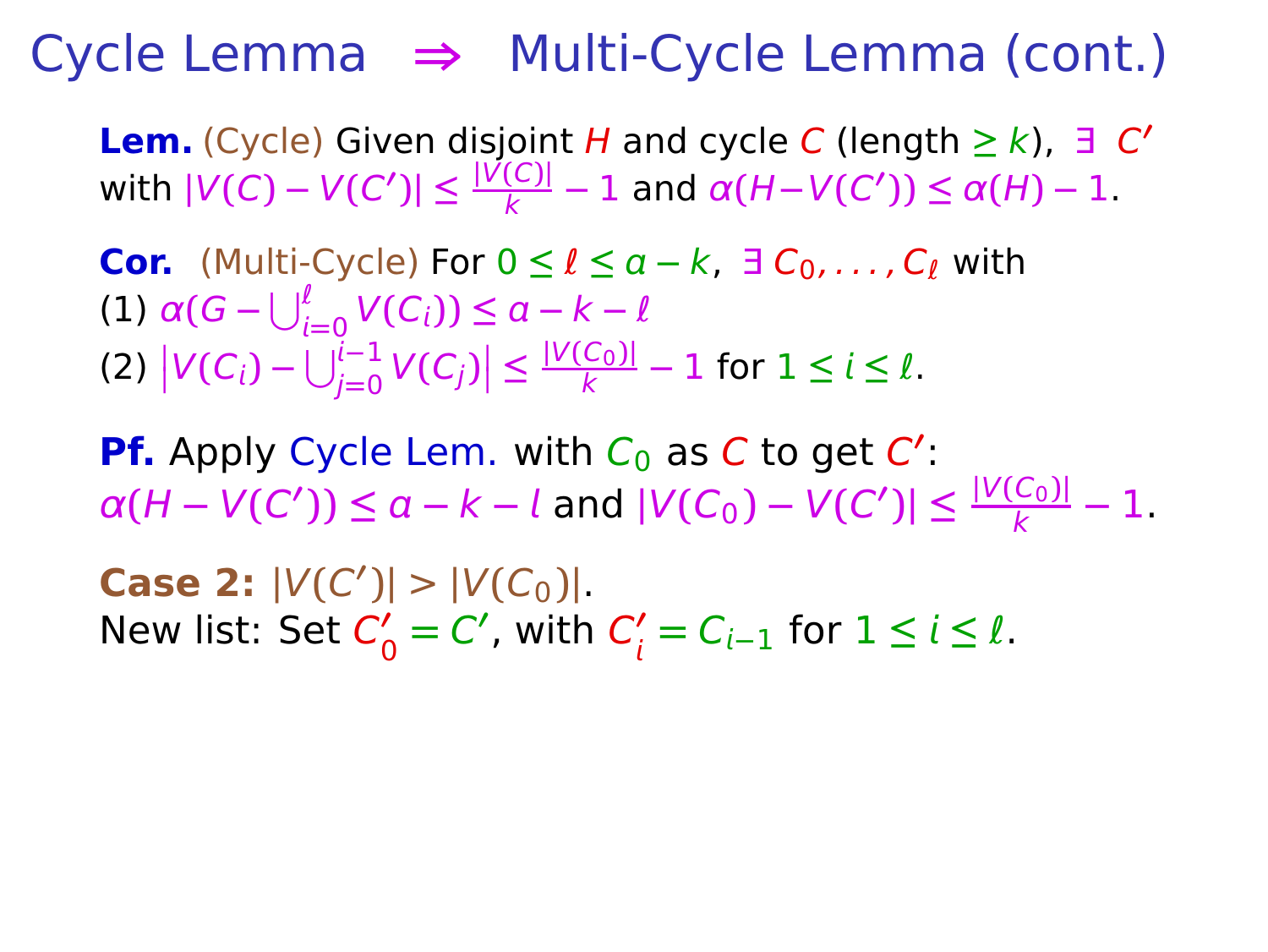**Lem.** (Cycle) Given disjoint H and cycle C (length **≥** k), ∃ C **′**  $|V(C) - V(C')| \leq \frac{|V(C)|}{k} - 1$  and  $\alpha(H - V(C')) \leq \alpha(H) - 1$ .

**Cor.** (Multi-Cycle) For  $0 \le l \le a-k$ ,  $\exists C_0, \ldots, C_l$  with **(1)**  $\alpha(G - \bigcup_{i=0}^{l} V(C_i)) \leq \alpha - k - l$  $|V(C_i) - \bigcup_{j=0}^{i-1} V(C_j)| \leq \frac{|V(C_0)|}{k} - 1$  for  $1 \leq i \leq l$ .

**Pf.** Apply Cycle Lem. with C<sub>0</sub> as C to get C':  $\alpha(H - V(C')) \le a - k - l$  and  $|V(C_0) - V(C')| \le \frac{|V(C_0)|}{k} - 1$ .

**Case 2:**  $|V(C')| > |V(C_0)|$ . New list: Set C **′**  $C'_0 = C'$ , with  $C'_i$  $\frac{\prime}{i}$  = C<sub>*i*−1</sub> for 1 ≤ *i* ≤  $\ell$ .  $i = 1: V(C'_{1})$ 1 **) −** V**(**C **′**  $V'_{0}$ ) =  $V(C_{0}) - V(C')$ .  $i > 1: V(C'_i)$ **′)** − ∪ $\bigcup_{j=0}^{i-1}$  **∨** (  $C'_j$  $y'$ **)** ⊆  $V(C_{i-1}) - \bigcup_{j=0}^{i-2} V(C_j)$ .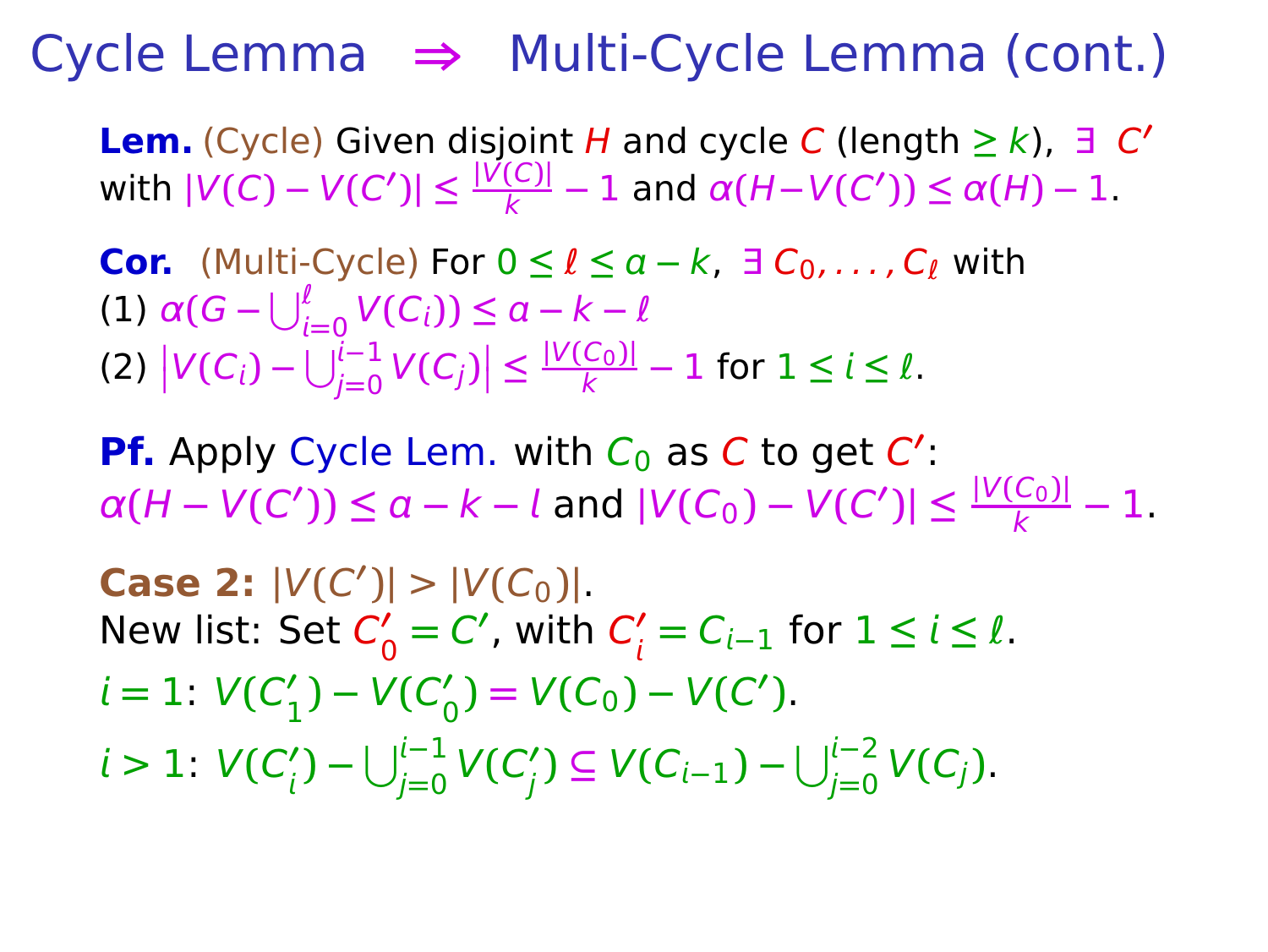**Lem.** (Cycle) Given disjoint H and cycle C (length **≥** k), ∃ C **′**  $|V(C) - V(C')| \leq \frac{|V(C)|}{k} - 1$  and  $\alpha(H - V(C')) \leq \alpha(H) - 1$ .

**Cor.** (Multi-Cycle) For  $0 \le l \le a-k$ ,  $\exists C_0, \ldots, C_l$  with **(1)**  $\alpha(G - \bigcup_{i=0}^{l} V(C_i)) \leq \alpha - k - l$  $|V(C_i) - \bigcup_{j=0}^{i-1} V(C_j)| \leq \frac{|V(C_0)|}{k} - 1$  for  $1 \leq i \leq l$ .

**Pf.** Apply Cycle Lem. with C<sub>0</sub> as C to get C':  $\alpha(H - V(C')) \le a - k - l$  and  $|V(C_0) - V(C')| \le \frac{|V(C_0)|}{k} - 1$ .

**Case 2:**  $|V(C')| > |V(C_0)|$ . New list: Set C **′**  $C'_0 = C'$ , with  $C'_i$  $\frac{\prime}{i}$  = C<sub>*i*−1</sub> for 1 ≤ *i* ≤  $\ell$ .  $i = 1: V(C'_{1})$ 1 **) −** V**(**C **′**  $V'_{0}$ ) =  $V(C_{0}) - V(C')$ .  $i > 1: V(C'_i)$ **′)** − ∪ $\bigcup_{j=0}^{i-1}$  **∨** (  $C'_j$  $y'$ **)** ⊆  $V(C_{i-1}) - \bigcup_{j=0}^{i-2} V(C_j)$ . So,  <sup>V</sup>**(**<sup>C</sup> **′** *(`)* **−** ∪ $\bigcup_{j=0}^{i-1}$  **∨** (  $C'_j$  $\left|\frac{V(C_0)}{k} - 1\right| \leq \frac{|V(C_0)|}{k} - 1.$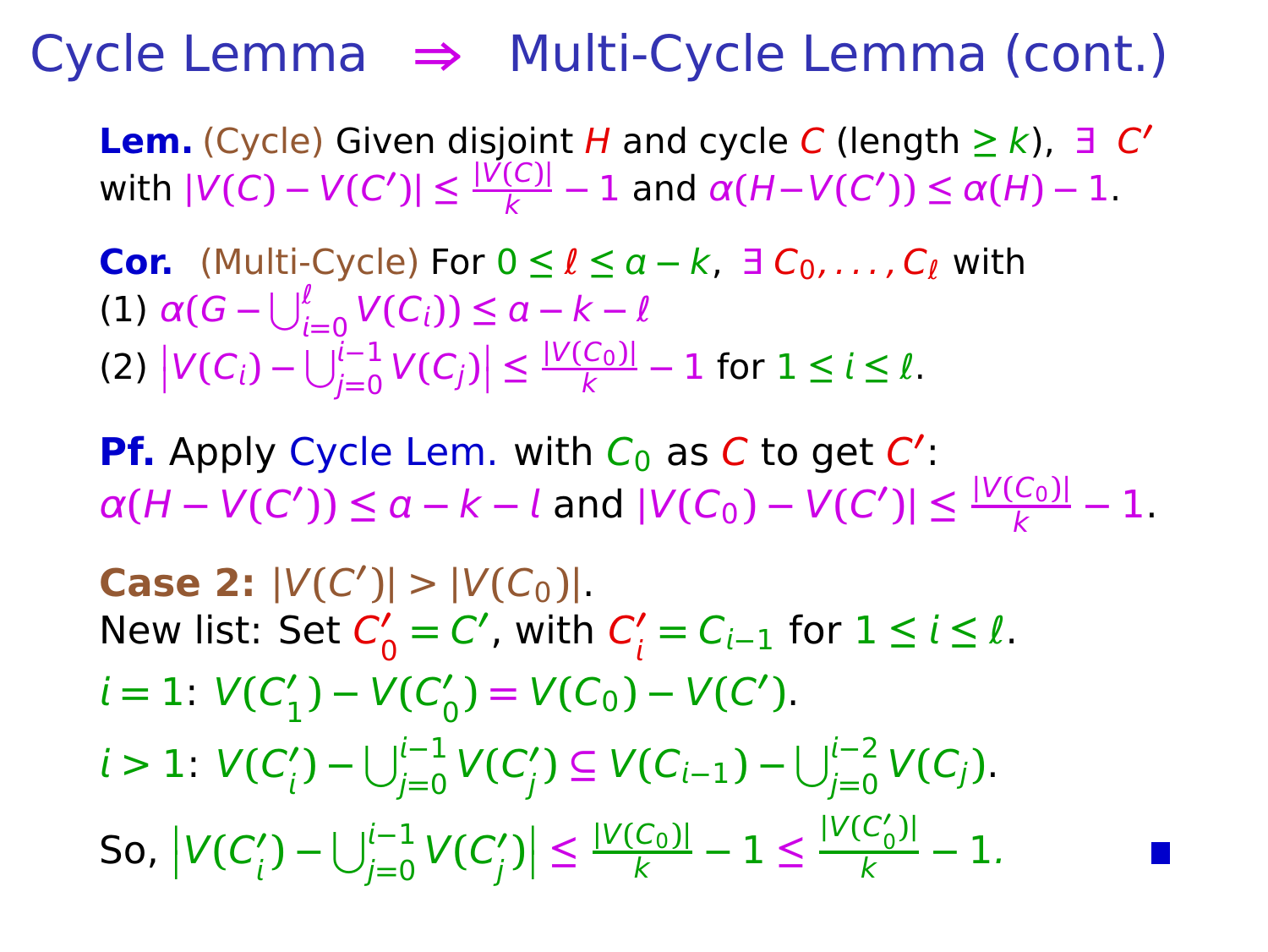**Lem.** (Path) Given  $H \subseteq G$ ,  $\kappa(G) \geq k$ , and  $u, v \in V(G)$ ,  $\exists u, v$ -path P with  $\alpha(H-V(P)) \le \max\{0, \alpha(H) - (k-1)\}.$ 

**Cor.** (Cycle) Given disjoint *H* and cycle *C* (length ≥  $k$ ),  $\exists$  *C'*  $|V(C) - V(C')| \leq \frac{|V(C)|}{k} - 1$  and  $\alpha(H - V(C')) \leq \alpha(H) - 1$ .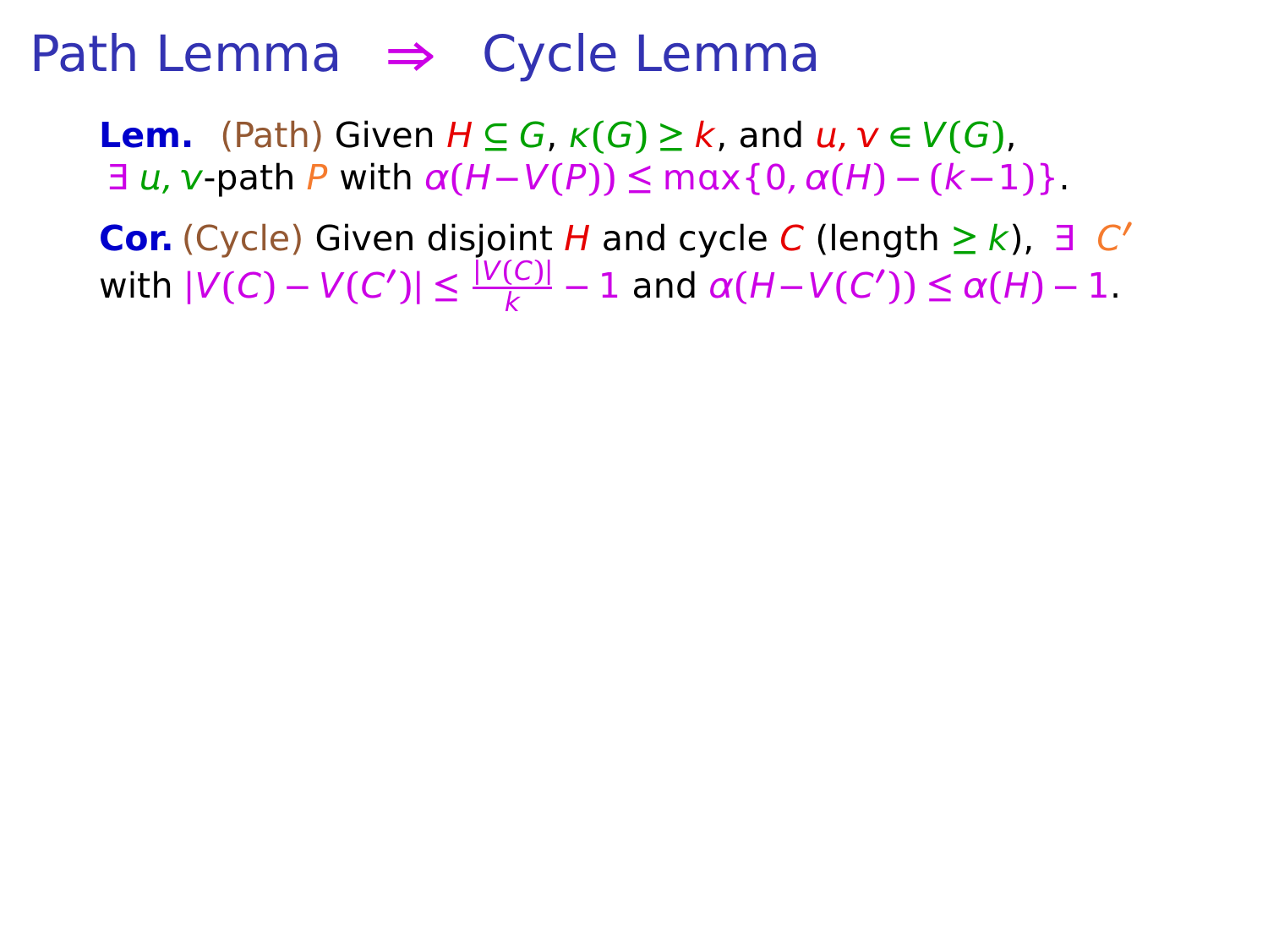**Lem.** (Path) Given  $H \subseteq G$ ,  $\kappa(G) \geq k$ , and  $u, v \in V(G)$ ,  $\exists u, v$ -path P with  $\alpha(H-V(P)) \le \max\{0, \alpha(H) - (k-1)\}.$ 

**Cor.** (Cycle) Given disjoint *H* and cycle *C* (length ≥  $k$ ),  $\exists$  *C'*  $|V(C) - V(C')| \leq \frac{|V(C)|}{k} - 1$  and  $\alpha(H - V(C')) \leq \alpha(H) - 1$ .

**Pf.** If H is disconnected or has a cut-vertex, then find C' using an induced subgraph of  $H$ . Otherwise,  $\dots$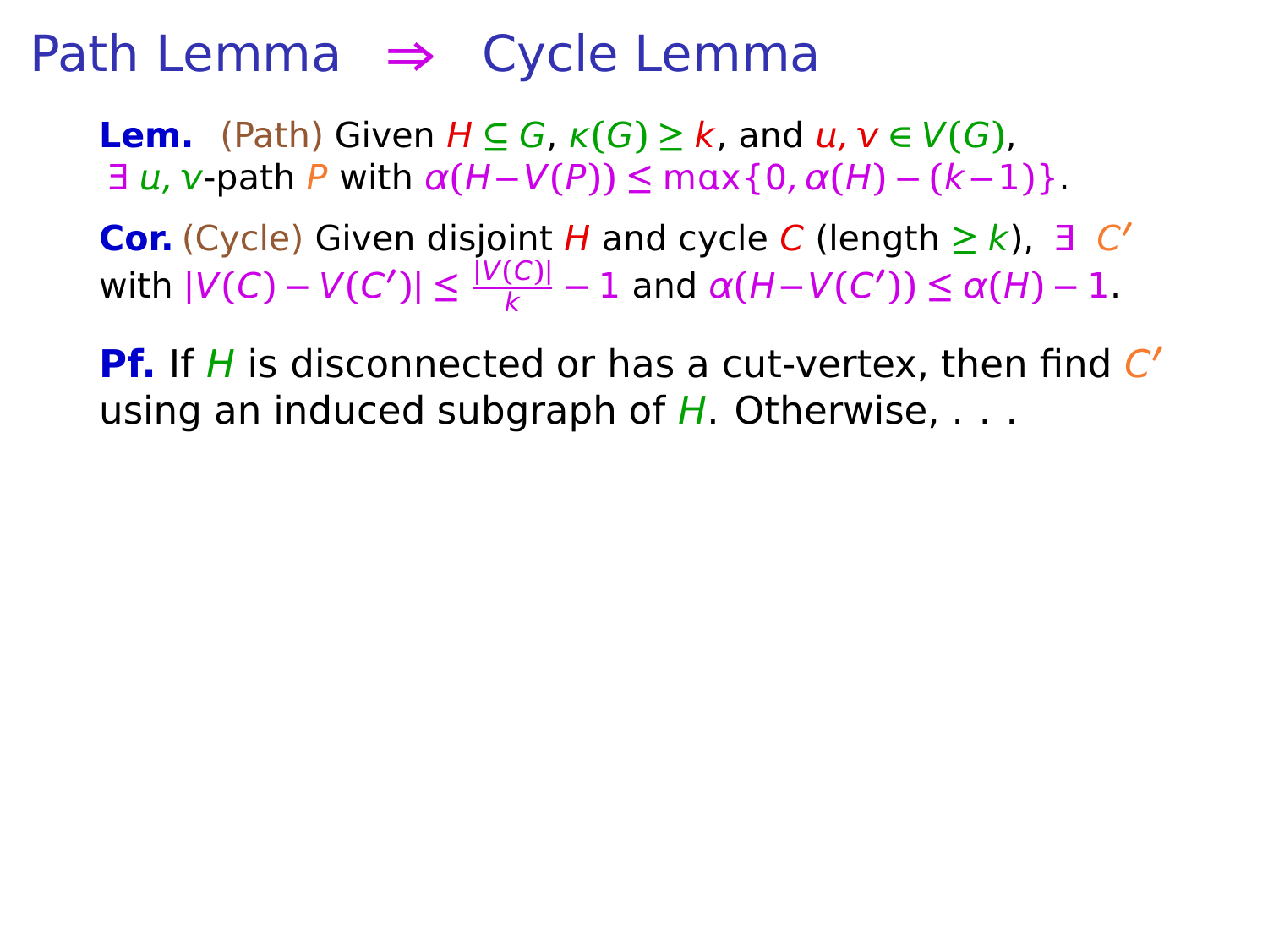**Lem.** (Path) Given  $H \subseteq G$ ,  $\kappa(G) \geq k$ , and  $u, v \in V(G)$ ,  $\exists u, v$ -path P with  $\alpha(H-V(P)) \le \max\{0, \alpha(H) - (k-1)\}.$ 

**Cor.** (Cycle) Given disjoint *H* and cycle *C* (length ≥  $k$ ),  $\exists$  *C'*  $|V(C) - V(C')| \leq \frac{|V(C)|}{k} - 1$  and  $\alpha(H - V(C')) \leq \alpha(H) - 1$ .

**Pf.** If H is disconnected or has a cut-vertex, then find C' using an induced subgraph of  $H$ . Otherwise,  $\dots$ 

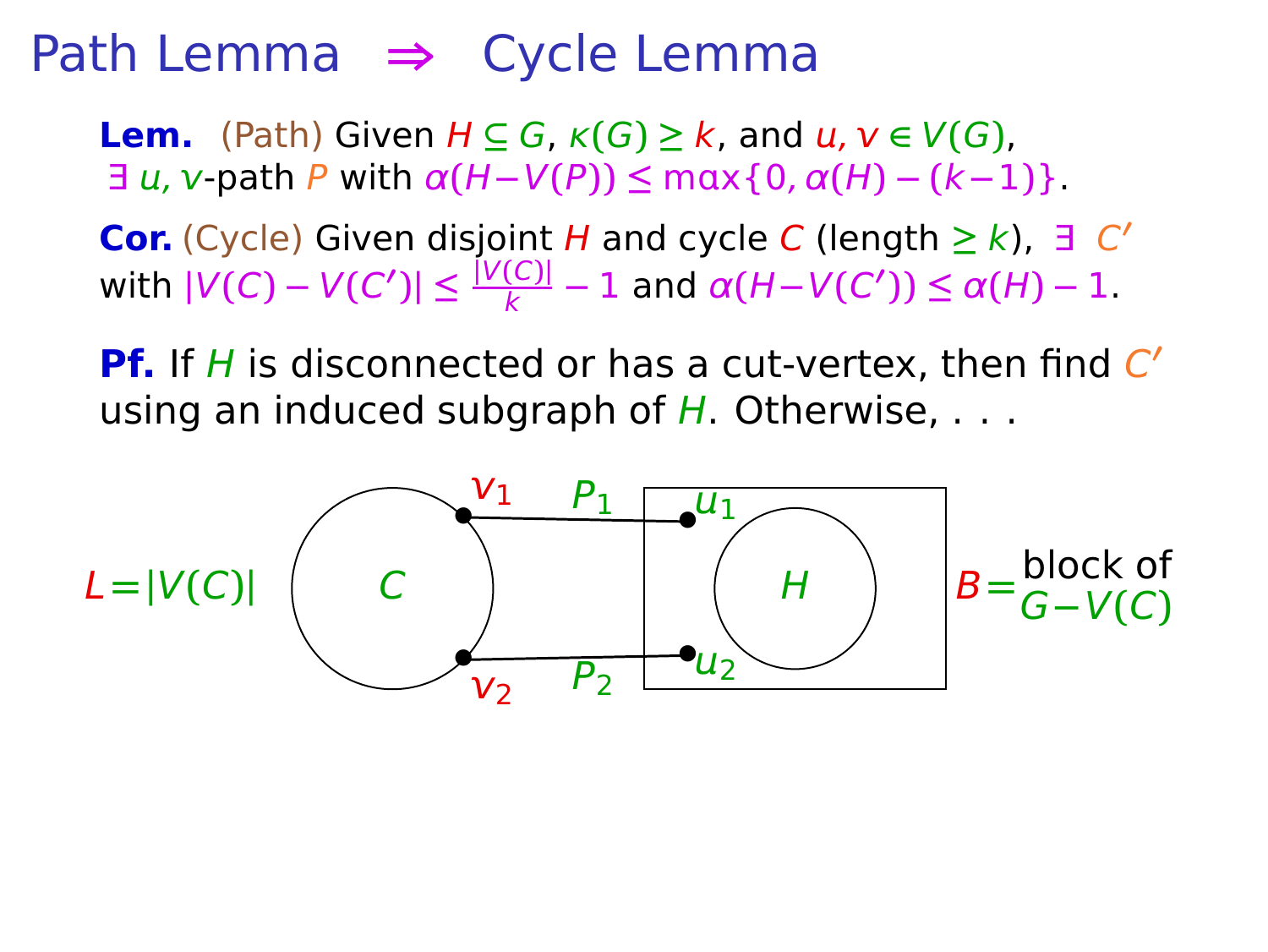**Lem.** (Path) Given  $H \subseteq G$ ,  $\kappa(G) \geq k$ , and  $u, v \in V(G)$ ,  $\exists u, v$ -path P with  $\alpha(H-V(P)) \le \max\{0, \alpha(H) - (k-1)\}.$ 

**Cor.** (Cycle) Given disjoint *H* and cycle *C* (length ≥  $k$ ),  $\exists$  *C'*  $|V(C) - V(C')| \leq \frac{|V(C)|}{k} - 1$  and  $\alpha(H - V(C')) \leq \alpha(H) - 1$ .

**Pf.** If H is disconnected or has a cut-vertex, then find C' using an induced subgraph of  $H$ . Otherwise,  $\dots$ 



If  $d_C(v_1, v_2) \leq L/k$ , build cycle C' using P from Path Lem.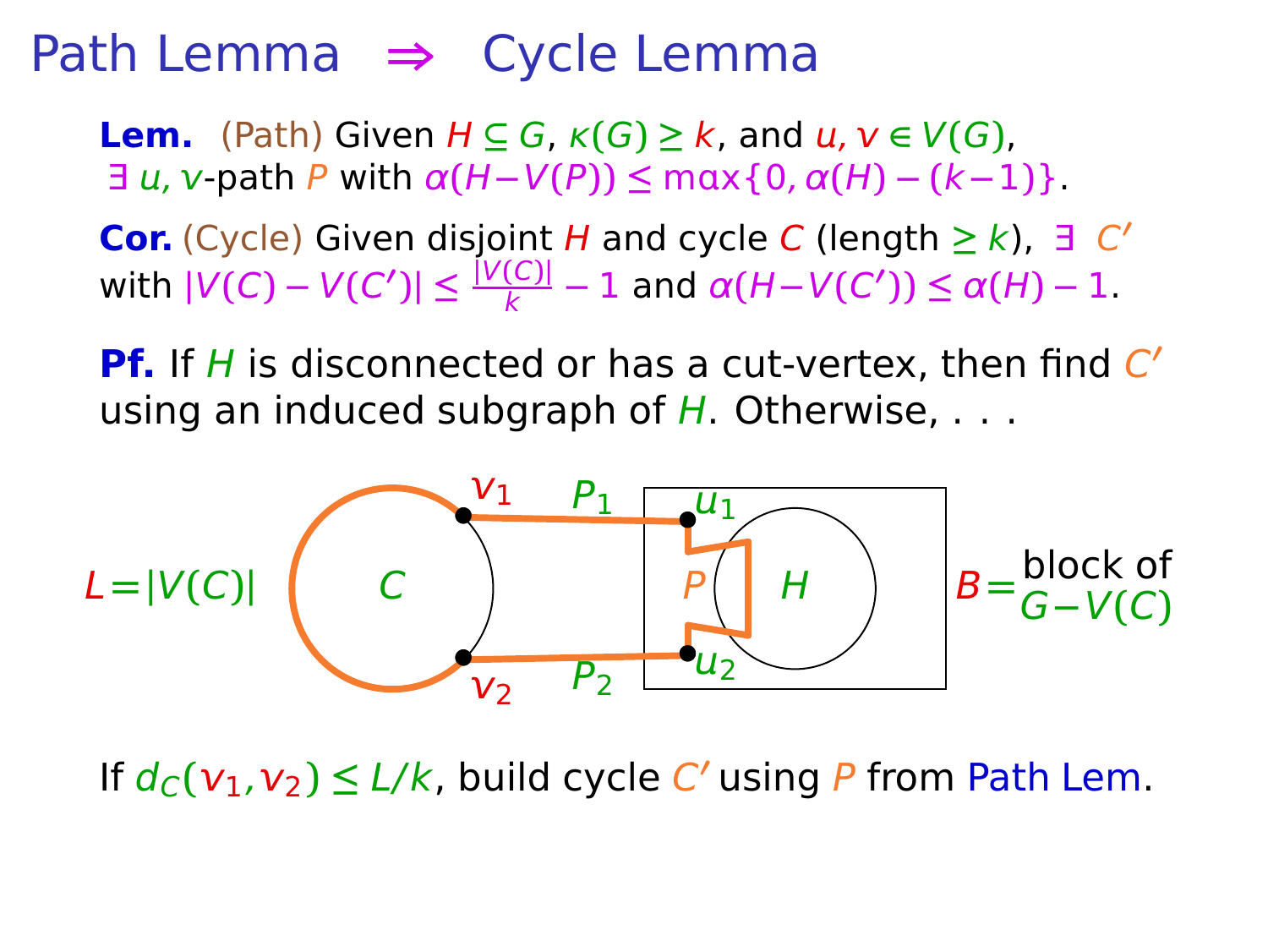**Lem.** (Path) Given  $H \subseteq G$ ,  $\kappa(G) \geq k$ , and  $u, v \in V(G)$ ,  $\exists u$ , v -path P with  $\alpha(H-V(P)) \le \max\{0, \alpha(H) - (k-1)\}.$ 

**Cor.** (Cycle) Given disjoint *H* and cycle *C* (length ≥  $k$ ),  $\exists$  *C'*  $|V(C) - V(C')| \leq \frac{|V(C)|}{k} - 1$  and  $\alpha(H - V(C')) \leq \alpha(H) - 1$ .

**Pf.** If H is disconnected or has a cut-vertex, then find C' using an induced subgraph of  $H$ . Otherwise,  $\dots$ 



If  $d_C(v_1, v_2) \leq L/k$ , build cycle C' using P from Path Lem. Let  $\{c_1, \ldots, c_m\}$  be arrival points on C of paths from B.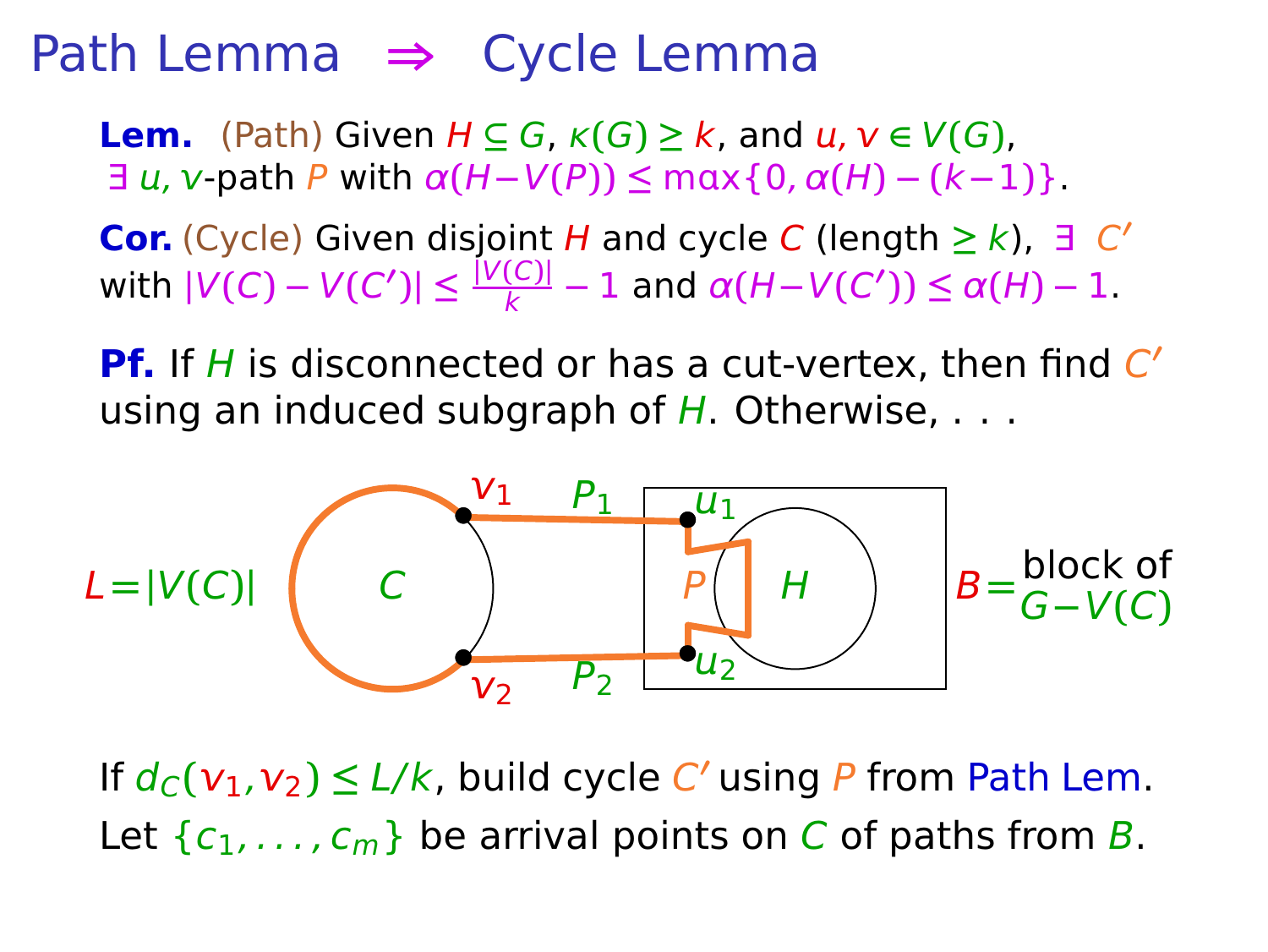**Lem.** (Path) Given  $H \subseteq G$ ,  $\kappa(G) \geq k$ , and  $u, v \in V(G)$ ,  $\exists u, v$ -path P with  $\alpha(H-V(P)) \le \max\{0, \alpha(H) - (k-1)\}.$ 

**Cor.** (Cycle) Given disjoint *H* and cycle *C* (length ≥  $k$ ),  $\exists$  *C'*  $|V(C) - V(C')| \leq \frac{|V(C)|}{k} - 1$  and  $\alpha(H - V(C')) \leq \alpha(H) - 1$ .

**Pf.** If H is disconnected or has a cut-vertex, then find C' using an induced subgraph of  $H$ . Otherwise,  $\dots$ 



If  $d_C(v_1, v_2) \leq L/k$ , build cycle C' using P from Path Lem. Let  $\{c_1, \ldots, c_m\}$  be arrival points on C of paths from B. Strict paths from  $b, b' \in B$  reaching  $c_i, c_{i+1}$  are disjoint.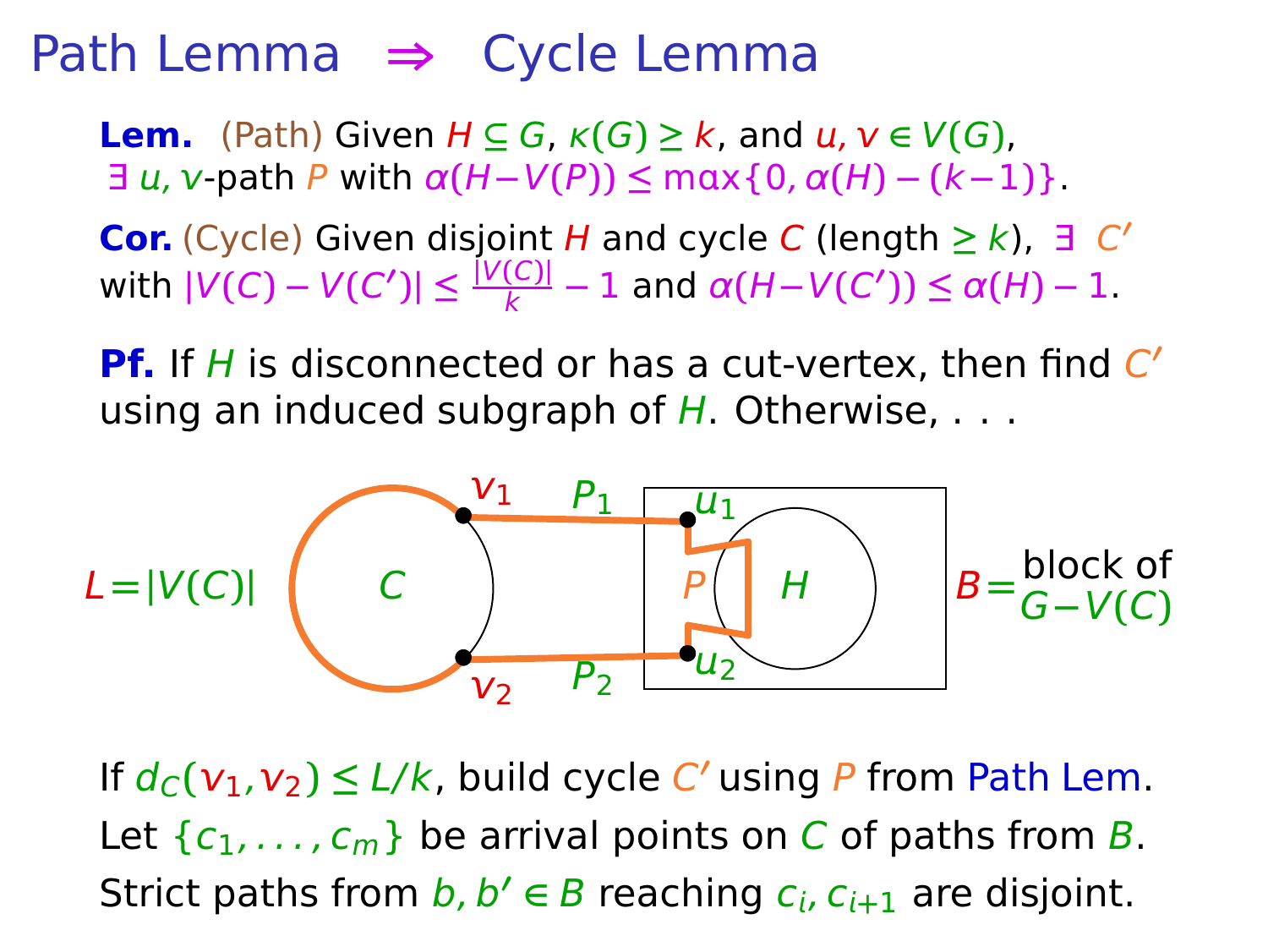**Lem.** (Path) Given  $H \subseteq G$ ,  $\kappa(G) \geq k$ , and  $u, v \in V(G)$ ,  $\exists u, v$ -path P with  $\alpha(H-V(P)) \le \max\{0, \alpha(H) - (k-1)\}.$ 

**Cor.** (Cycle) Given disjoint *H* and cycle *C* (length ≥  $k$ ),  $\exists$  *C'*  $|V(C) - V(C')| \leq \frac{|V(C)|}{k} - 1$  and  $\alpha(H - V(C')) \leq \alpha(H) - 1$ .

**Pf.**  $\therefore$   $t = |\{i : c_i \& c_{i+1} \text{ reached from diff } \text{verts of } B\}| < k.$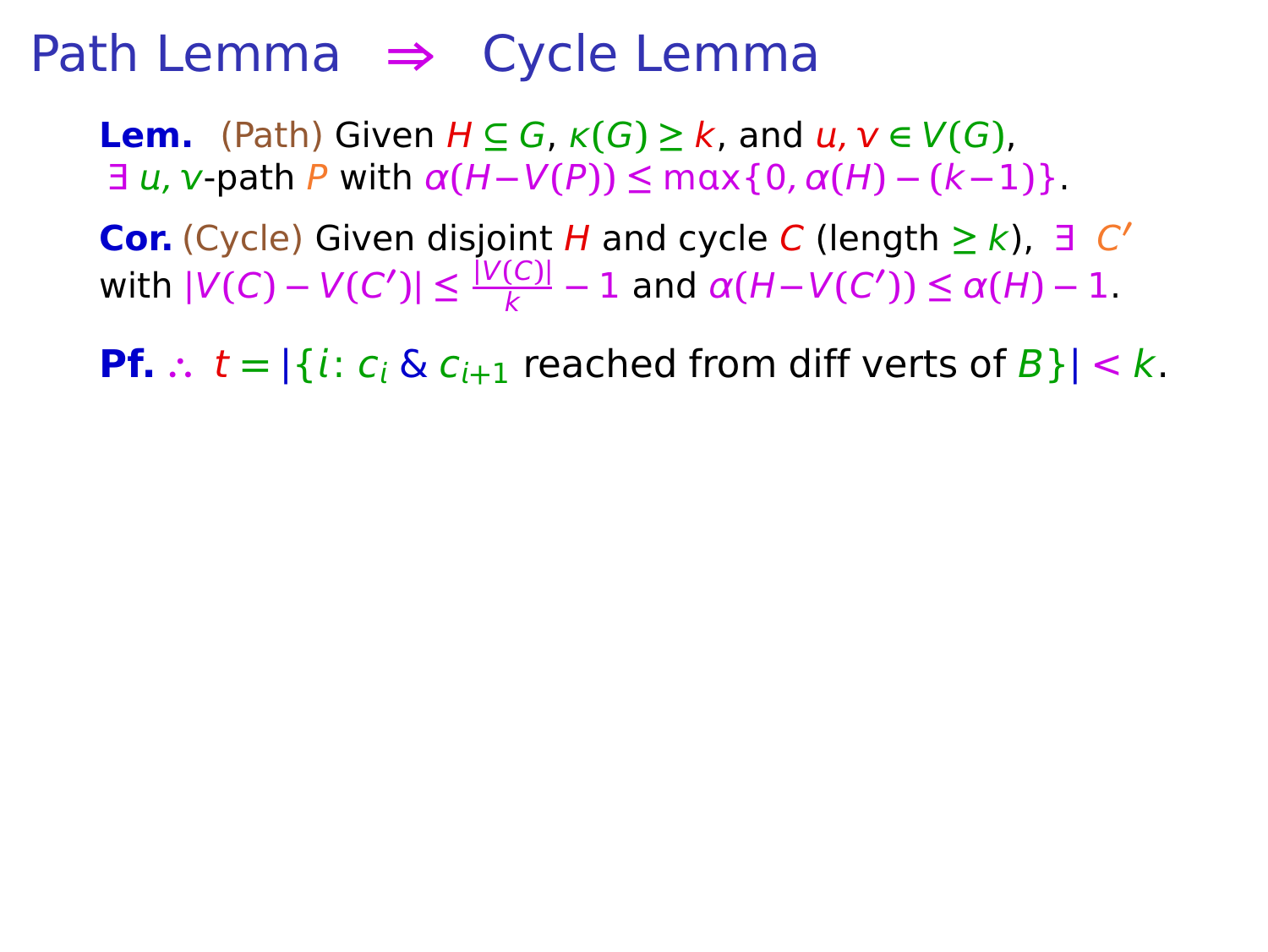**Lem.** (Path) Given  $H \subseteq G$ ,  $\kappa(G) \geq k$ , and  $u, v \in V(G)$ ,  $\exists u, v$ -path P with  $\alpha(H-V(P)) \le \max\{0, \alpha(H) - (k-1)\}.$ 

**Cor.** (Cycle) Given disjoint *H* and cycle *C* (length ≥  $k$ ),  $\exists$  *C'*  $|V(C) - V(C')| \leq \frac{|V(C)|}{k} - 1$  and  $\alpha(H - V(C')) \leq \alpha(H) - 1$ .

**Pf.**  $\therefore$   $t = |\{i : c_i \& c_{i+1} \text{ reached from diff vertex of } B\}| < k$ . But, Menger  $\Rightarrow$  k paths from  $b \in B$  to C.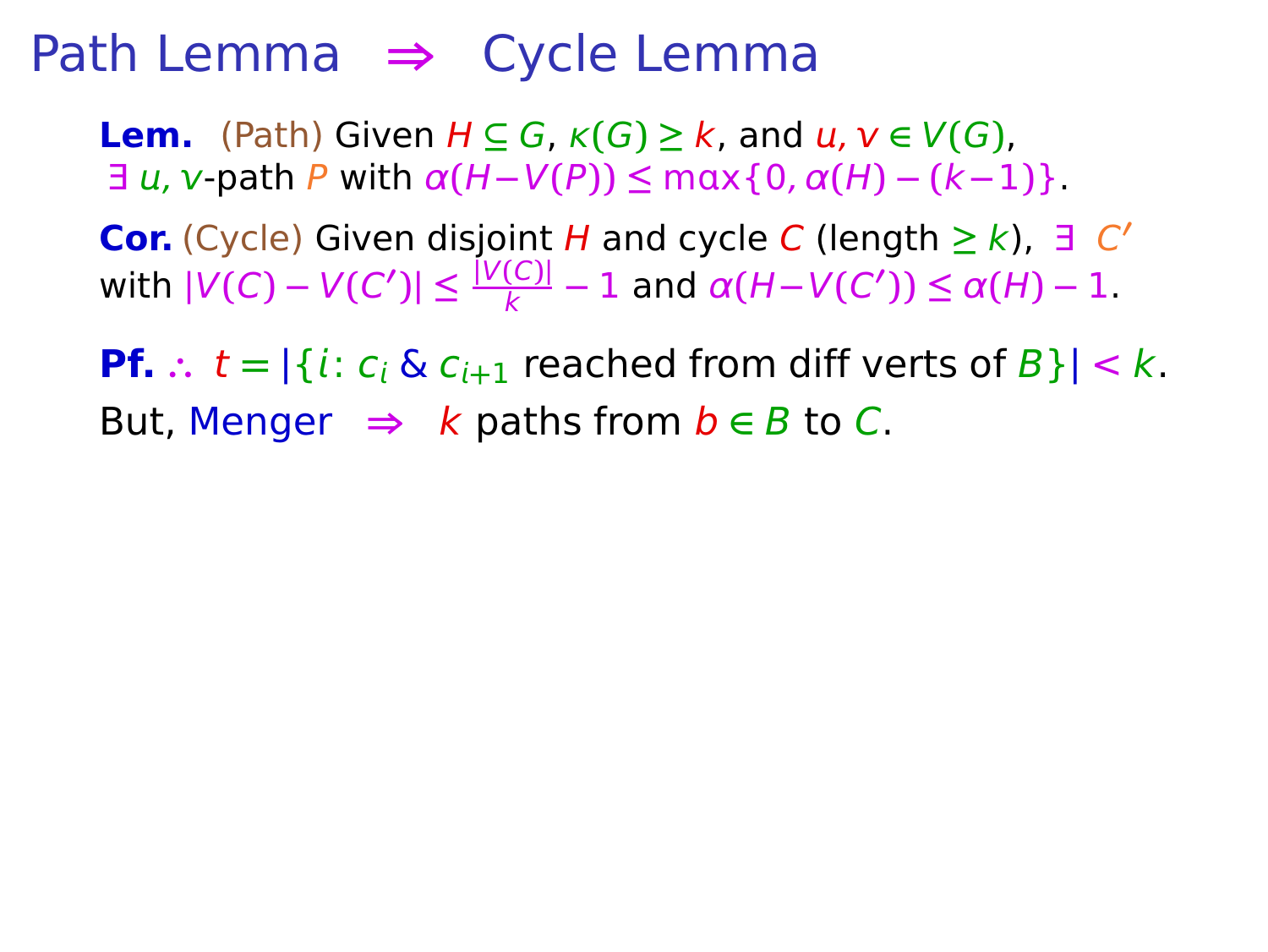**Lem.** (Path) Given  $H \subseteq G$ ,  $\kappa(G) \geq k$ , and  $u, v \in V(G)$ ,  $\exists u, v$ -path P with  $\alpha(H-V(P)) \le \max\{0, \alpha(H) - (k-1)\}.$ 

**Cor.** (Cycle) Given disjoint *H* and cycle *C* (length ≥  $k$ ),  $\exists$  *C'*  $|V(C) - V(C')| \leq \frac{|V(C)|}{k} - 1$  and  $\alpha(H - V(C')) \leq \alpha(H) - 1$ .

**Pf.**  $\therefore$   $t = |\{i : c_i \& c_{i+1} \text{ reached from diff vertex of } B\}| < k$ . But, Menger  $\Rightarrow$  k paths from  $b \in B$  to C.

At least k **−** t "b-segments" of C meet paths from no other b **′ ∈** B.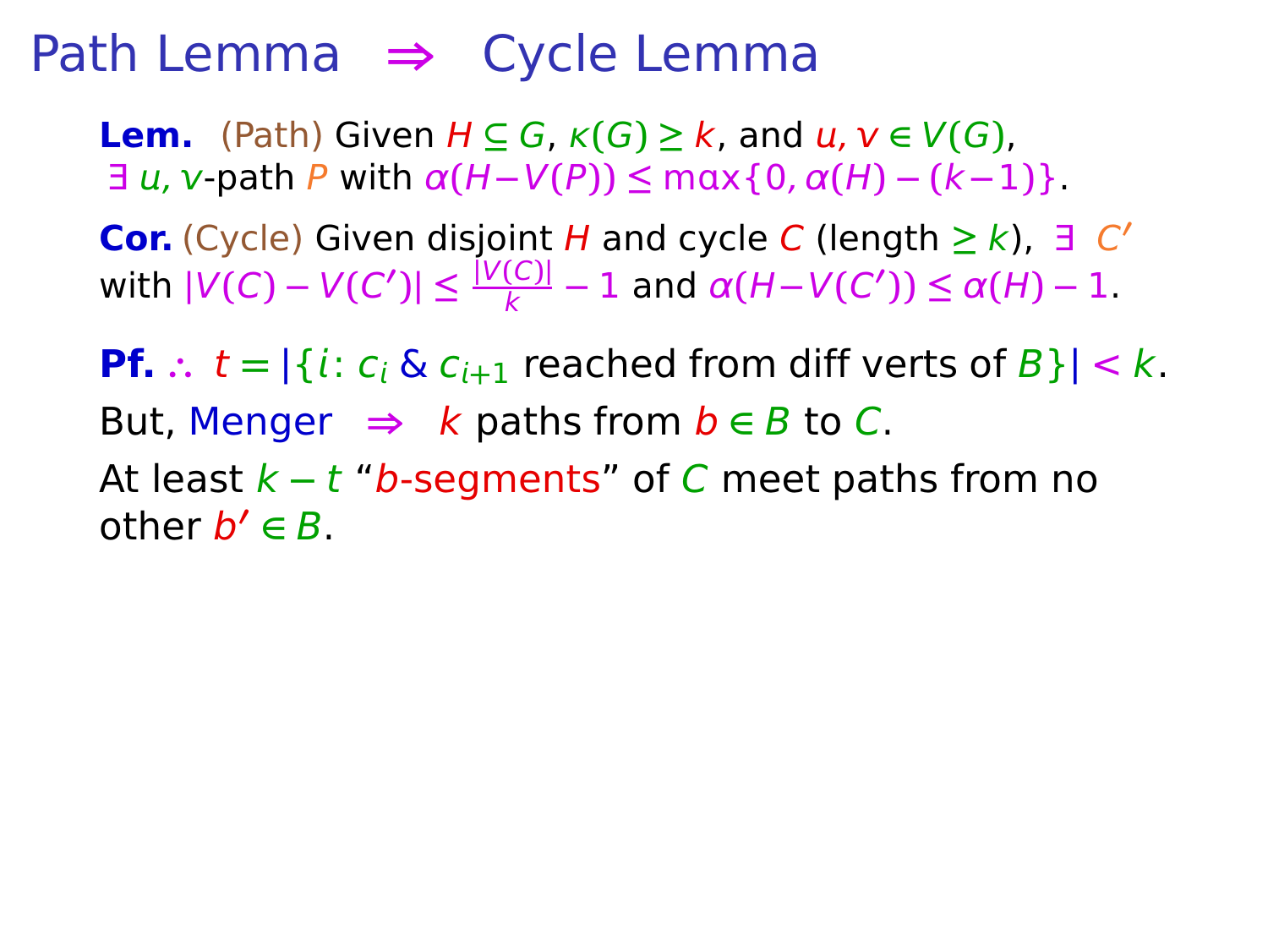**Lem.** (Path) Given  $H \subseteq G$ ,  $\kappa(G) \geq k$ , and  $u, v \in V(G)$ ,  $\exists u$ , v -path P with  $\alpha(H-V(P)) \le \max\{0, \alpha(H) - (k-1)\}.$ 

**Cor.** (Cycle) Given disjoint *H* and cycle *C* (length ≥  $k$ ),  $\exists$  *C'*  $|V(C) - V(C')| \leq \frac{|V(C)|}{k} - 1$  and  $\alpha(H - V(C')) \leq \alpha(H) - 1$ .

**Pf.**  $\therefore$   $t = |\{i : c_i \& c_{i+1} \text{ reached from diff vertex of } B\}| < k$ . But, Menger  $\Rightarrow$  k paths from  $b \in B$  to C. At least k **−** t "b-segments" of C meet paths from no other b **′ ∈** B.

Over all  $b \in B$ , total length  $\lt L - t(L/k) = L(k - t)/k$ .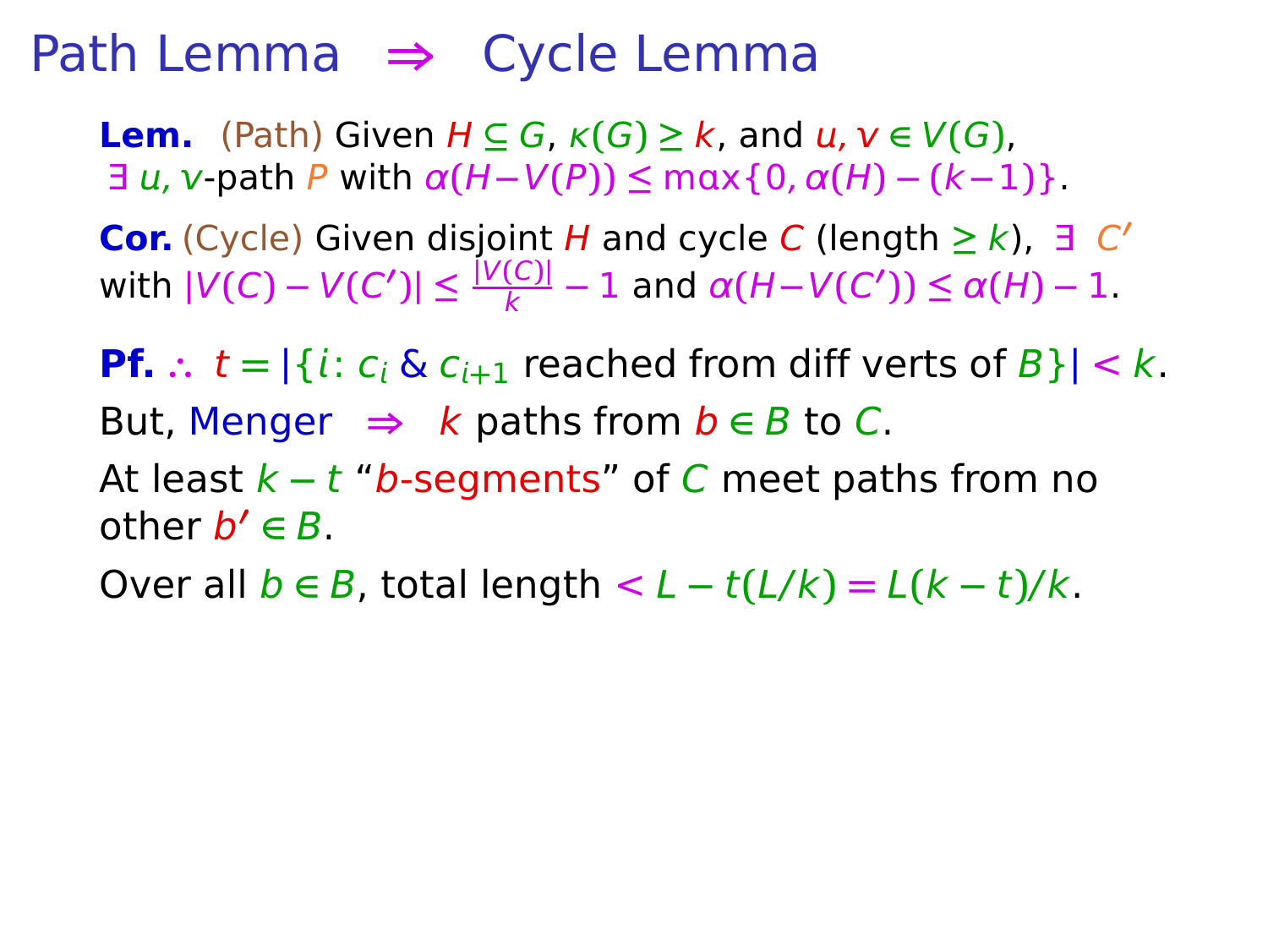**Lem.** (Path) Given  $H \subseteq G$ ,  $\kappa(G) \geq k$ , and  $u, v \in V(G)$ ,  $\exists u, v$ -path P with  $\alpha(H-V(P)) \le \max\{0, \alpha(H) - (k-1)\}.$ 

**Cor.** (Cycle) Given disjoint *H* and cycle *C* (length ≥  $k$ ),  $\exists$  *C'*  $|V(C) - V(C')| \leq \frac{|V(C)|}{k} - 1$  and  $\alpha(H - V(C')) \leq \alpha(H) - 1$ .

**Pf.**  $\therefore$   $t = |\{i : c_i \& c_{i+1} \text{ reached from diff vertex of } B\}| < k$ . But, Menger  $\Rightarrow$  k paths from  $b \in B$  to C. At least k **−** t "b-segments" of C meet paths from no other b **′ ∈** B.

Over all  $b \in B$ , total length  $\lt L - t(L/k) = L(k - t)/k$ .

Pick a shortest  $\forall b \in B$ ; total length  $\lt L/k$ .

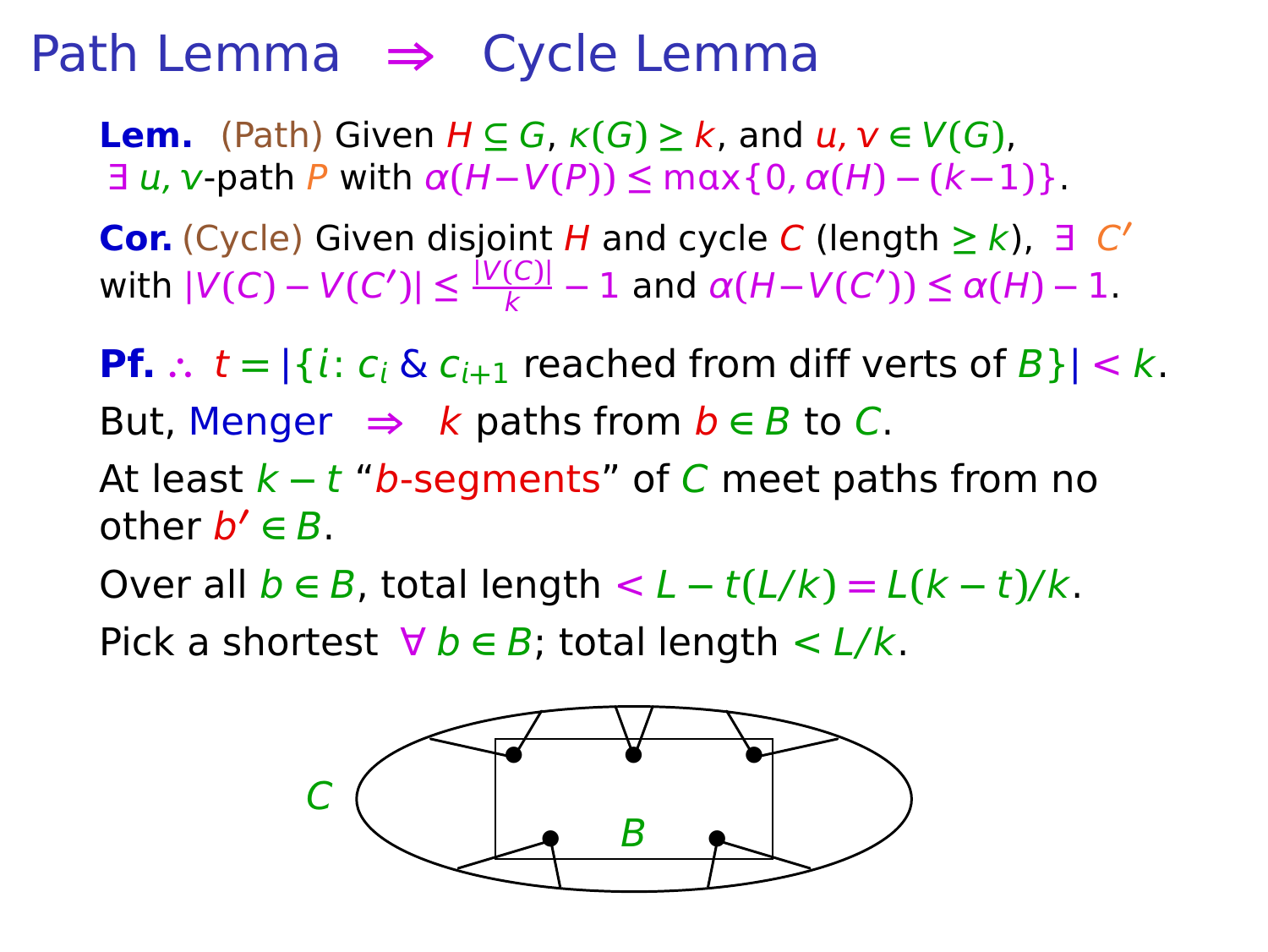**Lem.** (Path) Given  $H \subseteq G$ ,  $\kappa(G) \geq k$ , and  $u, v \in V(G)$ ,  $\exists u, v$ -path P with  $\alpha(H-V(P)) \le \max\{0, \alpha(H) - (k-1)\}.$ 

**Cor.** (Cycle) Given disjoint *H* and cycle *C* (length ≥  $k$ ),  $\exists$  *C'*  $|V(C) - V(C')| \leq \frac{|V(C)|}{k} - 1$  and  $\alpha(H - V(C')) \leq \alpha(H) - 1$ .

**Pf.**  $\therefore$   $t = |\{i : c_i \& c_{i+1} \text{ reached from diff vertex of } B\}| < k$ . But, Menger  $\Rightarrow$  k paths from  $b \in B$  to C. At least k **−** t "b-segments" of C meet paths from no other b **′ ∈** B.

Over all  $b \in B$ , total length  $\lt L - t(L/k) = L(k - t)/k$ .

Pick a shortest  $\forall b \in B$ ; total length <  $L/k$ . Form  $C'$ .

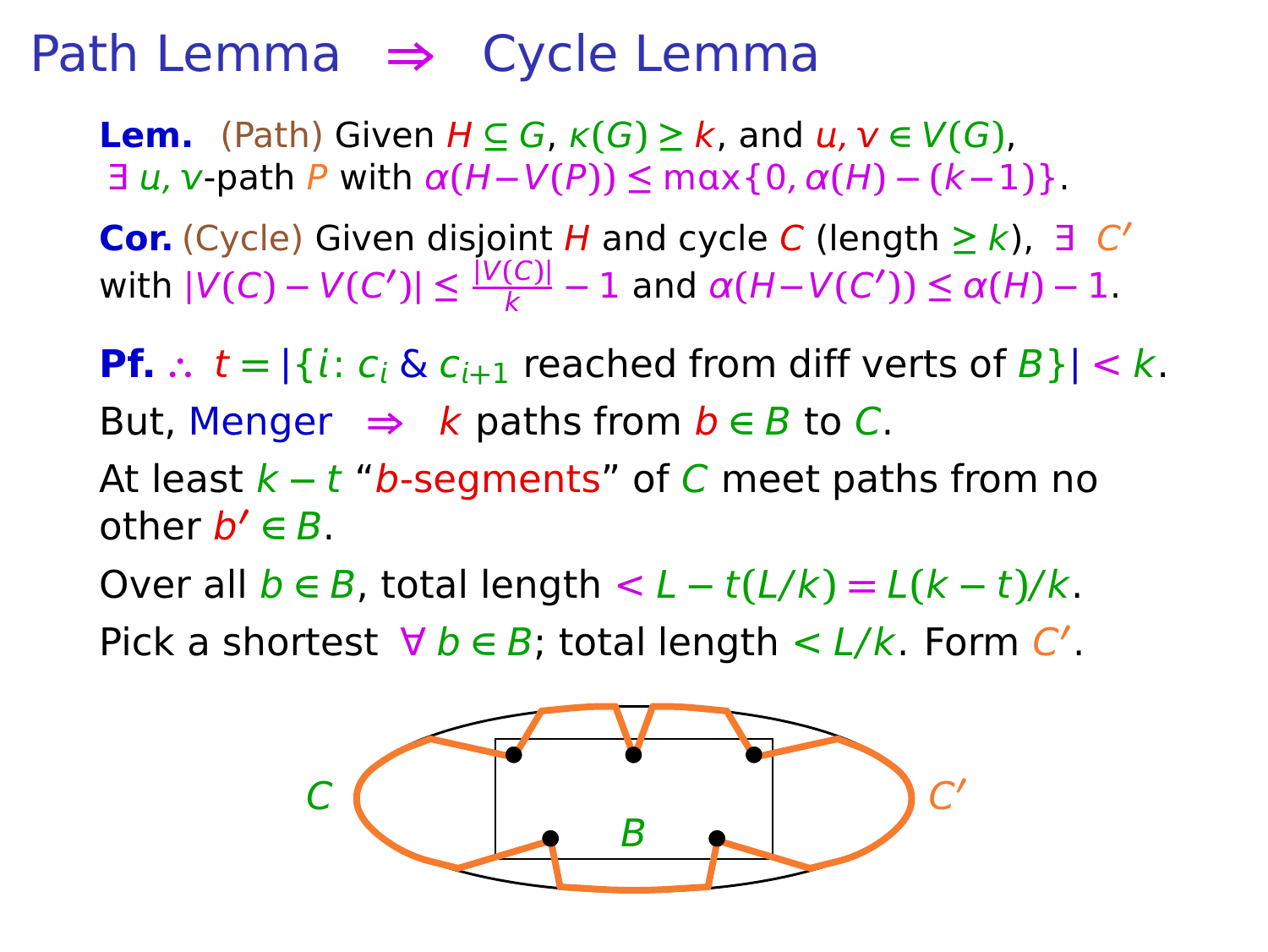**Lem.** (Path) Given  $H \subseteq G$ ,  $\kappa(G) \geq k$ , and  $u, v \in V(G)$ ,  $\exists u,v$ -path P with  $\alpha(H-V(P)) \leq \max\{0,\alpha(H)-(k-1)\}.$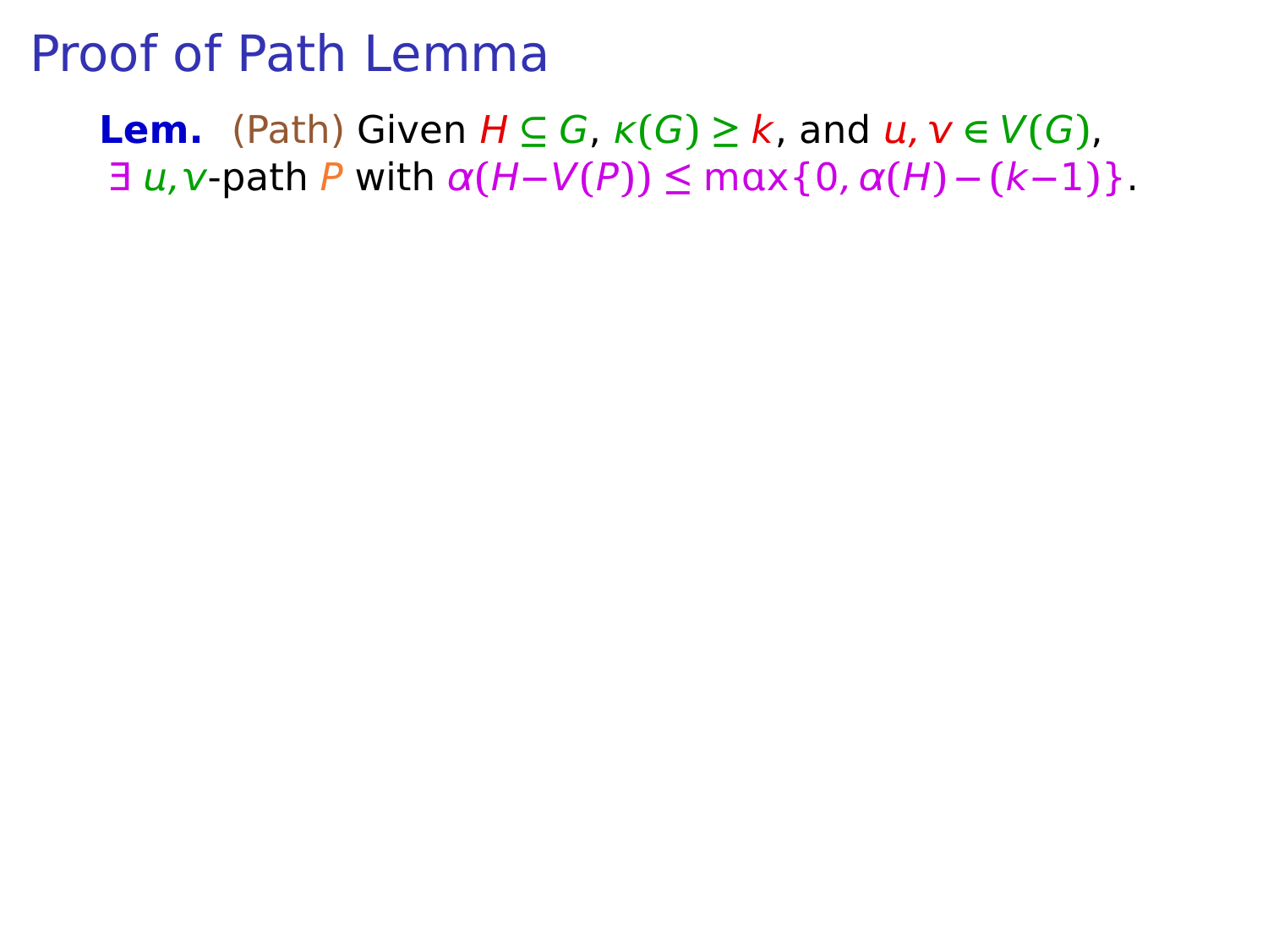**Lem.** (Path) Given  $H \subseteq G$ ,  $\kappa(G) \geq k$ , and  $u, v \in V(G)$ ,  $\exists u,v$  path P with  $\alpha(H-V(P)) \leq \max\{0,\alpha(H)-(k-1)\}.$ 

**Pf.** For each  $u$ ,  $v$ -path P, let  $F_P$  be a smallest component of G **−** V**(**P**)** that intersects H. Choose P so that: (i)  $\alpha(H - V(P))$  is smallest; (ii) subject to (i),  $F_P$  has the fewest vertices.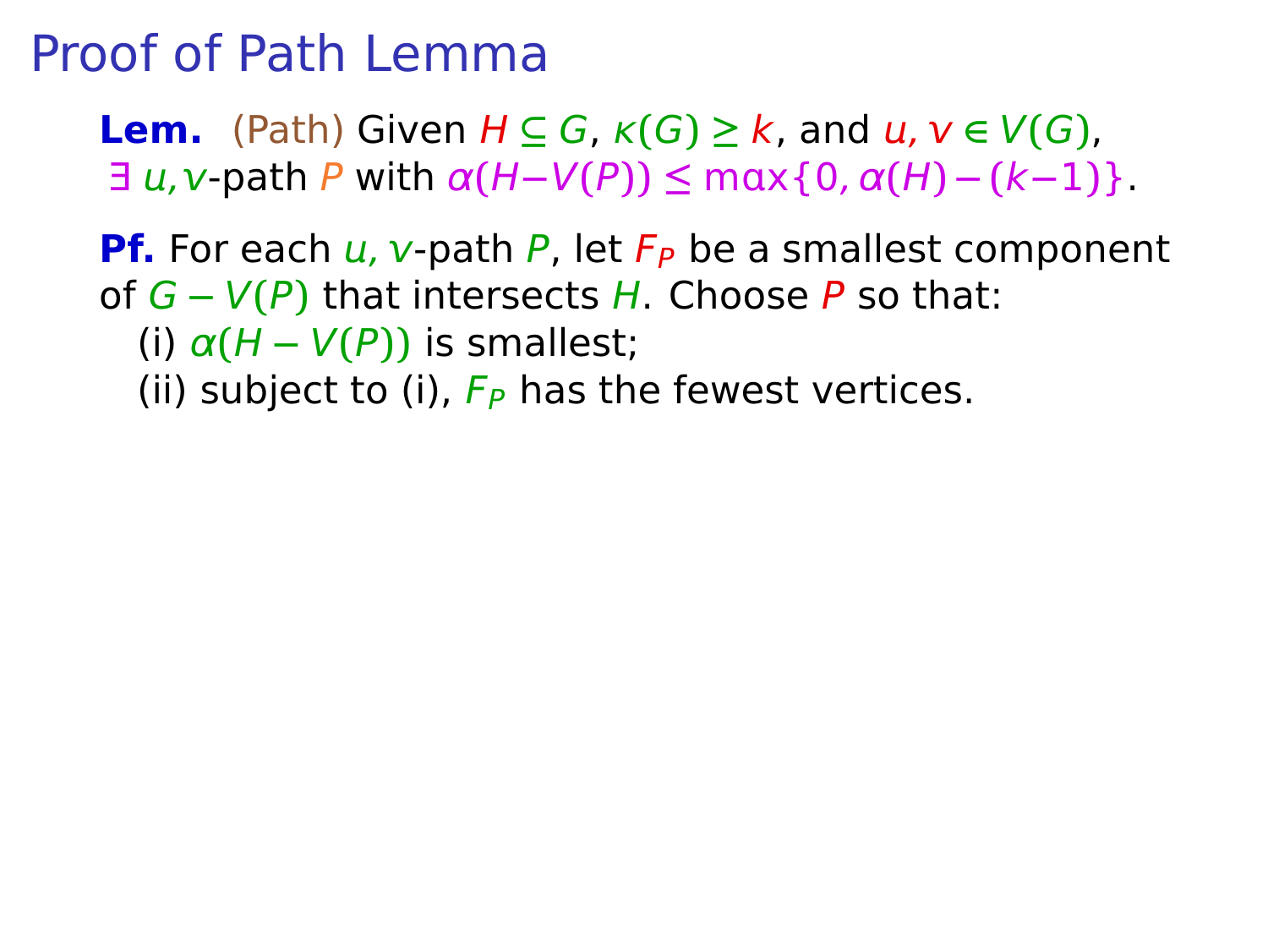**Lem.** (Path) Given  $H \subseteq G$ ,  $\kappa(G) \geq k$ , and  $u, v \in V(G)$ ,  $\exists u,v$ -path P with  $\alpha(H-V(P)) \leq \max\{0,\alpha(H)-(k-1)\}.$ 

**Pf.** For each  $u$ ,  $v$ -path P, let  $F_P$  be a smallest component of G **−** V**(**P**)** that intersects H. Choose P so that: (i)  $\alpha(H - V(P))$  is smallest; (ii) subject to (i),  $F_P$  has the fewest vertices.

If  $V(H) \nsubseteq V(P)$ , then let  $p_1, \ldots, p_m$  have neighbors in  $F_P$ .

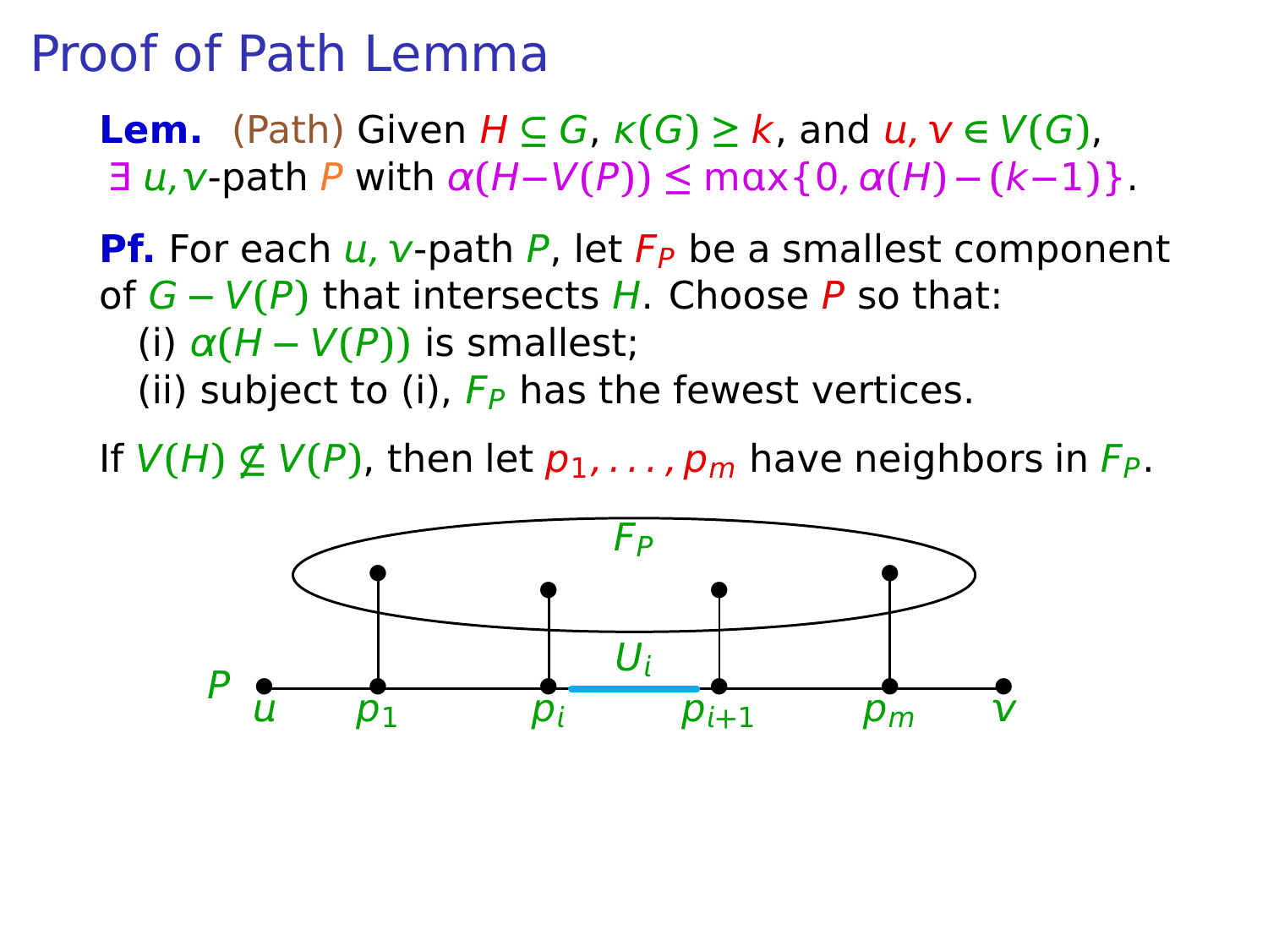**Lem.** (Path) Given  $H \subseteq G$ ,  $\kappa(G) \geq k$ , and  $u, v \in V(G)$ ,  $\exists u,v$ -path P with  $\alpha(H-V(P)) \leq \max\{0,\alpha(H)-(k-1)\}.$ 

**Pf.** For each  $u$ ,  $v$ -path P, let  $F_P$  be a smallest component of G **−** V**(**P**)** that intersects H. Choose P so that: (i)  $\alpha(H - V(P))$  is smallest; (ii) subject to (i),  $F_P$  has the fewest vertices.

If  $V(H) \nsubseteq V(P)$ , then let  $p_1, \ldots, p_m$  have neighbors in  $F_P$ .

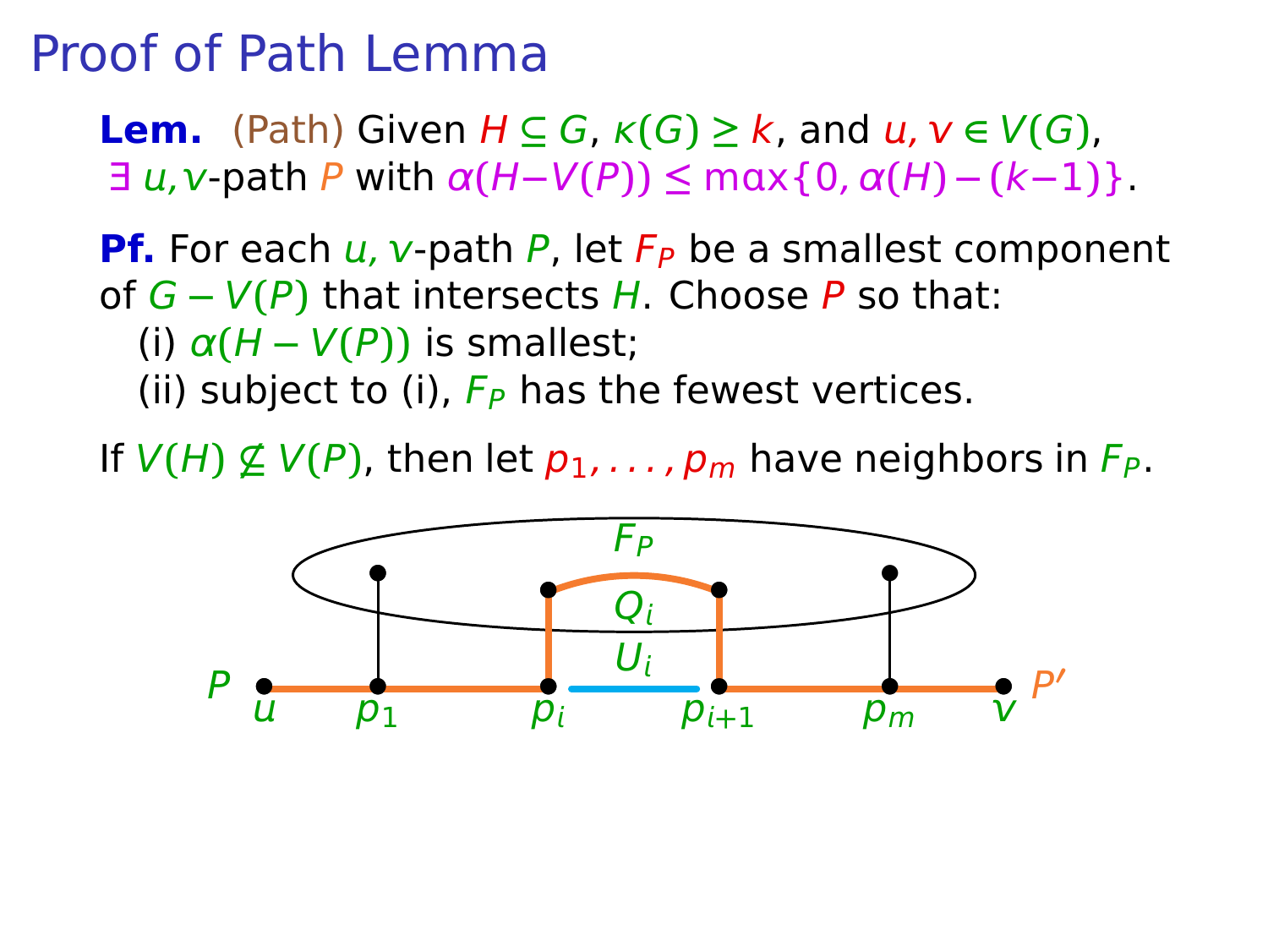**Lem.** (Path) Given  $H \subseteq G$ ,  $\kappa(G) \geq k$ , and  $u, v \in V(G)$ ,  $\exists u,v$ -path P with  $\alpha(H-V(P)) \leq \max\{0,\alpha(H)-(k-1)\}.$ 

**Pf.** For each  $u$ ,  $v$ -path P, let  $F_P$  be a smallest component of G **−** V**(**P**)** that intersects H. Choose P so that: (i)  $\alpha(H - V(P))$  is smallest; (ii) subject to (i),  $F_P$  has the fewest vertices.

If  $V(H) \nsubseteq V(P)$ , then let  $p_1, \ldots, p_m$  have neighbors in  $F_P$ .



**•** V**(**FP**) ∩** V**(**H**) 6⊆** V**(**P **′ )**, else α**(**H**−**V**(**P **′ ))** < α**(**H**−**V**(**P**))**.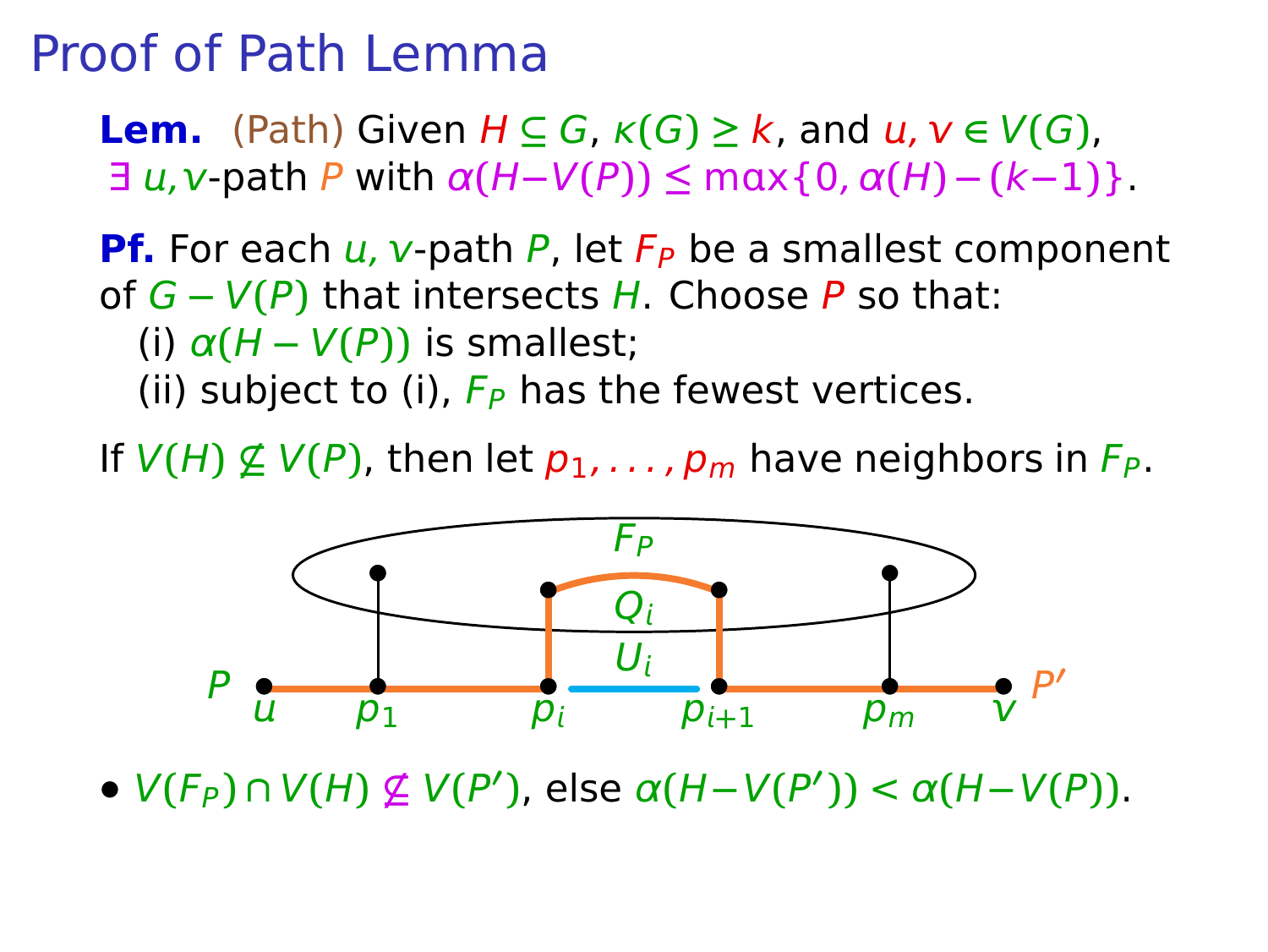**Lem.** (Path) Given  $H \subseteq G$ ,  $\kappa(G) \geq k$ , and  $u, v \in V(G)$ ,  $\exists u,v$ -path P with  $\alpha(H-V(P)) \leq \max\{0,\alpha(H)-(k-1)\}.$ 

**Pf.** For each  $u$ ,  $v$ -path P, let  $F_P$  be a smallest component of G **−** V**(**P**)** that intersects H. Choose P so that: (i)  $\alpha(H - V(P))$  is smallest; (ii) subject to (i),  $F_P$  has the fewest vertices.

If  $V(H) \nsubseteq V(P)$ , then let  $p_1, \ldots, p_m$  have neighbors in  $F_P$ .



**•** V**(**FP**) ∩** V**(**H**) 6⊆** V**(**P **′ )**, else α**(**H**−**V**(**P **′ ))** < α**(**H**−**V**(**P**))**. ∴  $F_P - V(P')$  has a component intersecting *H*.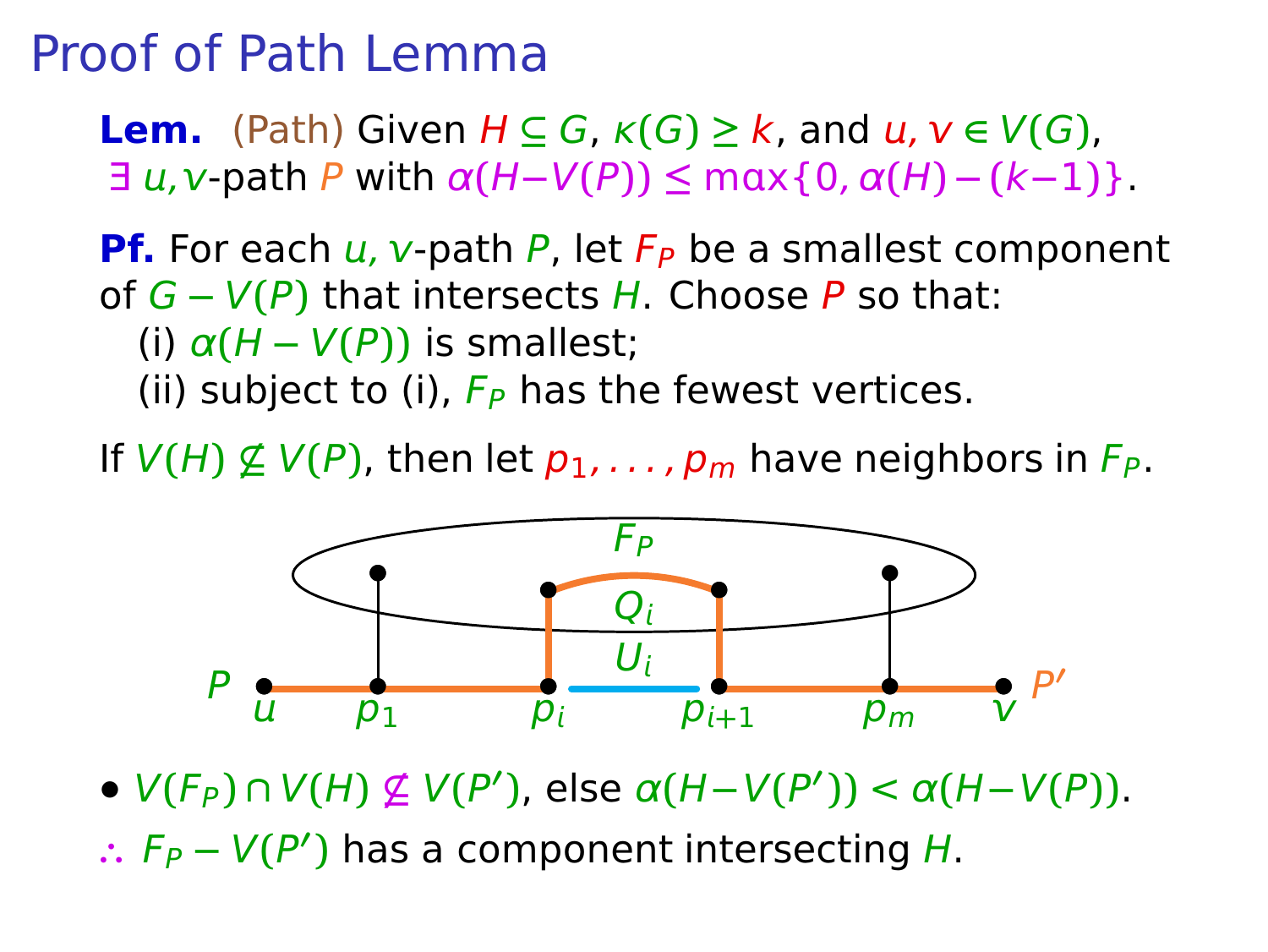**Lem.** (Path) Given  $H \subseteq G$ ,  $\kappa(G) \geq k$ , and  $u, v \in V(G)$ ,  $\exists u,v$ -path P with  $\alpha(H-V(P)) \leq \max\{0,\alpha(H)-(k-1)\}.$ 

**Pf.** For each  $u$ ,  $v$ -path P, let  $F_P$  be a smallest component of G **−** V**(**P**)** that intersects H. Choose P so that: (i)  $\alpha(H - V(P))$  is smallest; (ii) subject to (i),  $F_P$  has the fewest vertices.

If  $V(H) \nsubseteq V(P)$ , then let  $p_1, \ldots, p_m$  have neighbors in  $F_P$ .



**•** V**(**FP**) ∩** V**(**H**) 6⊆** V**(**P **′ )**, else α**(**H**−**V**(**P **′ ))** < α**(**H**−**V**(**P**))**. ∴  $F_P - V(P')$  has a component intersecting *H*.  $\mathsf{T}$ hus  $\alpha(H - V(P - U_i)) \geq \alpha(H - V(P')) > \alpha(H - V(P)).$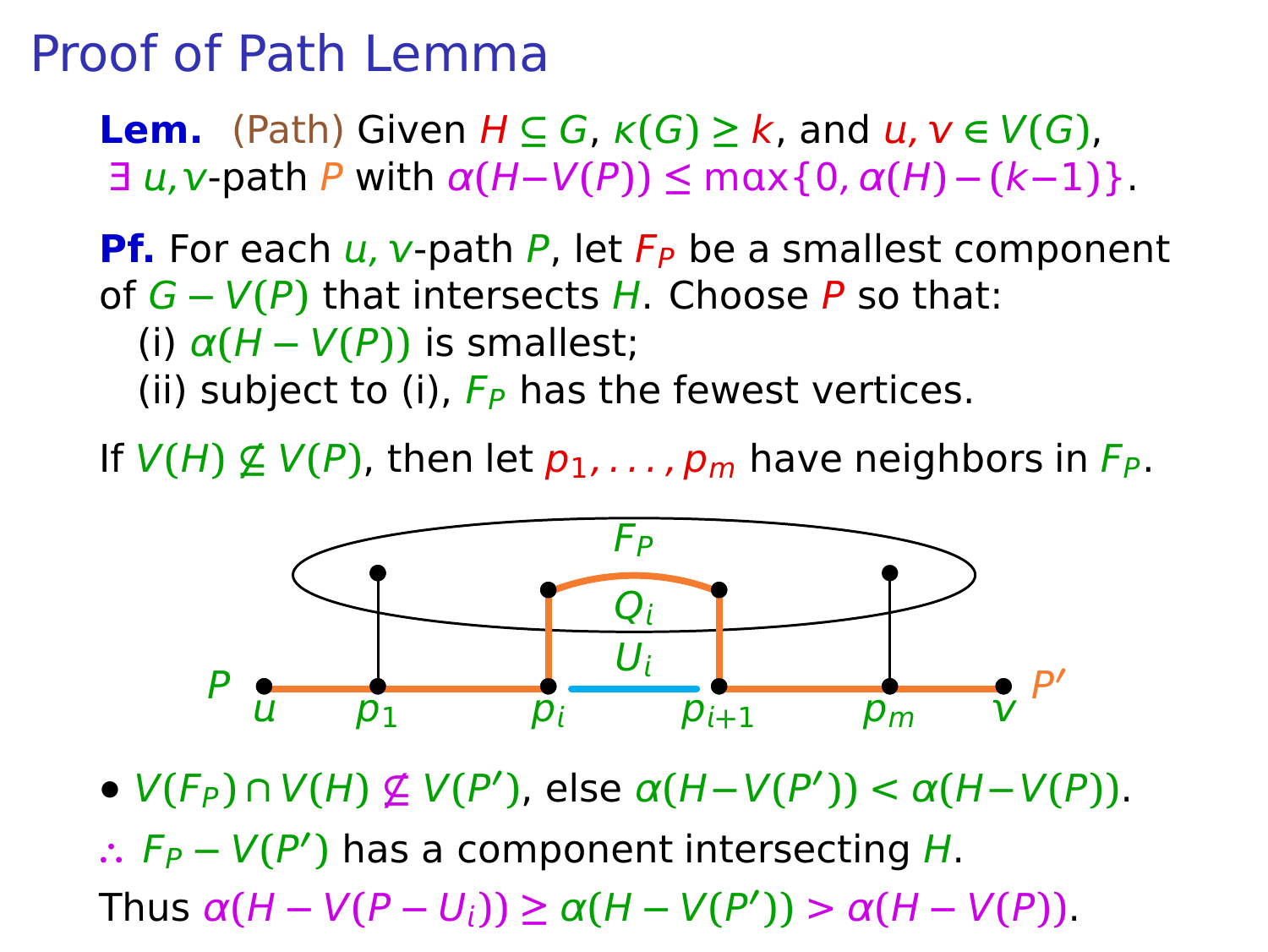**Recall:** P is chosen so that: (i)  $\alpha(H - V(P))$  is smallest; (ii) subject to (i),  $F_P$  has the fewest vertices.

We proved:  $\alpha(H - V(P - U_i)) > \alpha(H - V(P))$  for all *i*.

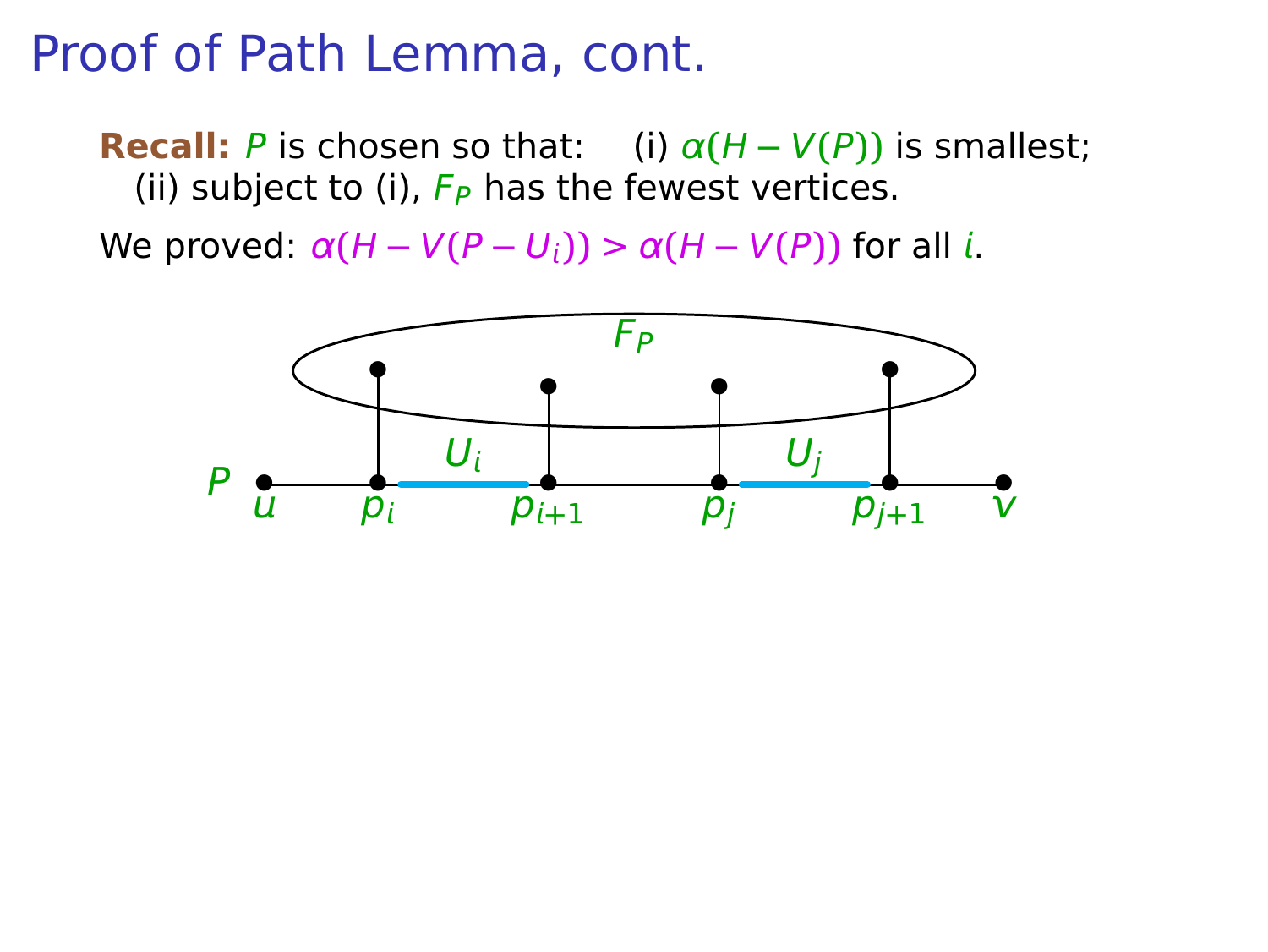**Recall:** P is chosen so that: (i)  $\alpha(H - V(P))$  is smallest; (ii) subject to (i),  $F_P$  has the fewest vertices.

We proved:  $\alpha(H - V(P - U_i)) > \alpha(H - V(P))$  for all *i*.



Restore  $U_i$  from the left;  $q_i$  is where  $\alpha$  first increases.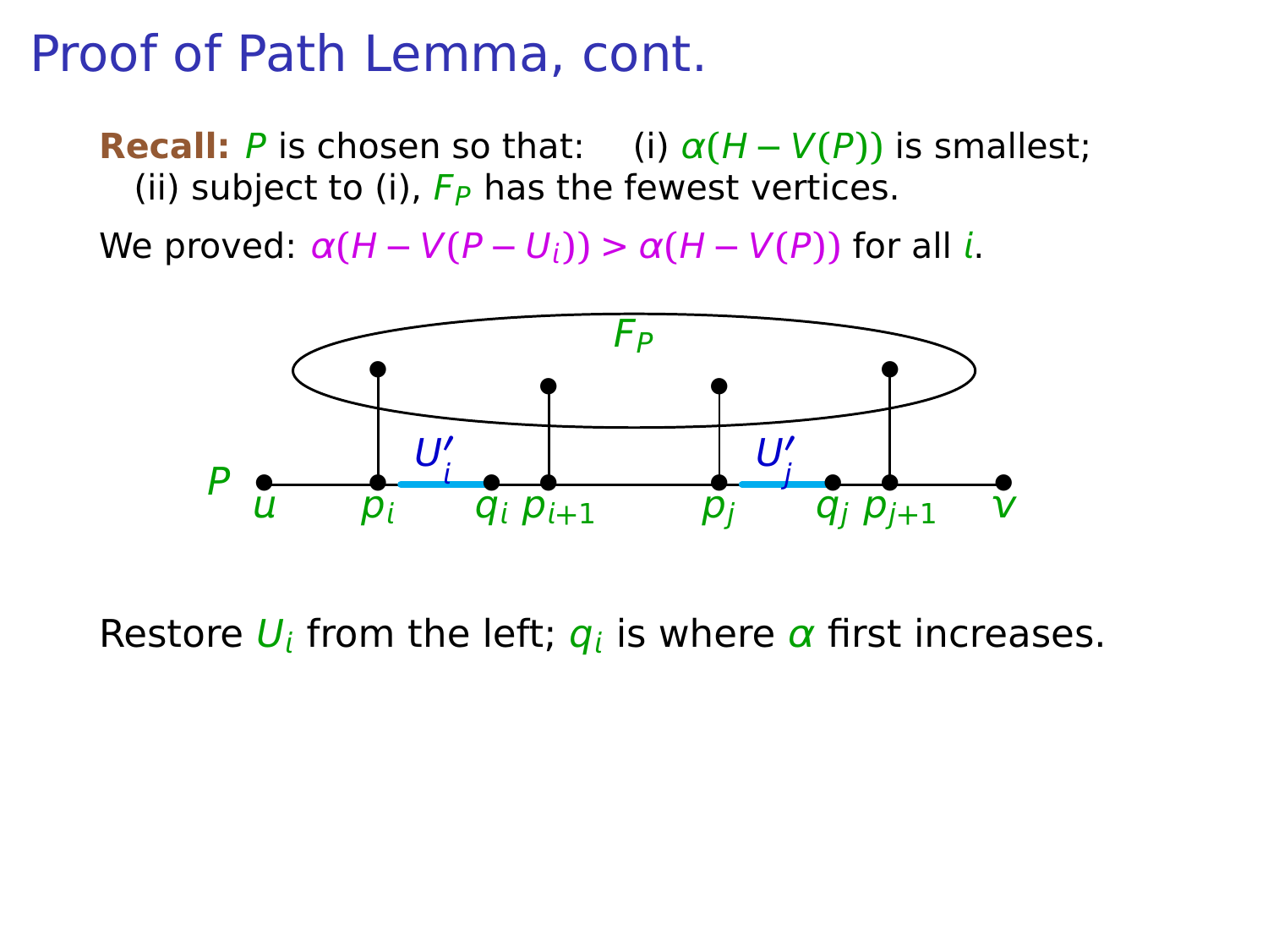**Recall:** P is chosen so that: (i)  $\alpha(H - V(P))$  is smallest; (ii) subject to (i),  $F_P$  has the fewest vertices.

We proved:  $\alpha(H - V(P - U_i)) > \alpha(H - V(P))$  for all *i*.



Restore  $U_i$  from the left;  $q_i$  is where  $\alpha$  first increases. A path  $\hat{P}$  outside  $P$  joining  $U'_l$  and  $U'_j$  can't visit  $F_P.$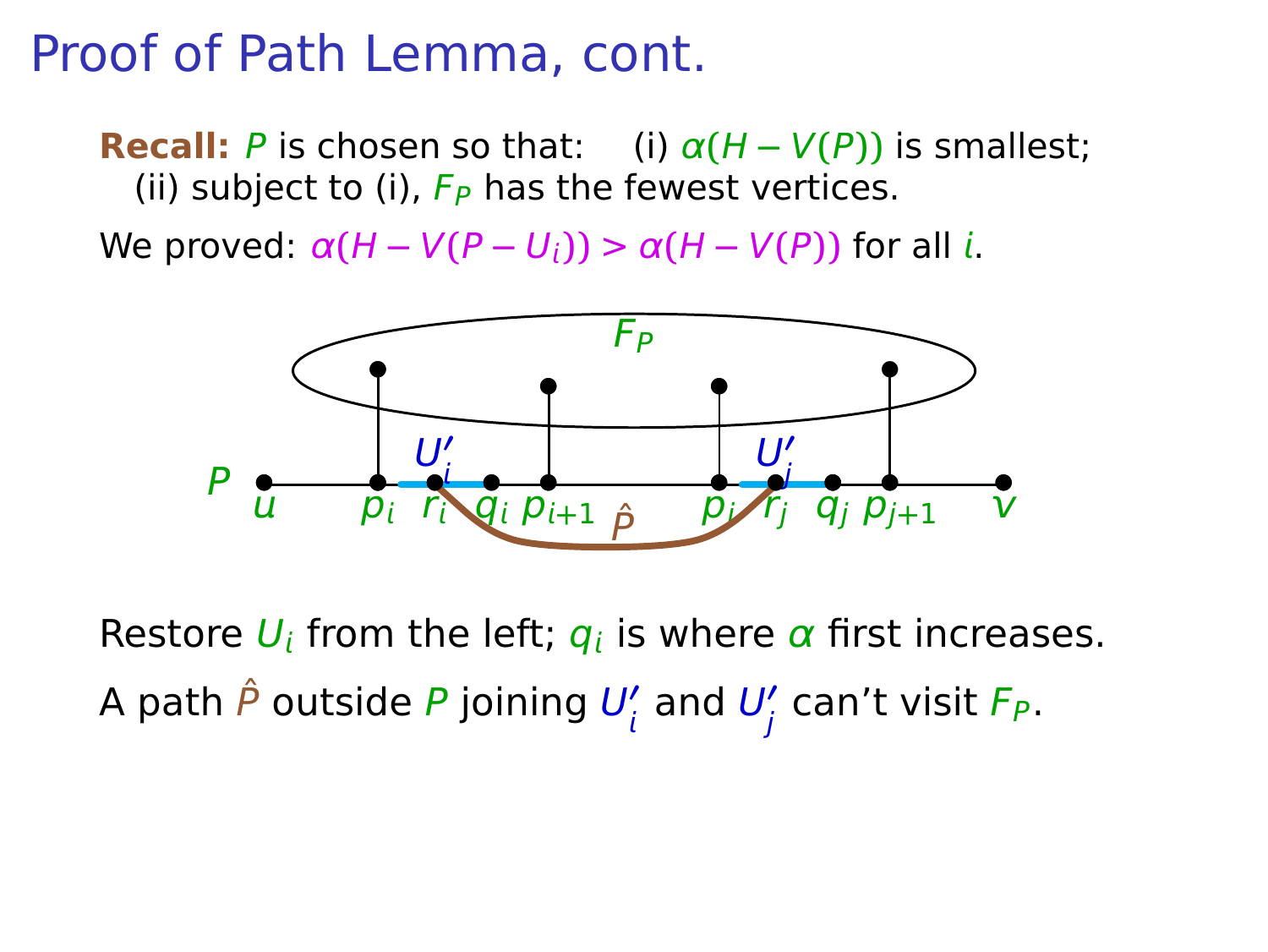**Recall:** P is chosen so that: (i)  $\alpha(H - V(P))$  is smallest; (ii) subject to (i),  $F_P$  has the fewest vertices.

We proved:  $\alpha(H - V(P - U_i)) > \alpha(H - V(P))$  for all *i*.



Restore  $U_i$  from the left;  $q_i$  is where  $\alpha$  first increases. A path  $\hat{P}$  outside  $P$  joining  $U'_l$  and  $U'_j$  can't visit  $F_P.$ Pick leftmost such  $r_i$  and form new path  $P'$ .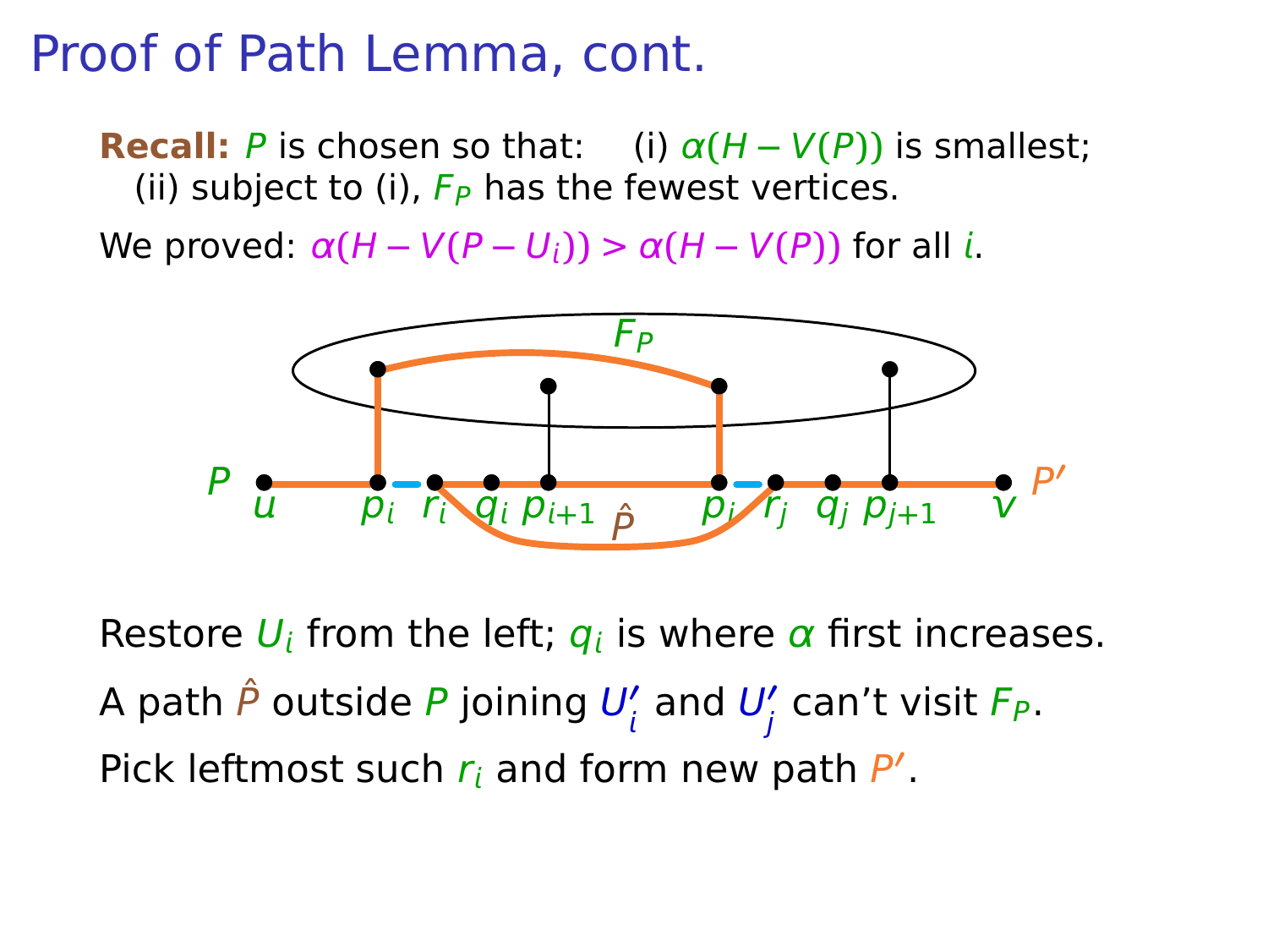**Recall:** P is chosen so that: (i)  $\alpha(H - V(P))$  is smallest; (ii) subject to (i),  $F_P$  has the fewest vertices.

We proved:  $\alpha(H - V(P - U_i)) > \alpha(H - V(P))$  for all *i*.



Restore  $U_i$  from the left;  $q_i$  is where  $\alpha$  first increases. A path  $\hat{P}$  outside  $P$  joining  $U'_l$  and  $U'_j$  can't visit  $F_P.$ Pick leftmost such  $r_i$  and form new path  $P'$ . Restoring can't increase  $\alpha$ : again  $\alpha(H - V(P')) \leq \alpha(H - V(P))$ , contradicting choice of P.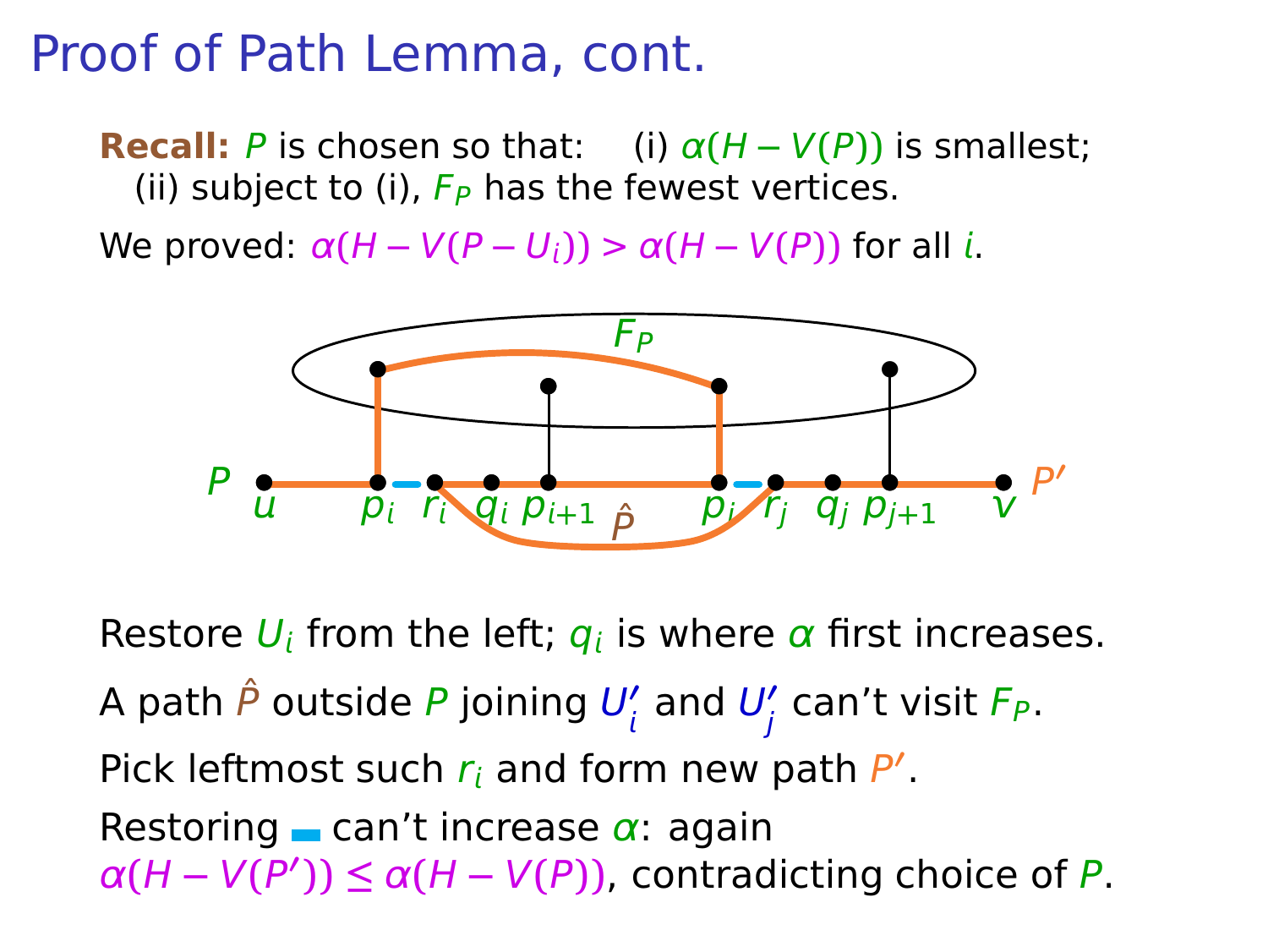**Recall:** P is chosen so that: (i)  $\alpha(H - V(P))$  is smallest; (ii) subject to (i),  $F_P$  has the fewest vertices.

We proved:  $\alpha(H - V(P - U_i)) > \alpha(H - V(P))$  for all *i*.



Restore  $U_i$  from the left;  $q_i$  is where  $\alpha$  first increases. Sets  $U'_1, \ldots, U'_{m-1}$  are in diff comps of  $G - V(P - U)$ .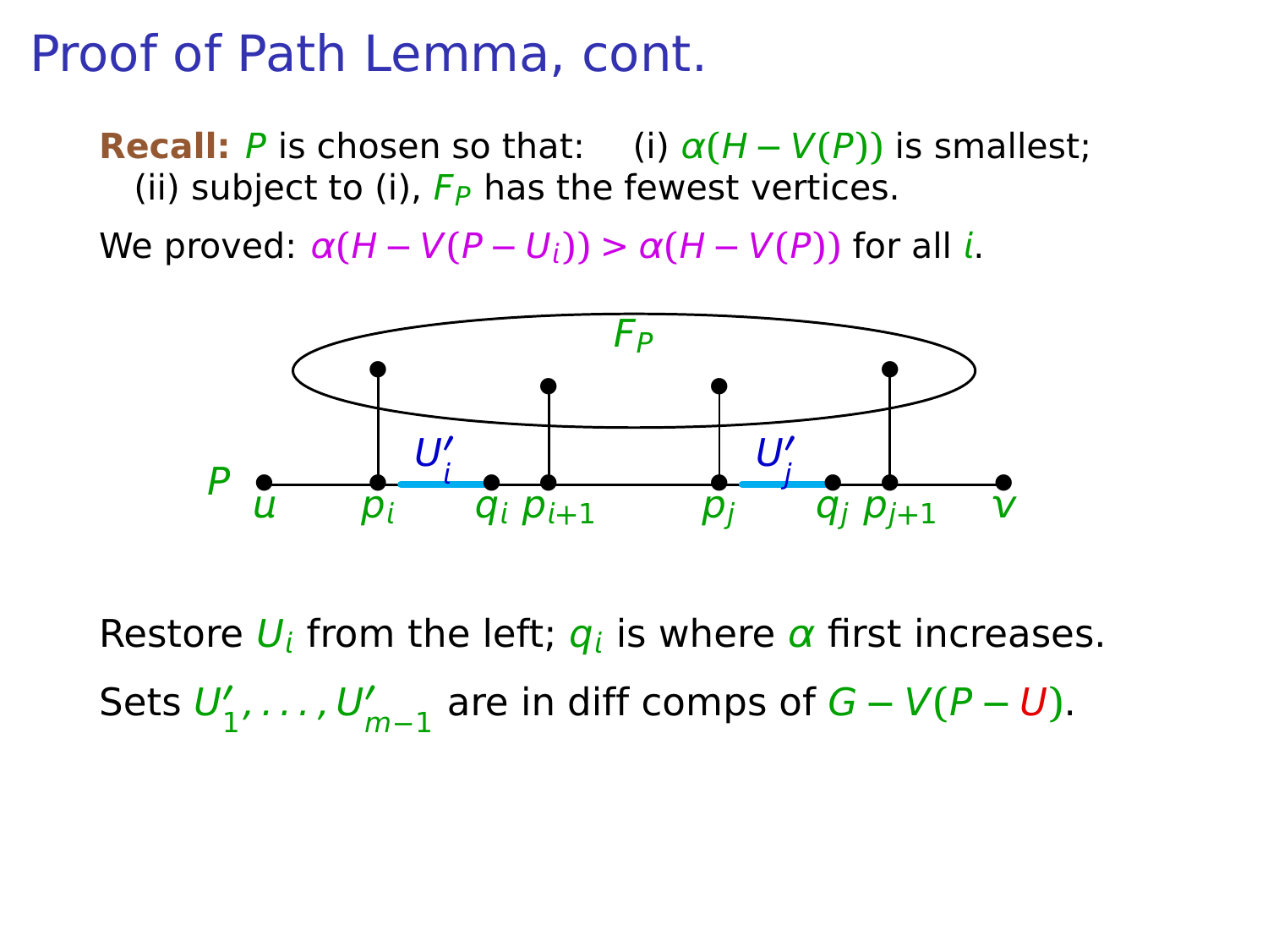**Recall:** P is chosen so that: (i)  $\alpha(H - V(P))$  is smallest; (ii) subject to (i),  $F_P$  has the fewest vertices.

We proved:  $\alpha(H - V(P - U_i)) > \alpha(H - V(P))$  for all *i*.



Restore  $U_i$  from the left;  $q_i$  is where  $\alpha$  first increases. Sets  $U'_1, \ldots, U'_{m-1}$  are in diff comps of  $G - V(P - U)$ . **∴** α**(**H**−**V**(**P**−**U**)) ≥** α**(**H**−**V**(**P**))+**m**−**1 **≥** α**(**H**−**V**(**P**))+**k**−**1.